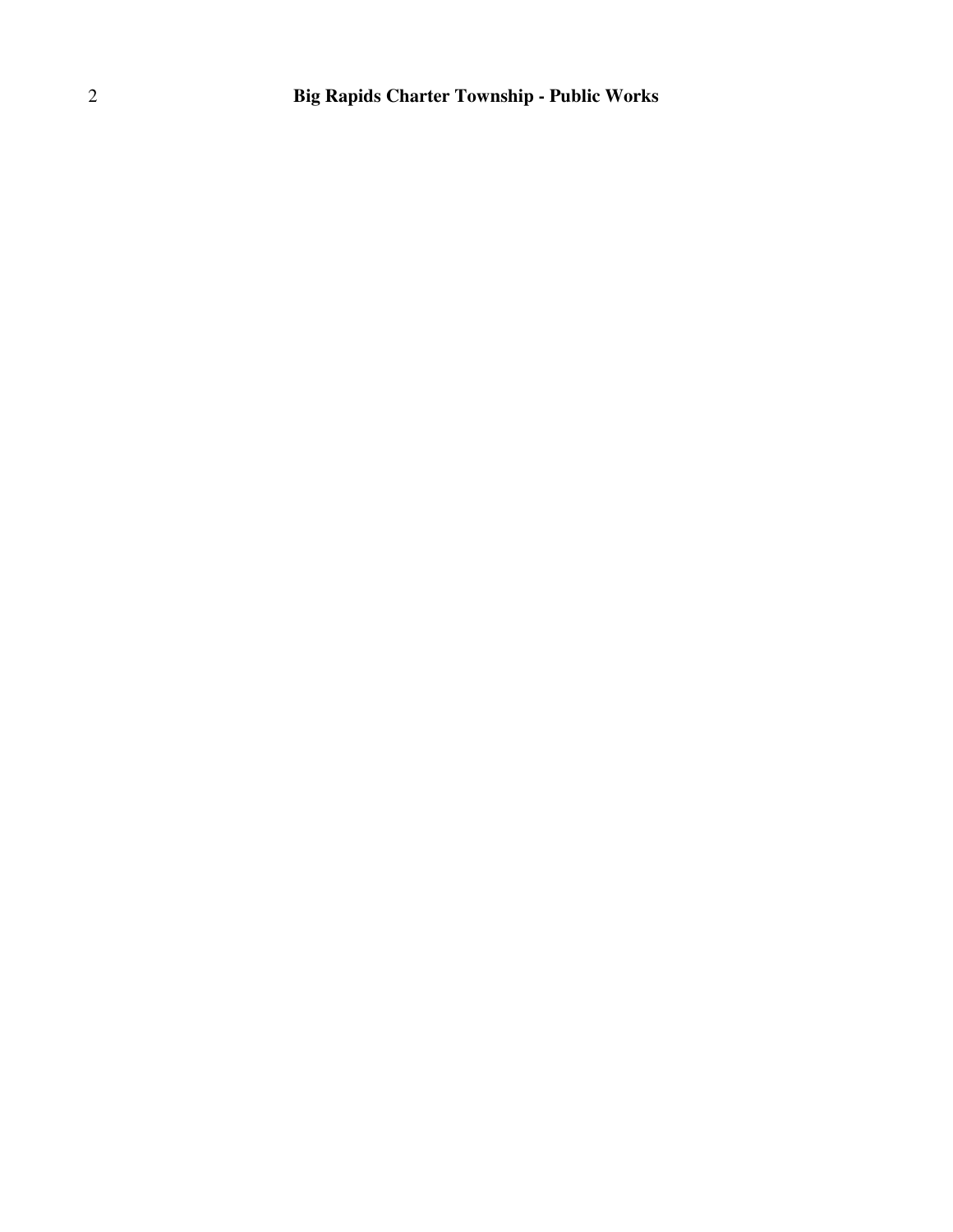# **CHAPTER 50: WASTEWATER**

### Section

# *General Provisions*

- 50.001 Requirements
- 50.002 Objectives
- 50.003 Regulation
- 50.004 Application of chapter
- 50.005 Enforcement
- 50.006 Definitions
- 50.007 Abbreviations

#### *Use of Public Sewers Required*

- 50.020 Unlawful to discharge
- 50.021 Privies, privy vaults, septic tanks, cesspools and other facilities
- 50.022 Connection to sanitary or combined sewer
- 50.023 Plats
- 50.024 Completion of connections

### *Private Sewage Disposal*

- 50.035 Unavailability of public sanitary or combined sewer
- 50.036 Construction requirements
- 50.037 Availability of public sewer
- 50.038 Sanitary manner of operation
- 50.039 Additional requirements
- 50.040 Sewer extension

### *Building Sewers and Connections*

- 50.050 Written permits required
- 50.051 Costs and expenses
- 50.052 Plans and specifications
- 50.053 Inspection
- 50.054 Costs of repairs, maintenance and replacements
- 50.055 Connection to be made by township or approved representatives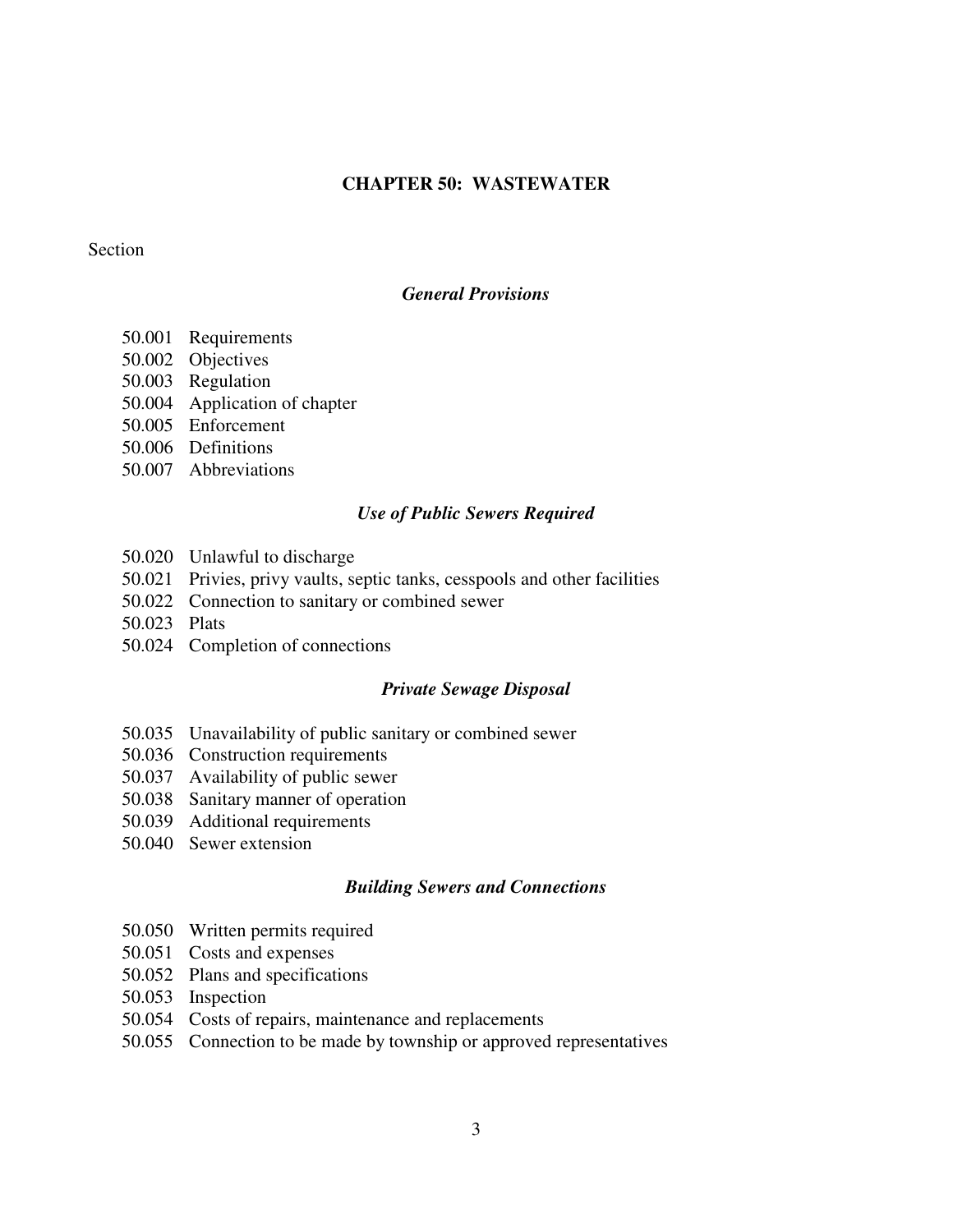- 50.056 Notification of township
- 50.057 Excavations

#### *Use of Public Sewers*

- 50.070 Restricted sanitary sewer discharges
- 50.071 Storm sewers
- 50.072 Restricted public sewer discharges
- 50.073 Discharge of wastewaters
- 50.074 Grease, oil, sand interceptors and grease traps
- 50.075 Preliminary treatment
- 50.076 Control manhole
- 50.077 Measurements, tests and analyses
- 50.078 Federal prohibited discharges
- 50.079 Accidental spills
- 50.080 Dilution or increase in process water
- 50.081 Federal standards

#### *User Classification*

50.095 Classes enumerated

#### *Fees*

- 50.110 Intent
- 50.111 Adoption of fees

# *Administration*

- 50.125 Permit requirement
- 50.126 Issuance of sewer use permit
- 50.127 Reports
- 50.128 Monitoring facilities
- 50.129 Pretreatment
- 50.130 Confidential information
- 50.131 Publication of violations

#### *Powers and Authority of Inspectors*

- 50.145 Authority
- 50.146 Powers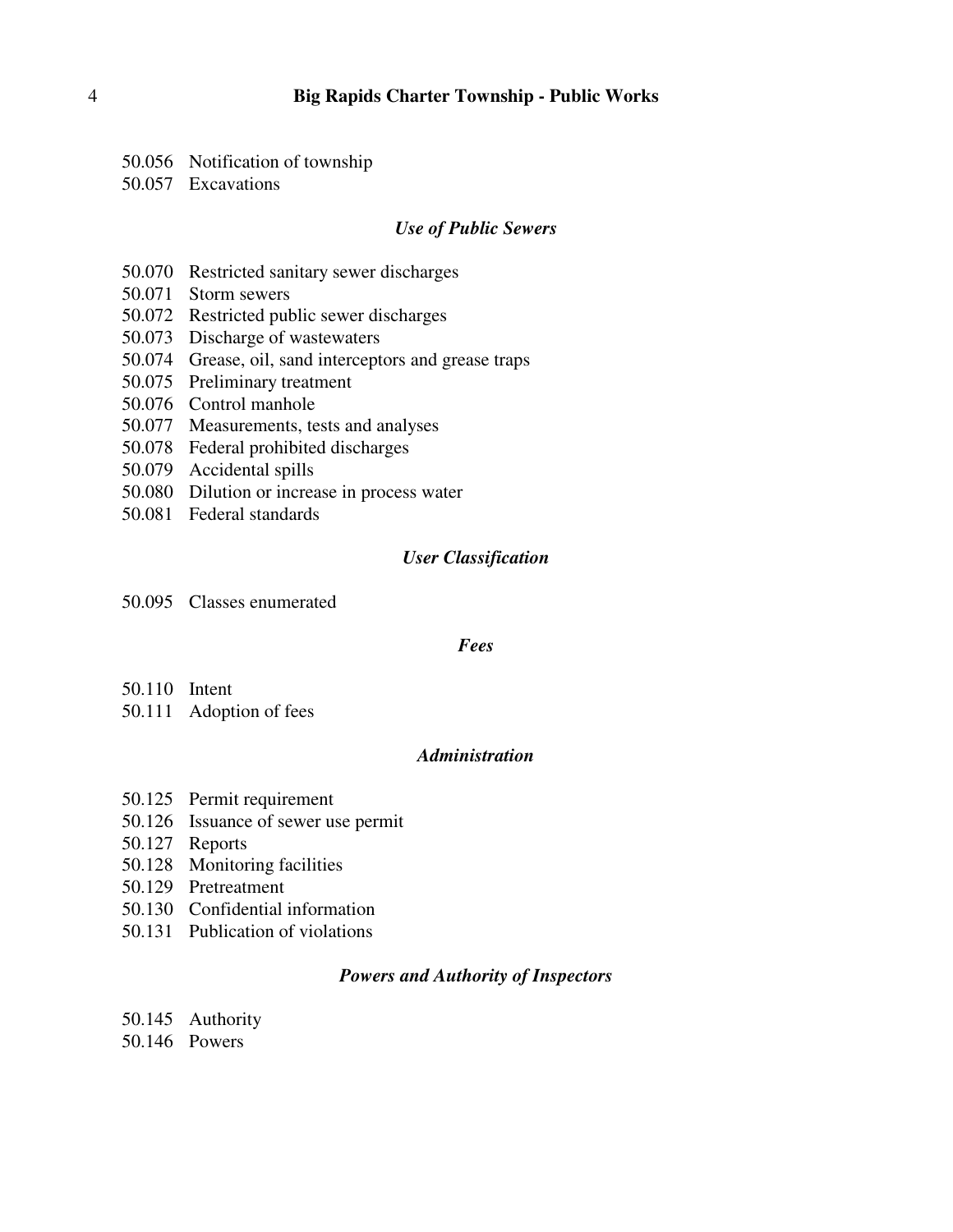### *Enforcement*

- 50.160 Suspension of wastewater treatment service
- 50.161 Permit revocation
- 50.162 Written notice
- 50.163 Hearing
- 50.164 Order
- 50.165 Fees
- 50.166 Appeal
- 50.167 Legal action

# *Records*

50.180 Records

### *Enactment; Amendment*

- 50.195 Enactment
- 50.196 Amendment

### *User Rates and Charges for Wastewater Disposal Service*

- 50.205 Maintained on a public utility basis
- 50.206 Trunkage connection fee
- 50.207 Service stub charge
- 50.208 Unit factors
- 50.209 Miscellaneous customer fee
- 50.210 Metering equipment
- 50.211 Collection of charges
- 50.212 Meter failing to register
- 50.213 Late payment charge
- 50.214 Lien
- 50.215 Free service
- 50.216 Applications for connection permits
- 50.217 Discontinuance for nonpayment
- 50.218 Hardship application

# *Industrial Cost Recovery Charges for Wastewater Disposal Service*

- 50.230 Industrial cost recovery system
- 50.231 Class I users charge
- 50.232 Special consideration
- 50.233 Bills
- 50.234 Computation
- 50.235 Industrial cost recovery period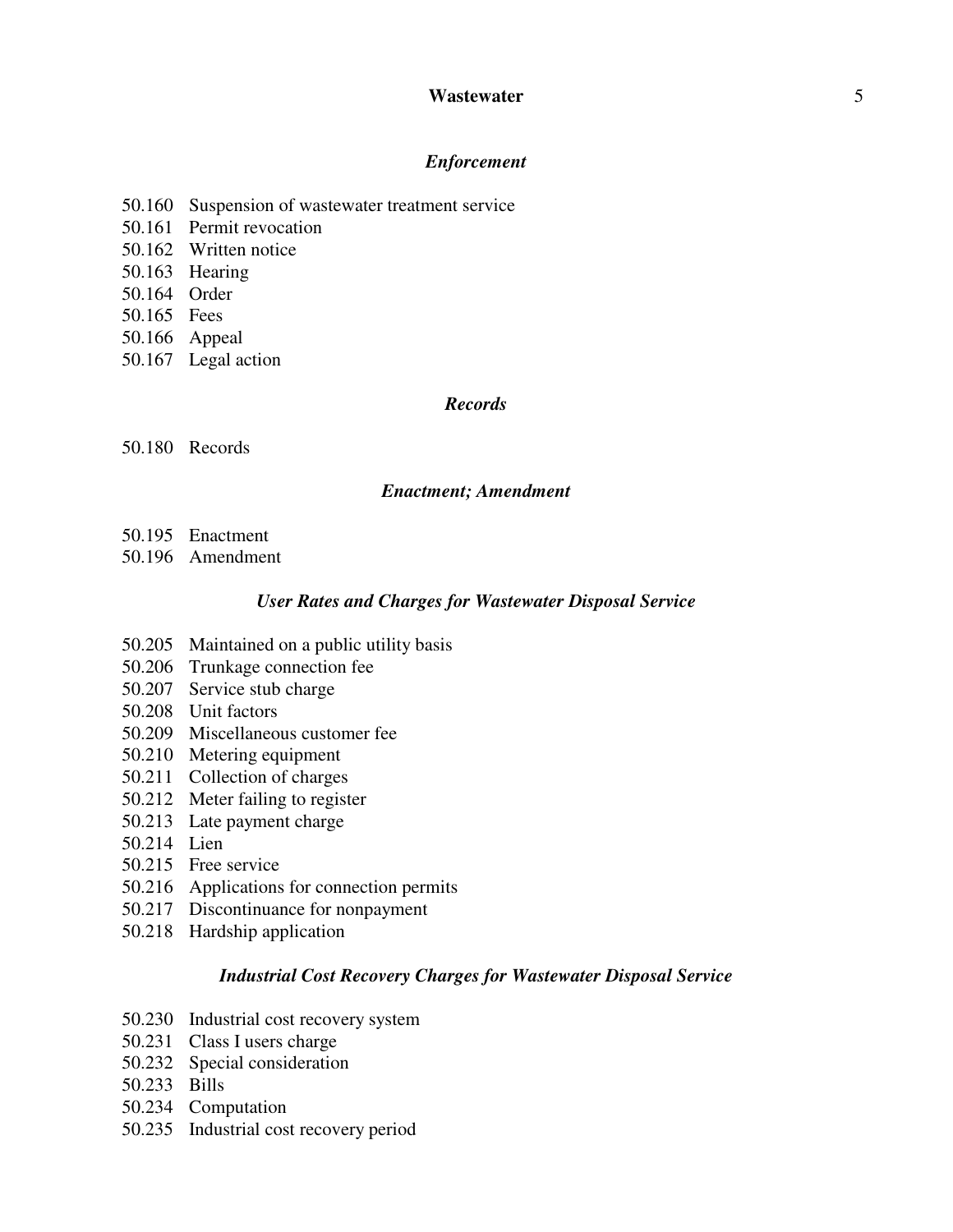50.236 First payment 50.237 Industrial users share

50.999 Penalty Appendix A: Table of Unit Factors

### *GENERAL PROVISIONS*

### **50.001 REQUIREMENTS.**

This chapter sets forth uniform requirements for direct and indirect contributors into the wastewater collection and treatment system for the township and enables the township to comply with all applicable state and federal laws required by the Clean Water Act of 1977, being 33 U.S.C. 1251 et seq. and the general pretreatment regulations (40 C.F.R. Part 403). (Ord. 4.05, passed 7-7-1987)

### **50.002 OBJECTIVES.**

The objectives of this chapter are:

(A) Require use of the publicly owned wastewater collection system;

(B) To prevent the introduction of pollutants into the municipal wastewater system which will interfere with the operation of the system or contaminate the resulting sludge;

(C) To prevent the introduction of pollutants into the municipal wastewater system which will pass through the system, inadequately treated, into the receiving waters or the atmosphere or otherwise be incompatible with the system;

(D) To improve the opportunity to recycle and reclaim wastewaters and sludges from the system; and

(E) To provide the equitable distribution of the cost of the municipal wastewater system. (Ord. 4.05, passed 7-7-1987)

### **50.003 REGULATION.**

This chapter provides for the regulation of direct and indirect contributors to the municipal wastewater system through the issuance of permits to certain non-domestic users and through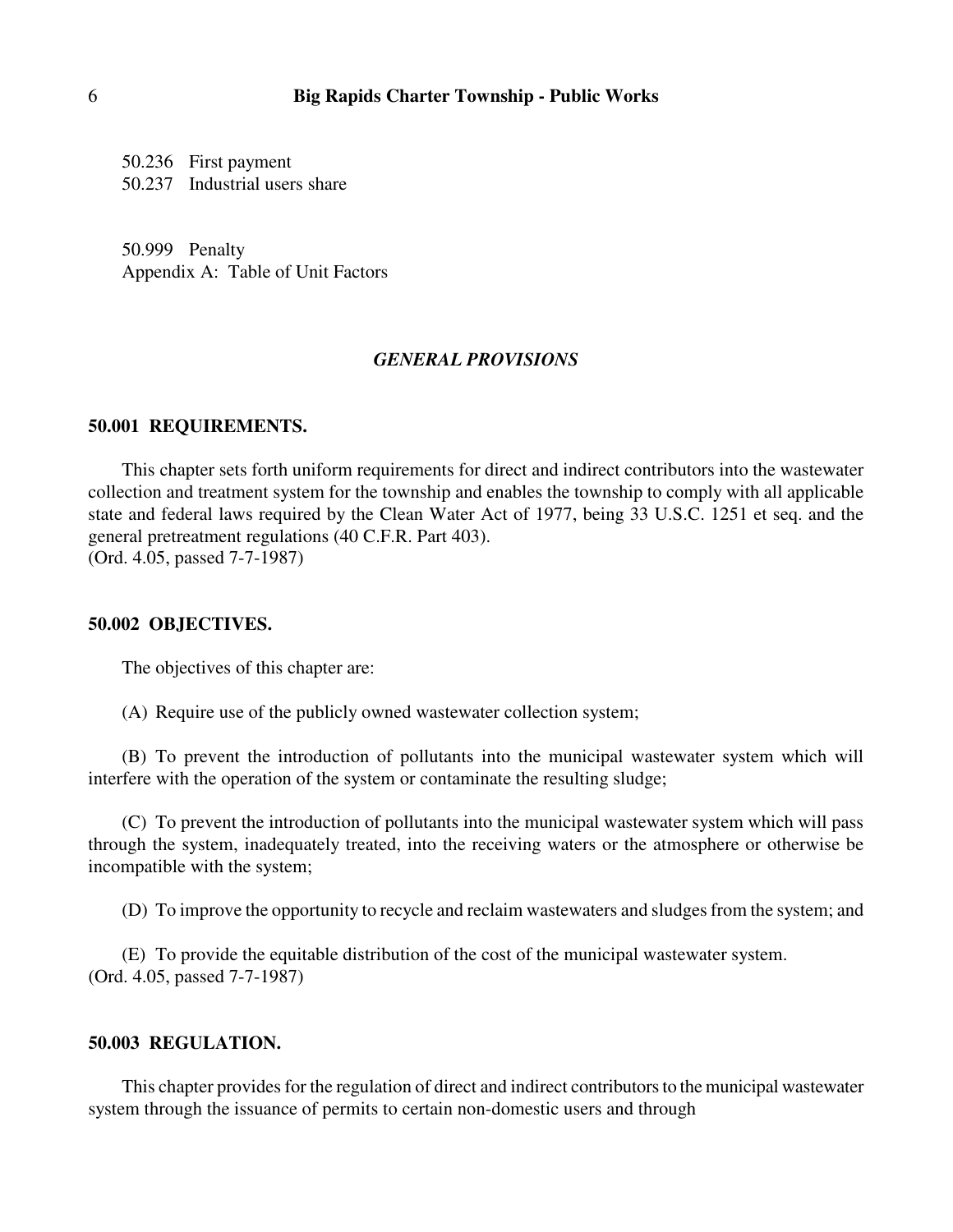enforcement activities, requires user reporting, assume that existing customers capacity will not be pre-empted and provides for the setting of fees for the equitable distribution of cost resulting from the program established herein. (Ord. 4.05, passed 7-7-1987)

### **50.004 APPLICATION OF CHAPTER.**

This chapter shall apply to the township and to persons who are by contract or agreement with the township, users of publicly owned treatment works. Except as otherwise provided herein, the Township Board, shall administer, implement and enforce the provisions of this chapter. (Ord. 4.05, passed 7-7-1987)

#### **50.005 ENFORCEMENT.**

To the extent permitted by law, the township may authorize the city to administer and enforce, on behalf of the township, all or a portion of the obligations imposed upon the township by the terms of this sewer use chapter.

(Ord. 4.09, passed 3-4-1997)

#### **50.006 DEFINITIONS.**

For the purpose of this chapter, the following definitions shall apply unless the context clearly indicates or requires a different meaning.

*ACT, THE ACT, THE FEDERAL WATER POLLUTION CONTROL ACT* and *THE CLEAN WATER ACT.* Are used interchangeably in this chapter and refer to Pub. L. No. 92-500, being 33 U.S.C. 1251 et seq. as adopted in 1972 and amended by Pub. L. No. 95-217 in 1977, Pub. L. No. 97-117 in 1981, and any succeeding amendments.

*ALTERNATIVE DISCHARGE LIMIT.* Limits set by the township in lieu of the promulgated national categorical pretreatment standards, for integrated facilities in accordance with the combined waste stream formula as set by the EPA.

*BIOCHEMICAL OXYGEN DEMAND (BOD).* The quantity of oxygen utilized in the biochemical oxidation of organic matter under standard laboratory procedures in five days at 20°C, expressed in parts per million by weight.

*BUILDING DRAIN.* That part of the lowest horizontal piping of a drainage system which receives the discharge from soil, waste and other drainage pipes inside of the walls of the building and conveys to the building sewer, beginning five feet outside the inner face of the building wall.

*BUILDING SEWER.* A sewer conveying wastewater from the premises of a user to the POTW.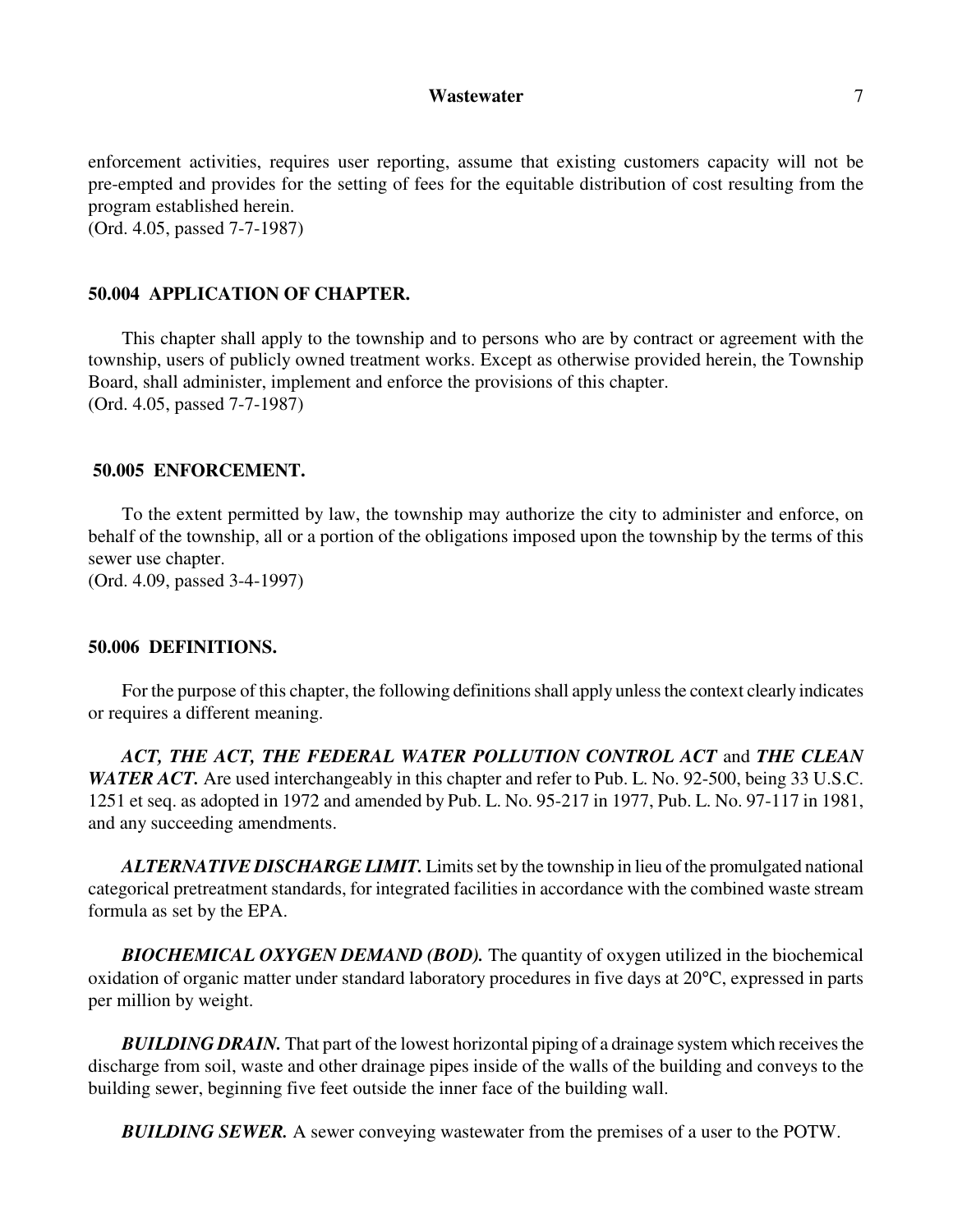*CATEGORICAL STANDARDS.* National categorical pretreatment standards or pretreatment standards.

*CHLORINE DEMAND.* The difference between the amounts of chlorine added to water or wastewater and the amount of residual chlorine remaining at the end of a specified contract period. The demand for any given water varies with the amount of chlorine applied, time of contact and temperature.

*CITY.* The City of Big Rapids, Michigan and/or the City Manager or his or her duly authorized deputy, agent or representative.

*COUNTY.* The County of Mecosta, Michigan.

*CHEMICAL OXYGEN DEMAND (COD).* The oxygen consuming capacity of inorganic and organic matter present in wastewater.

*COMBINED SEWER.* A sewer receiving both surface runoff and sewage.

*COMPATIBLE POLLUTANT.* The pollutants which are treated and removed to a substantial degree by the treatment works. These pollutants are biochemical oxygen demand, suspended solids, pH and fecal coliform, phosphorus and its compounds, and nitrogen and its compounds.

*COMBINED WASTESTREAM.* The waste stream at industrial facilities where regulated process effluent is mixed with other wastewater (either regulated or unregulated) prior to treatment.

*COOLING WATER.* The water discharged from any use such as air conditioning, cooling or refrigeration or to which the only pollutant added is heat.

*CONTROL AUTHORITY.* The individual designated by the Township Board.

*EPA ADMINISTRATOR.* The head of the Environmental Protection Agency.

*GARBAGE.* Solid wastes from the preparation, cooking and dispensing of food and from the handling, storage and sale of produce.

*HOLDING TANK WASTE.* Any waste from holding tanks such as vessels, chemical toilets, campers, trailers, septic tanks and vacuum pump tank trucks.

*INDUSTRIAL COST RECOVERY (ICR).* The cost recovered from industrial users of the treatment works of the grant amount allocable to the treatment of wastes from such users under 204(b) of Pub. L. No. 95-217, being 33 U.S.C. 1284(b).

*INDUSTRIAL USER.* Any nongovernmental, nonresidential user of a publicly owned treatment works which discharges more than the equivalent of 25,000 gallons per day (gpd) of sanitary wastes and which is identified m the Standard Industrial Classification Manual, 1972, Office of Management and Budget, as amended and supplemented under one of the following divisions A, B, D, E and I.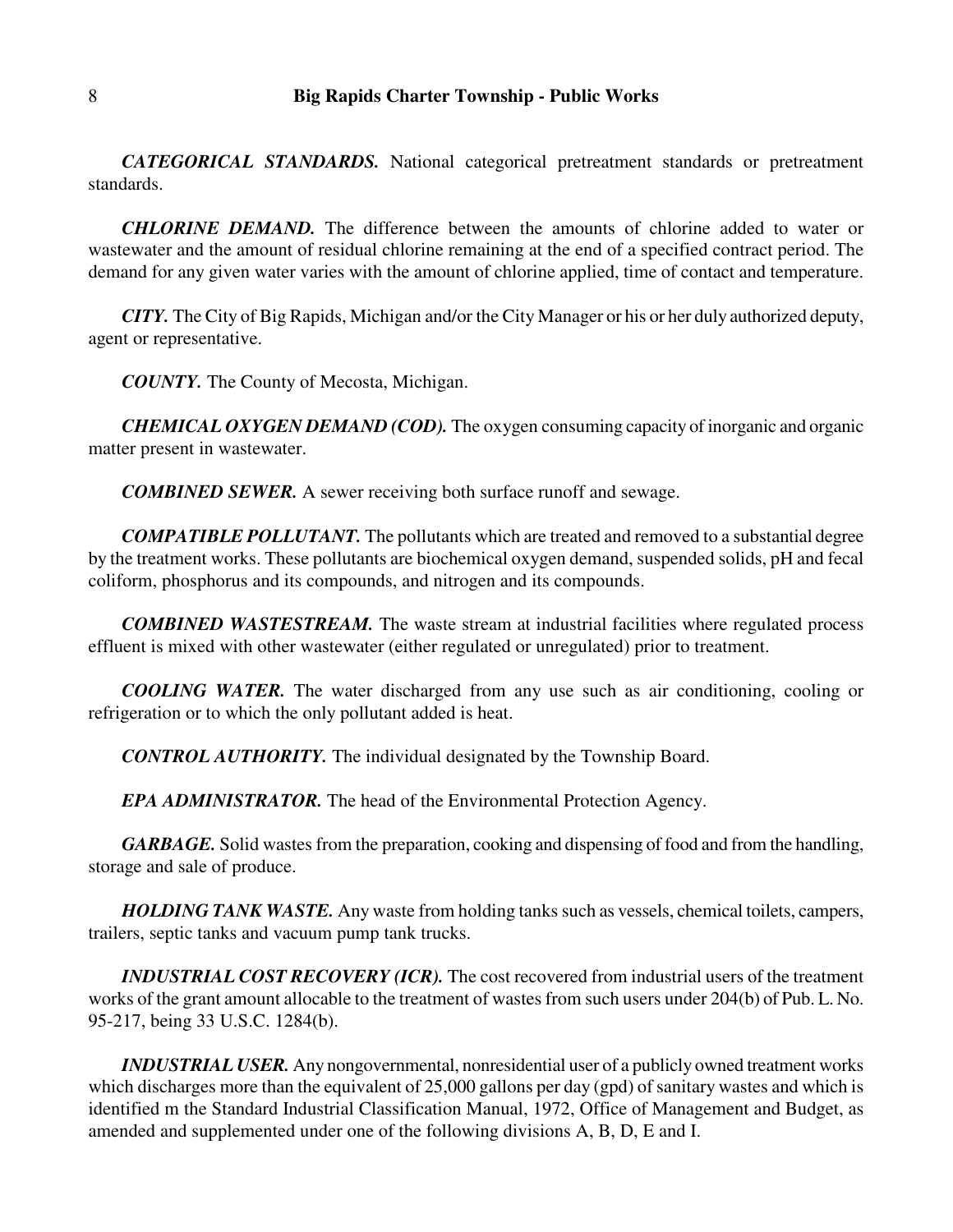*INDUSTRIAL WASTES.* The liquid wastes from industrial processes as distinct from sanitary sewage.

*INTEGRATED FACILITIES.* Industrial facilities with a combined waste stream.

*MAJOR CONTRIBUTING INDUSTRY*. An industrial user of the publicly owned treatment works:

(1) Having flow of 50,000 gallons or more per average work day;

(2) Having a flow greater than 5% of the total flow carried by the municipal system receiving the waste;

(3) Having in its discharge a toxic pollutant in amounts exceeding the desired limits; and

(4) Is found by the permit issuance authority, in connection with the issuance of an NPDES permit to the publicly owned treatment works receiving the waste, to have significant impact, either singularly or in combination with other contributing industries, on that treatment works or upon the quality of effluent from that treatment works.

*mg/l.* Milligrams per liter.

*MISCELLANEOUS CUSTOMER FEE.* The amount charged to customers of the township's system for miscellaneous services and related administrative costs associated with the system.

*NATIONAL CATEGORICAL PRETREATMENT STANDARD.* Any federal regulation containing pollutant discharge limits promulgated by the EPA which applies to a specific category of industrial users.

*NATURAL OUTLET.* Any outlet into a watercourse, pond, ditch, lake or other body of surface or ground water.

*NORMAL STRENGTH DOMESTIC WASTES.* Wastes which have a BOD of 200 milligrams per liter, suspended solids of 170 milligrams per liter, phosphorus of ten milligrams per liter have a pH between 6.5 and 9.5 and do not contain a concentration of other constituents which will interfere with the normal wastewater treatment process.

*OPERATION AND MAINTENANCE (O&M).* All costs, direct and indirect, not including debt service, but inclusive of expenditures attributable to administration, equipment replacement and treatment and collection of wastewater necessary to insure adequate treatment and collection on a continuing basis in conformance with applicable regulation.

*ORDINANCE.* Ord. 4 adopted on January 23, 1979, as amended, Ord. 4.02, adopted on September 14, 1979 and Ord. 4.05, adopted on July 7, 1987, as amended.

*PPM.* Parts per million.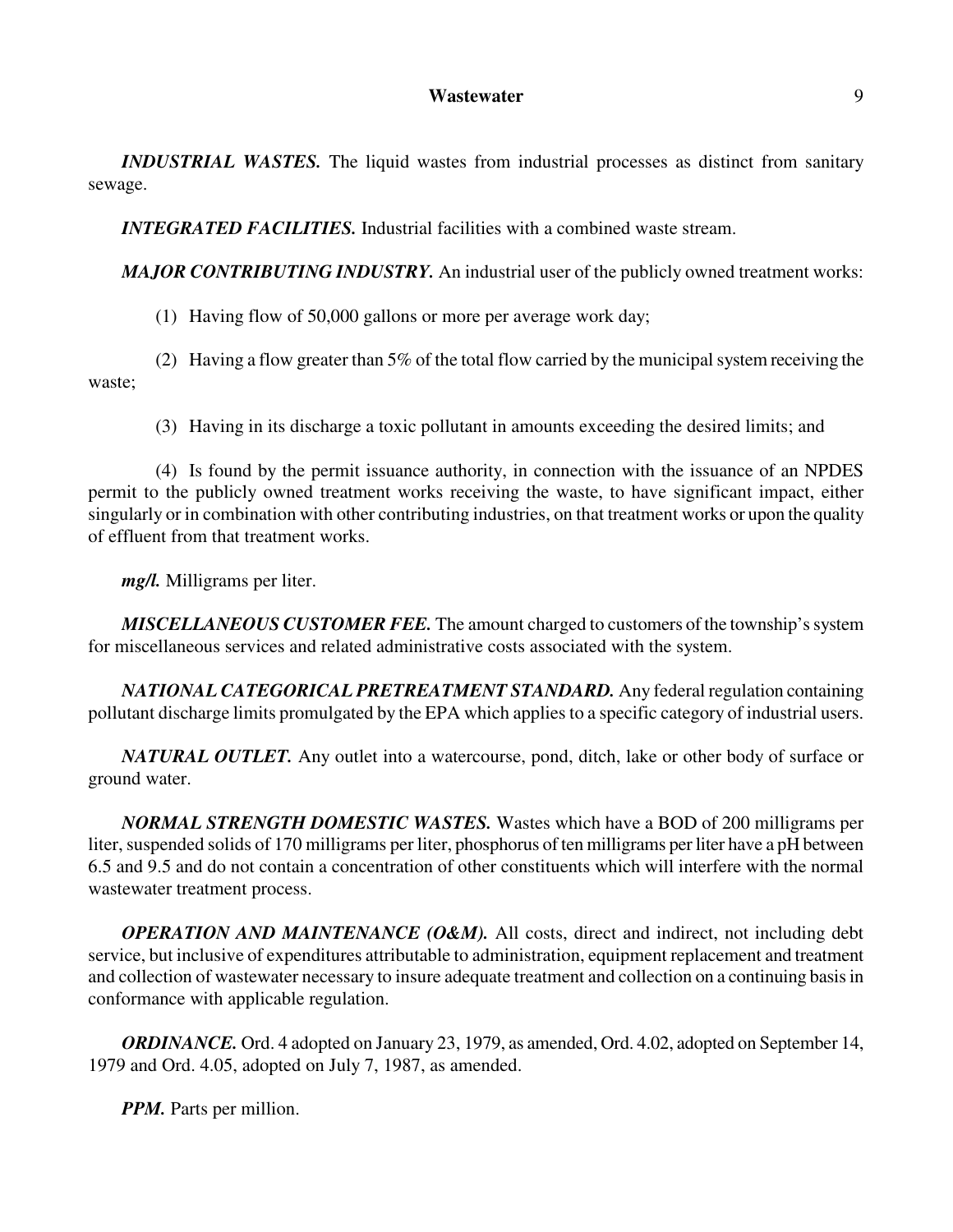*pH*. The logarithm of the reciprocal of the hydrogen ion concentration in moles per liter.

*PERSON*. Any individual, firm, company, association, society, corporation or group.

*PRETREATMENT* or *TREATMENT.* The reduction of the amount of pollutants, the elimination of pollutants, or the alteration of the nature of pollutant properties in wastewater to a less harmful state prior to or in lieu of discharging or otherwise introducing such pollutants into the sewage works. The reduction or alteration can be obtained by physical, chemical or biological processes, or process changes other means, except as prohibited by 40 C.F.R. 403.6(d).

*PRETREATMENT STANDARDS.* National categorical pretreatment standards, alternative discharge limits, or other federal, state or local standards, whichever are applicable.

*PROPERLY SHREDDED GARBAGE.* The wastes from the preparation, cooking and dispensing of foods that have been shredded to such degree that all particles will be carried freely under the flow conditions normally prevailing in public sewers, with no particle greater than one-half inch in any dimension.

*PUBLIC SEWER.* A sewer in which all owners of abutting properties nave equal rights, and is controlled by public authority.

*PUBLICLY OWNED TREATMENT WORKS (POTW).* A treatment works as defined by 212 of the Act (33 U.S.C. 1292) which is owned by the city. This includes any sewers that convey wastewater to the POTW treatment plant. For purposes of this chapter, *POTW* shall include any sewers that convey wastewaters to the POTW from persons outside the city who are by contract or agreement with the city users of the POTW.

*PUBLICLY OWNED TREATMENT WORKS (POTW) TREATMENT PLANT.* That portion of the POTW designed to provide treatment to wastewater.

*REPLACEMENT.* Expenditures for obtaining and installing equipment, accessories, or appurtenances which are necessary during the service life of the treatment works to maintain the capacity and performance, for which such works were designed and constructed.

*SANITARY SEWER.* A sewer which carries sewage and to which storm, surface, and ground waters are not intentionally admitted.

*SERVICE STUB CHARGE.* The amount charged to a premises for the construction and installation of a service stub (the extension of the public sewer laterally from the local or main collector sewer to the property line of the premises adjacent to the path of the public sewer).

*SEWAGE.* A combination of the water-carried wastes from residences, business buildings, institutions and industrial establishments, together with such ground surface, and storm waters as may be present.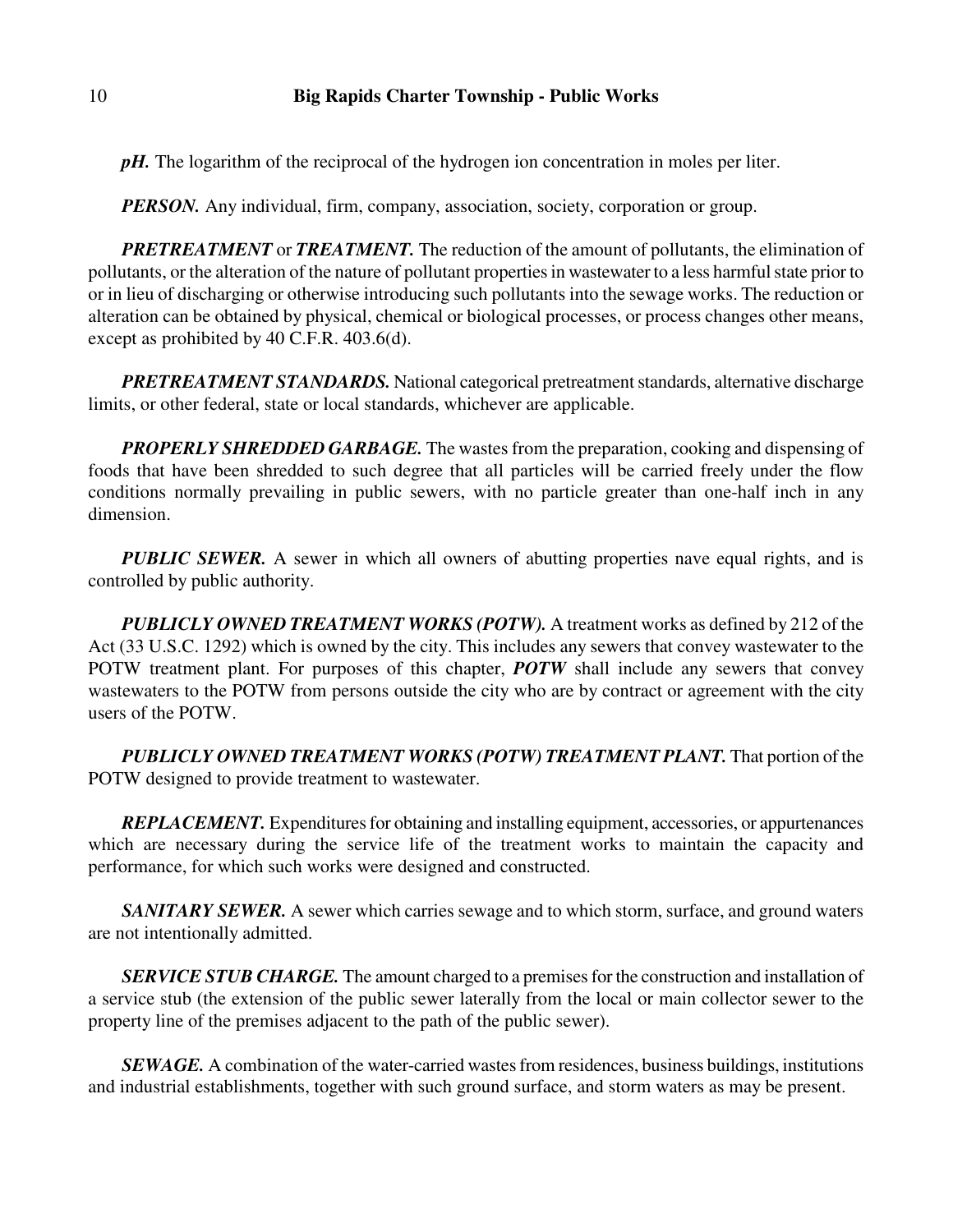**SEWAGE WORKS.** All facilities for collecting, pumping, treating and disposing of sewage.

*SEWER.* A pipe or conduit for carrying sewage.

*SEWER RATES AND CHARGES.* The trunkage connection fee, service stub charge, permit and service stub inspection and approval fee, sewer service charge, miscellaneous customer fee, surcharges imposed consistent with 50.073 and the charges and fees established from time to time by the township pursuant to 50.111.

*SEWER SERVICE CHARGE.* The rate charged by the township for providing wastewater collection and treatment service, including separately itemized components for:

(1) User charges to pay the cost of operation and maintenance and replacement;

(2) Debt service on outstanding township bonds payable from net revenues of the township's sanitary sewer system; and

(3) Payments to the City of Big Rapids for transportation and treatment of wastewater determined pursuant to agreement between the city and the township in accordance with the city's approved user charge system.

*SHALL.* Mandatory; *MAY* is permissive.

*SIGNIFICANT VIOLATION.* Those violations which remain uncorrected 45 days after notification of noncompliance over a 12-month period, which involve a failure to accurately report noncompliance, or which result in the exercise of the sewage works emergency authority under  $40$  C.F.R.  $403.8(f)(2)(vi)(B)$ .

*SLUG.* Any discharge of water, sewage or industrial waste which, in concentration of any given constituent or in quantity of flow, exceeds for any period of duration longer than 15 minutes more than five times the average 24-hour concentration of flows during normal operation.

*STANDARD INDUSTRIAL CLASSIFICATION (SIC).* A classification pursuant to the Standard Industrial Classification Manual issued by the Executive Office of the President, Office of Management and Budget 1972.

*STORM SEWER* or *STORM DRAIN.* A sewer which carries storm and surface waters and drainage, but excludes sewage and polluted industrial wastes.

*SURCHARGE.* An extra charge to cover the cost of treating sampling and testing extra strength sewage.

*SUSPENDED SOLIDS.* Solids that either float on the surface of, or are in suspension in water, sewage or other liquids, and which are removable by the wastewater treatment process.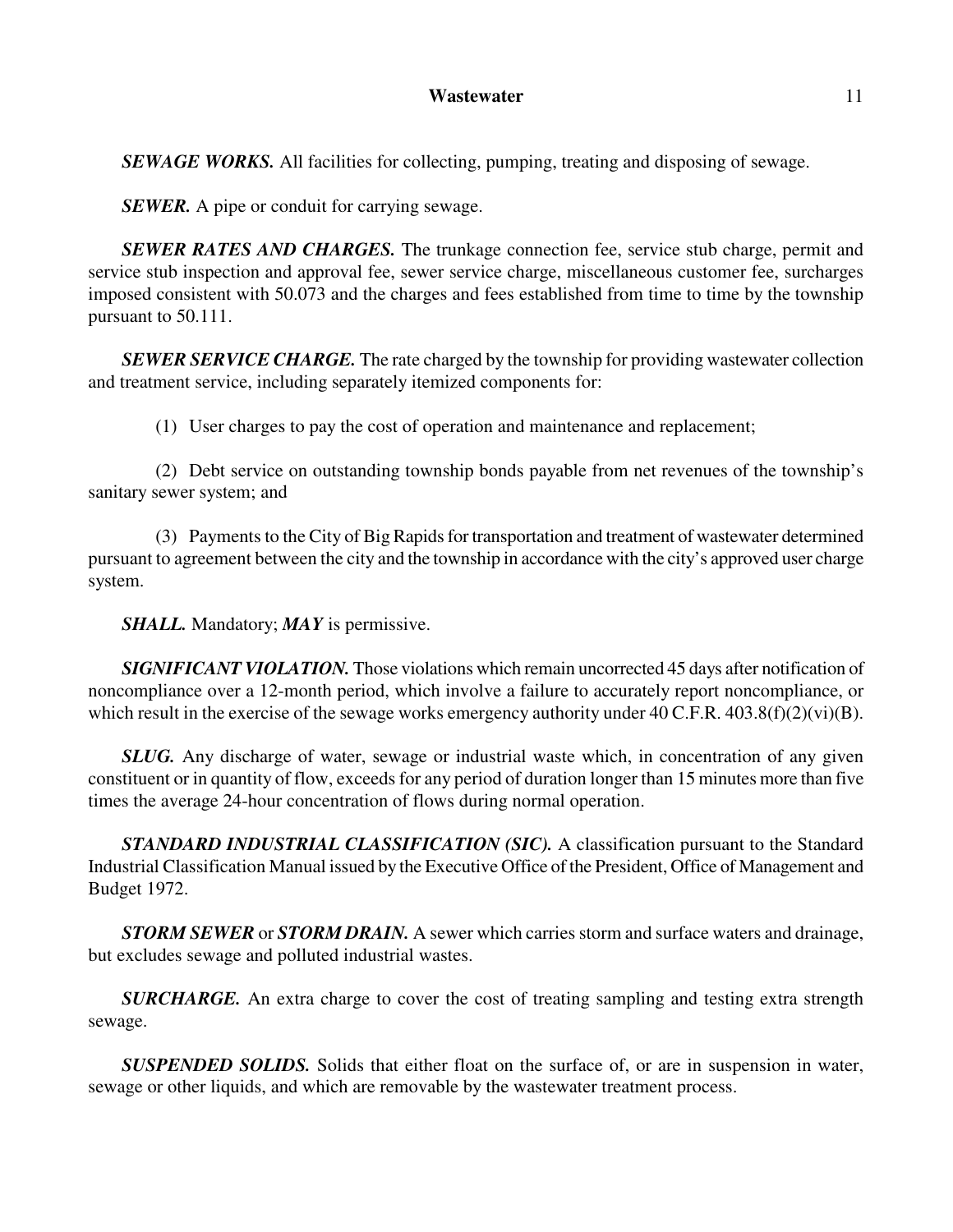*SUPERINTENDENT.* The individual designated by the Township Board or his or her duly authorized representative.

*TOWNSHIP.* Big Rapids Charter Township, Michigan and/or its duly authorized agent or representative.

*TOXIC POLLUTANT.* Any pollutant or combination of pollutants which is or can potentially be harmful to public health or environment including those listed as toxic in regulations promulgated by the Administrator of the Environmental Protection Agency under the provisions of CWA 307(a), being 33 U.S.C. 1317(a) or other Acts.

*TRUNKAGE CONNECTION FEE.* The amount charged to a premises for connection to the township's sanitary sewer system which represents the premises allocable share of the collector and interceptor sewers and related appurtenances.

*UNIT* or *UNITS.* A standard of measuring the relative benefits derived from the disposal of sewage ordinarily arising from the occupancy of a single-family residential dwelling unit (but such term shall not necessarily be related to actual use arising from any such dwelling unit) and shall be defined or determined from time to time by the township through its Township Board. Said units are set forth in Appendix A to Chapter 50, according to the type of use to which the properties are put.

*U.S. EPA.* The United States Environmental Protection Agency which assures the protection of the environment by abating or controlling pollution on a systematic basis.

*USER.* Any person who contributes, causes or permits the contribution of wastewater into the city's POTW.

*USER CHARGE.* A charge levied on users of treatment works for the cost of operation and maintenance of such works.

*USER CLASS.* That the recipient of wastewater treatment services will be assigned to one of three classes discussed in 50.095.

*WASTEWATER TREATMENT PLANT.* Any arrangement of devices and structures used for treating sewage.

*WATERCOURSE.* A channel in which a flow of water occurs, either continuously or intermittently. (Ord. 4.05, passed 7-7-1987; Ord. 4.07, passed 3-21-1991; Ord. 4.08, passed 5-2-1995; Ord. 4.09, passed 3-4-1997)

### **50.007 ABBREVIATIONS.**

The following abbreviations shall have the designated meanings: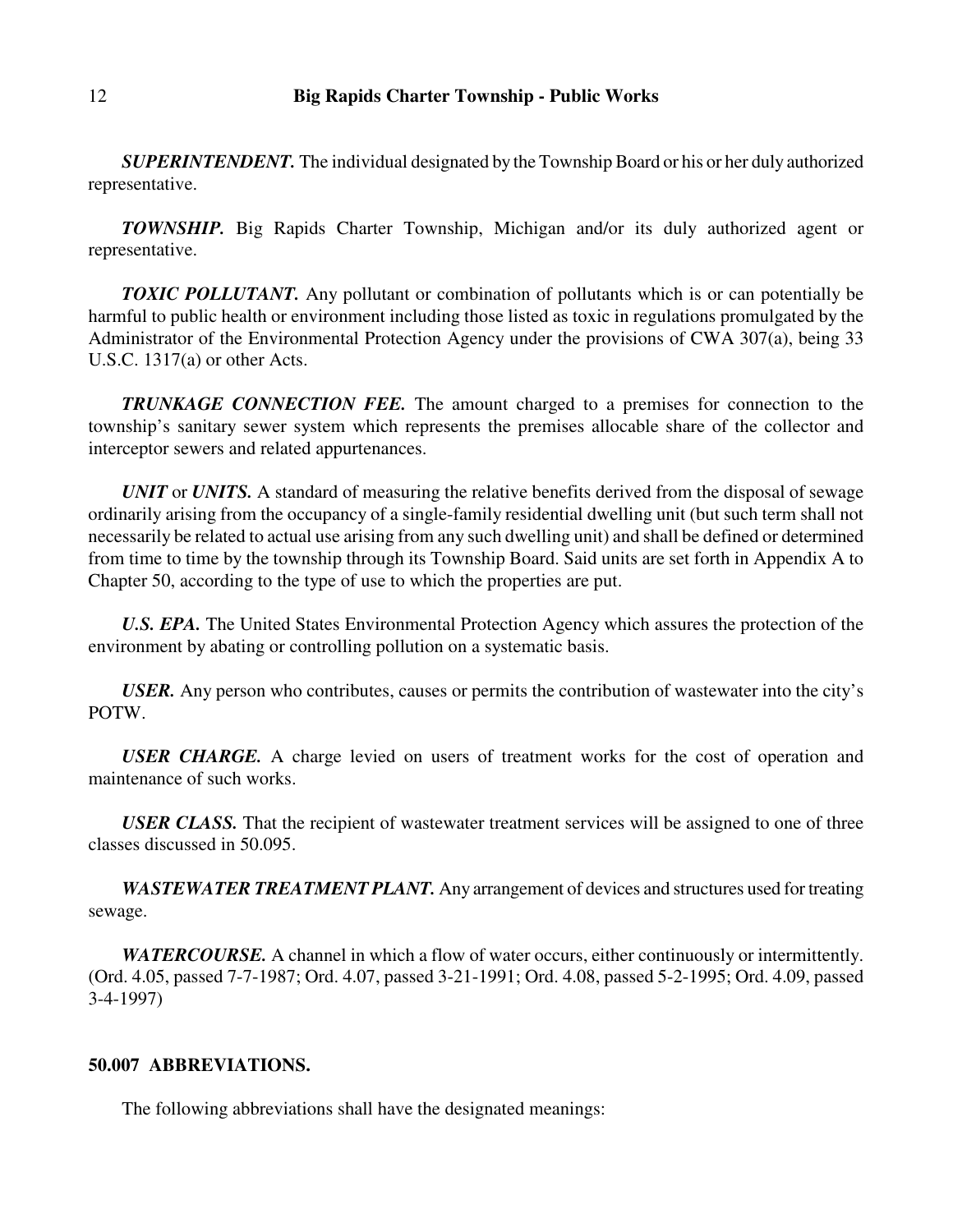| <b>ASTM</b>   | <b>American Society for Testing Materials</b>      |
|---------------|----------------------------------------------------|
| <b>BOD</b>    | Biochemical oxygen demand                          |
| C.F.R.        | Code of Federal Regulations                        |
| <b>COD</b>    | Chemical oxygen demand                             |
| <b>CWA</b>    | Clean Water Act                                    |
| <b>EPA</b>    | <b>Environmental Protection Agency</b>             |
| 1             | Liter                                              |
| <b>MDNR</b>   | Michigan Department of Natural<br><b>Resources</b> |
| mg            | Milligrams                                         |
| mg/l          | Milligrams per liter                               |
| <b>NPDES</b>  | National pollutant discharge elimination<br>system |
| $\Omega \& M$ | Operations and maintenance                         |
| <b>POTW</b>   | Publicly owned treatment works                     |
| <b>SIC</b>    | Standard industrial classification                 |
| SS            | Suspended solids                                   |
| U.S.C.        | <b>United States Code</b>                          |
| WPCF          | Water Pollution Control Federation                 |

(Ord. 4.05, passed 7-7-1987)

### *USE OF PUBLIC SEWERS REQUIRED*

# **50.020 UNLAWFUL TO DISCHARGE.**

It shall be unlawful to discharge or cause to be discharged into any storm sewer, natural watercourse or artificial watercourse, any sewage or other polluted waters other than storm water or uncontaminated industrial wastes as heretofore defined; or to increase an approved use except upon special agreement or arrangement with the township and in accordance with the rules and procedures of appropriate agencies of the state.

(Ord. 4.05, passed 7-7-1987) Penalty, see 50.999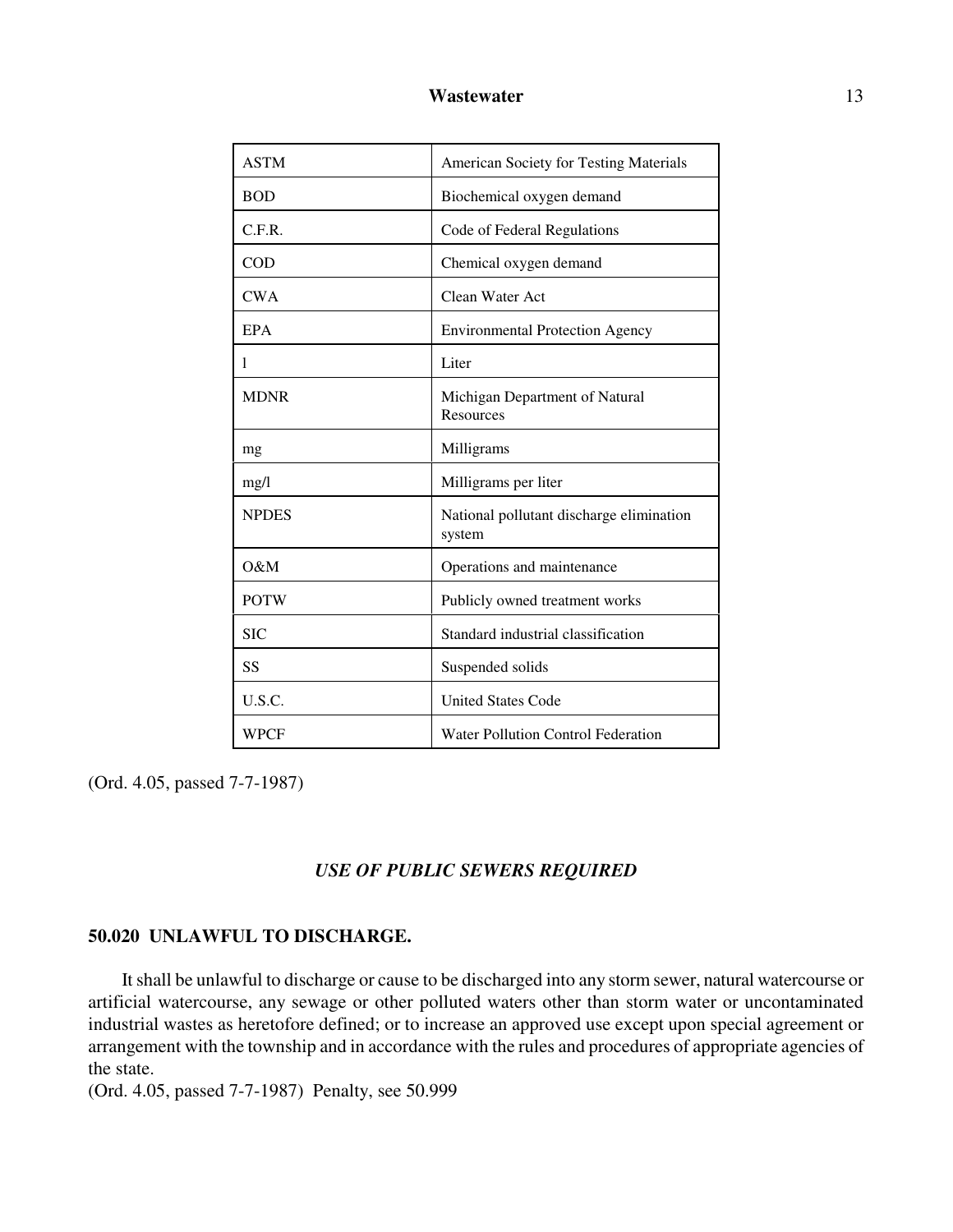# **50.021 PRIVIES, PRIVY VAULTS, SEPTIC TANKS, CESSPOOLS AND OTHER FACILITIES.**

Except as hereinafter provided, it shall be unlawful to construct or maintain any privy, privy vault, septic tank, cesspool or other facility intended or used for the disposal of sewage. (Ord. 4.05, passed 7-7-1987) Penalty, see 50.999

#### **50.022 CONNECTION TO SANITARY OR COMBINED SEWER.**

The owner of all houses, buildings or properties used for human occupancy, employment, recreation or other purpose, situated within the township and abutting on any street, alley or right-of-way in which there is now located or may in the future be located a public sanitary or combined sewer of the township, is hereby required at his or her expense to install suitable toilet facilities and connect such facilities directly with the proper public street sewer in accordance with the provisions of this chapter. The township may require any such owner, pursuant to the authority conferred upon it by law or ordinance, to make such installations or connections.

(Ord. 4.05, passed 7-7-1987)

# **50.023 PLATS.**

Plats for premises subdivided into four or more lots or parcels and permits to improve platted or unplatted premises, after the effective date hereof, which premises are within the area in the township served by the system, shall not be approved or issued on behalf of the township and none of said premises shall be improved hereafter by the erection thereon of a building or structure for human use or occupancy unless lateral sewers, the design of which is approved by an engineer designated by the township, to serve all of said premises, as subdivided or to be improved are provided and connected to the system as part of the system, such extensions to be installed at private cost or by special assessment (or a bond furnished or the estimated cost thereof deposited with the township, as otherwise provided by law). (Ord. 4.05, passed 7-7-1987)

### **50.024 COMPLETION OF CONNECTIONS.**

Except as provided in 50.037, all connections to the sewer required hereunder shall be completed no later than 12 months after date of official notice to make such connection. (Ord. 4.05, passed 7-7-1987)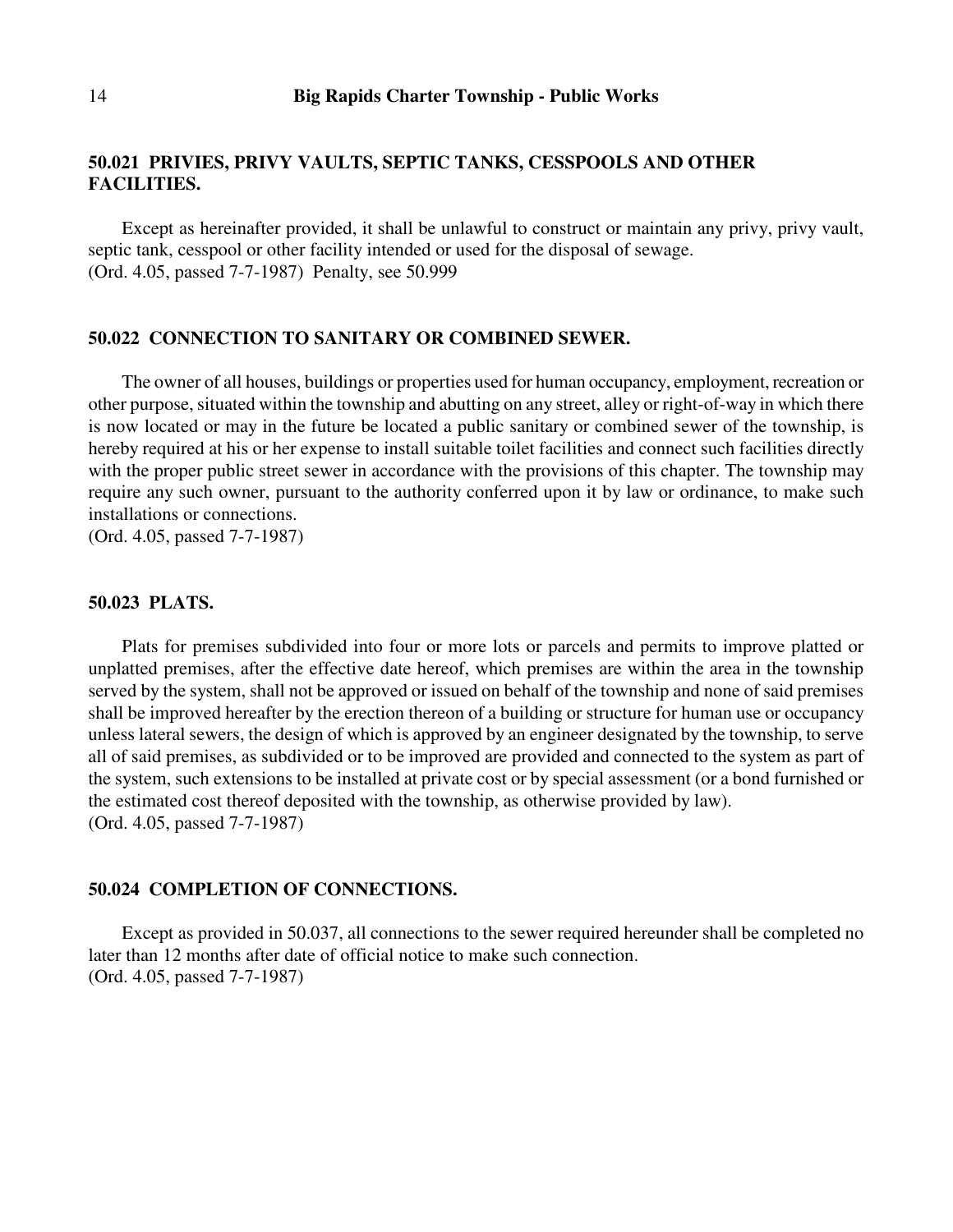### *PRIVATE SEWAGE DISPOSAL*

#### **50.035 UNAVAILABILITY OF PUBLIC SANITARY OR COMBINED SEWER.**

Where a public sanitary or combined sewer is not available under the provisions of 50.020 through 50.024, the building sewer shall be connected to a private sewage disposal system constructed in compliance with state and local laws. (Ord. 4.05, passed 7-7-1987)

# **50.036 CONSTRUCTION REQUIREMENTS.**

Where private sewage disposal systems are constructed, they must be located at least 50 feet from any surface water, natural or artificial drain, or open joint, sub-surface ground water, or tile drain unless otherwise approved by the township. All installations shall comply with the existing state laws and regulations.

(Ord. 4.05, passed 7-7-1987)

# **50.037 AVAILABILITY OF PUBLIC SEWER.**

(A) At such time as a public sewer becomes available to a property served by a private sewage disposal system, as provided in 50.020 through 50.024, a direct connection shall be made to the public sewer in compliance with this chapter, and any septic tanks, cesspools and similar private sewage disposal facilities shall be abandoned and filled with suitable materials. All filling and demolition subject to approval of the township.

(B) Upon application of the owner of such property, the township may grant a delay of not more than two years, before making connection to public sewer. Such delay to be granted only if private facilities are satisfactory and create no nuisance or health hazard. (Ord. 4.05, passed 7-7-1987)

# **50.038 SANITARY MANNER OF OPERATION.**

The owner shall operate and maintain the private sewage disposal facilities in a sanitary manner at all times, at no expense to the township. (Ord. 4.05, passed 7-7-1987) Penalty, see 50.999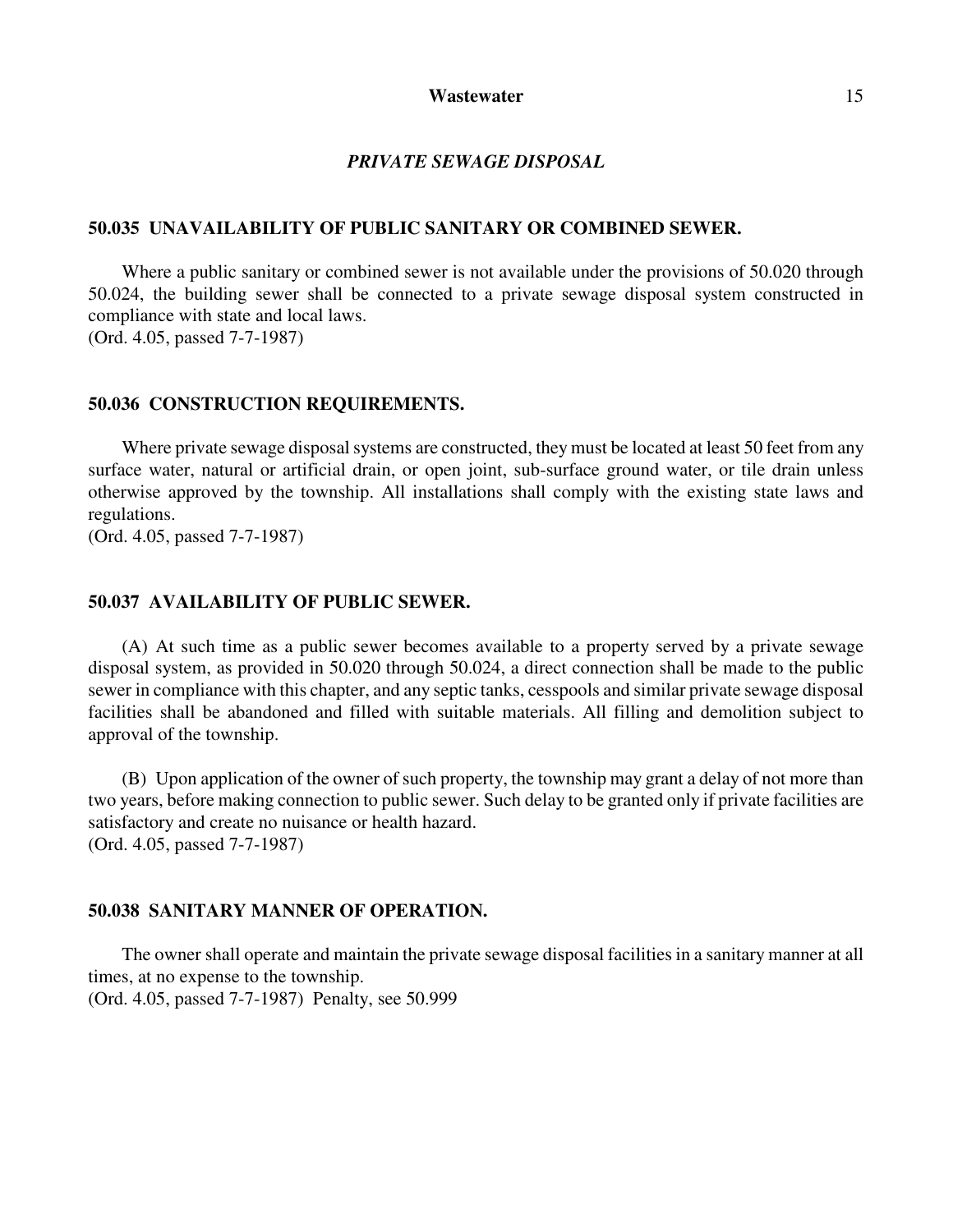#### **50.039 ADDITIONAL REQUIREMENTS.**

No statement contained in this subchapter shall be construed to interfere with any additional requirements that may be imposed by the township or other regulatory agencies with respect to private sewage disposal.

(Ord. 4.05, passed 7-7-1987)

#### **50.040 SEWER EXTENSION.**

It is hereby recognized that the sewer may be extended, subject to approval of the City of Big Rapids pursuant to the wastewater treatment agreement dated as of December 8, 1978 by and between said city and the township, to premises not otherwise required hereunder to connect to the sewer. Such extensions shall be made pursuant to contract between the owners of said premises and the township, which contract shall provide that the extension be designed and installed at private cost or by special assessment. The township may coordinate the construction of said extension if the private developer furnishes an acceptable surety bond or deposits the estimated cost with the township. In any event, the design of the sewer extension and the construction inspection shall be approved and provided by an engineer designated by the township. A contract for extension of the sewer entered into by the township may provide that third parties subsequently connecting to said extension shall pay the developer a pro rata portion of the costs of construction said extension in addition to the fees payable under 50.205 through 50.218. (Ord. 4.03, passed 9-1-1981)

#### *BUILDING SEWERS AND CONNECTIONS*

#### **50.050 WRITTEN PERMITS REQUIRED.**

(A) No unauthorized person shall uncover, make any connections with or opening into, use, alter or disturb any public sewer or appurtenance thereof without first obtaining a written permit from the township.

(B) All connections with any sewer of the township shall be made only by written authorization and permits issued by the township or its designated representative. The owner or his or her agent shall make application on a special form furnished by the township which shall be accompanied by payment in full in cash or certified check, or equivalent of the service stub charge, trunkage connection fee and permit and service stub inspection and approval fee and other charges or deposits required by this chapter. All permit applications shall contain the information required in 50.125, if applicable. The permit application shall be filed prior to or simultaneously with the application to the township for a building permit. (Ord. 4.05, passed 7-7-1987; Ord. 4.07, passed 3-21-1991) Penalty, see 50.999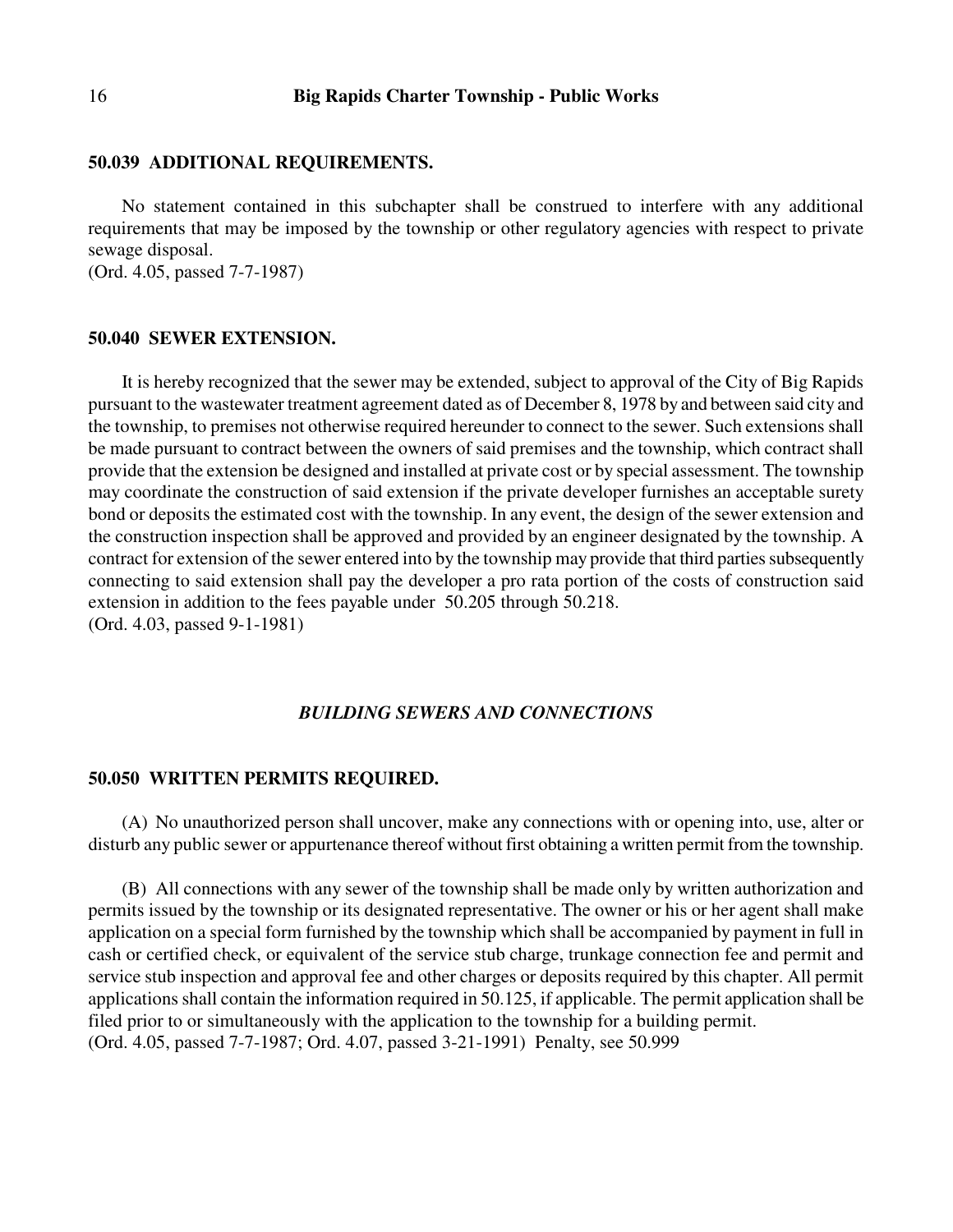### **50.051 COSTS AND EXPENSES.**

(A) All costs and expenses incident to the installation and connection of the building sewer shall be borne by the owner of said property.

(B) The owner shall indemnify the township from all loss or damage that may directly be occasioned by the installation of the building sewer. (Ord. 4.05, passed 7-7-1987)

### **50.052 PLANS AND SPECIFICATIONS.**

(A) All applicants for sewer connection permits shall, when required submit plans and specifications of all plumbing construction within such building or premises and such plans and specifications shall meet the requirements of the Plumbing Code of the state, and all order, rules and regulations of the Department of Health. The approval of connection permit shall also be contingent upon the availability of capacity in all downstream sewers, lift stations, force mains and the city's sewage treatment plant including BOD and suspended solids capacity. When such plans and specifications have been approved by the township or by such officials as they may designate, a sewer or plumbing permit shall be issued, subject to final inspection and approval when construction is completed.

(B) Final approval will be subject to compliance with the Plumbing Code of the state, and all orders, rules and regulations of local and state regulatory agencies. (Ord. 4.05, passed 7-7-1987)

### **50.053 INSPECTION.**

(A) The applicant for a building sewer permit shall notify the township when the building sewer is ready for inspection. The township or its designated representative shall then inspect the said building and plumbing construction therein and if such construction meets the previous requirements as so approved in the construction permit, a sewer connection approval shall be issued, subject to the applicable provisions of other sections of this chapter.

(B) Upon final approval of any sewer connection all sewer supports, testing of sewer, back filling of sewer, including material and other elements contingent on completion of installation, shall comply with State Plumbing and Township Building Codes.

(Ord. 4, passed 1-23-1979; Ord. 4.05, passed 7-7-1987; Ord. 4.07, passed 3-21-1991)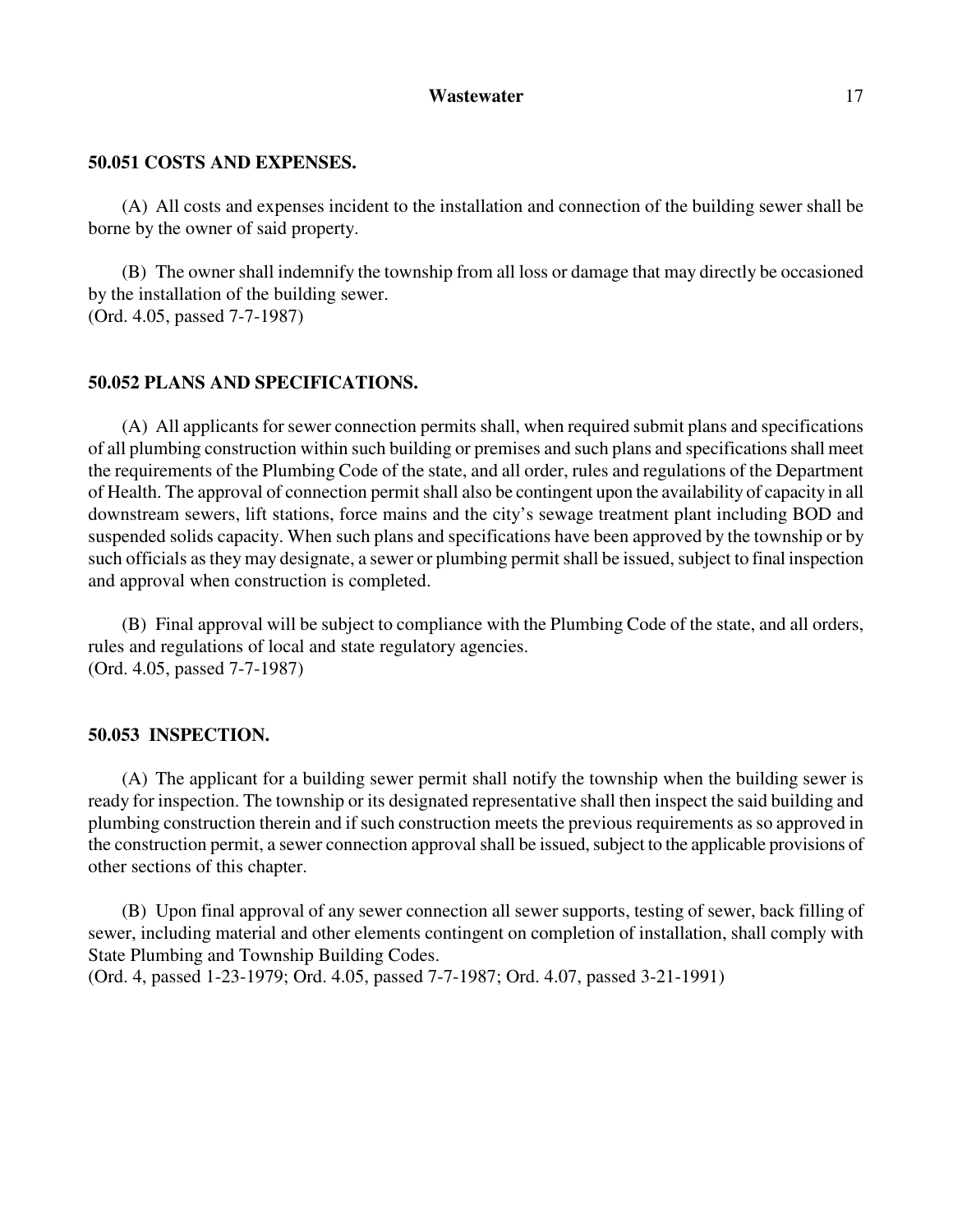#### **50.054 COSTS OF REPAIRS, MAINTENANCE AND REPLACEMENTS.**

The cost of all repairs, maintenance and replacements of existing building sewers and their connection to the public sewers shall be borne by the property owner. Such owner shall make application for permit to perform such work to the township through the designated representative. (Ord. 4.05, passed 7-7-1987)

# **50.055 CONNECTION TO BE MADE BY TOWNSHIP OR APPROVED REPRESENTATIVES.**

All connection to existing or new sewers will be made by employees of the township or its approved representatives. The connection of the building sewer into the public sewer shall be made at the \_\_\_\_\_\_\_ branch, if such branch is available at a suitable location. (Ord. 4.05, passed 7-7-1987)

### **50.056 NOTIFICATION OF TOWNSHIP.**

The applicant for the building sewer permit shall notify the township when the building sewer is ready for inspection and connection to the public sewer. (Ord. 4.05, passed 7-7-1987)

#### **50.057 EXCAVATIONS.**

All excavations for building sewer installation shall be adequately guarded with barricades and lights so as to protect the public from hazard. Streets, sidewalks, parkways and other public property disturbed in the course of, the work shall be restored in a manner satisfactory to the township. (Ord. 4.05, passed 7-7-1987) Penalty, see 50.999

### *USE OF PUBLIC SEWERS*

#### **50.070 RESTRICTED SANITARY SEWER DISCHARGES.**

No person shall discharge or cause to be discharged any storm water, surface water, ground water, roof run-off, subsurface drainage, cooling water or unpolluted industrial process waters to any sanitary sewer. (Ord. 4.05, passed 7-7-1987) Penalty, see 50.999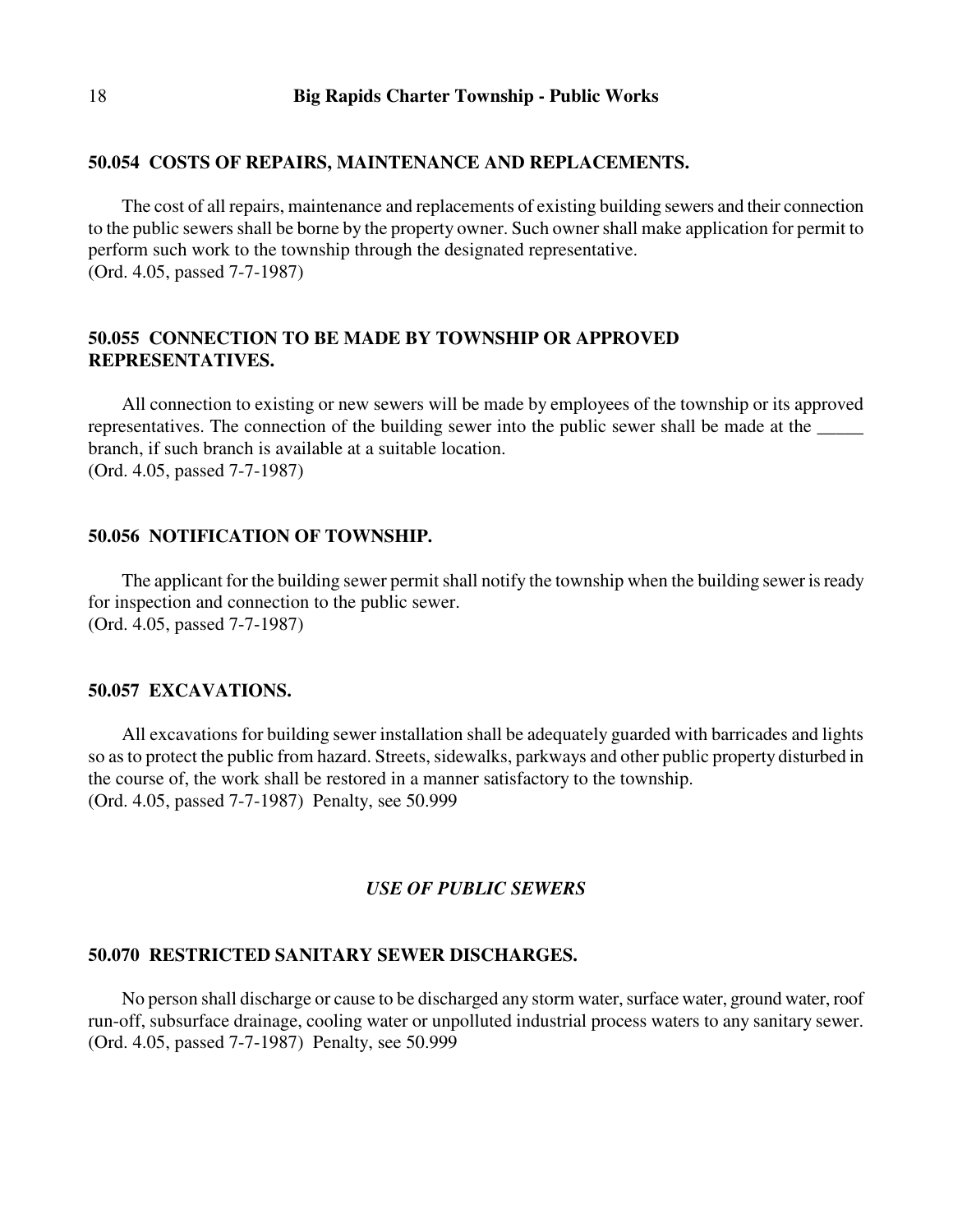### **50.071 STORM SEWERS.**

Storm water and all other unpolluted drainage shall be discharged to such sewers as are specifically designated as storm sewers, or to a natural outlet approved by the township, and in compliance with rules and procedures of various agencies of the state. Industrial cooling water or unpolluted process waters may be discharged, upon approval of the township, to a storm sewer or natural outlet. The township has the right to exclude industrial or commercial waste in whole or in part, for any reason. (Ord. 4.05, passed 7-7-1987)

# **50.072 RESTRICTED PUBLIC SEWER DISCHARGES.**

(A) Except as hereinafter provided, no person shall discharge or cause to be discharged any of the following described waters or wastes to any public sewer:

- (1) Any liquid or vapor having a temperature higher than  $104^{\circ}F(40^{\circ}C)$ ;
- (2) Any gasoline, benzene, naphtha, fuel oil or other flammable or explosive liquid, solid or gas;
- (3) Any garbage that has not been properly shredded;

(4) Any ashes, cinders, sand, mud, straw, shavings, metal, glass, rags, feathers, tar, plastics, wood, paunch manure or any other solid or viscous substance capable of causing obstruction to the flow in the sewers or other interference with the proper operation of the sewage works;

(5) Any wastes having any other corrosive properties capable of causing damage or hazard to structures, equipment and personnel of the sewage works;

(6) Any water or wastes containing a toxic or poisonous substance in sufficient quantity to injure or interfere with any sewage treatment process, constitute a hazard to humans or animals, fish or aquatic life, or create any hazard in the receiving waters or in the wastewater treatment plant, or exceed the limitation set forth in the EPA categorical pretreatment standard or any other federal, state or county standard;

(7) Any waters or wastes containing suspended solids of such character and quantity that unusual attention or expense is required to handle such materials at the POTW plant;

(8) Any substance which may cause the sewage works effluent or any other product of the sewage works such as residue, sludges or scums, to be unsuitable for land application or reclamation and reuse or to interfere with the reclamation process;

(9) Any wastewater with color of sufficient light absorbency to interfere with treatment plant process, prevent analytical determinations or create any aesthetic effect on the treatment plant effluent, such as, but not limited to, dye wastes and vegetable tanning solutions;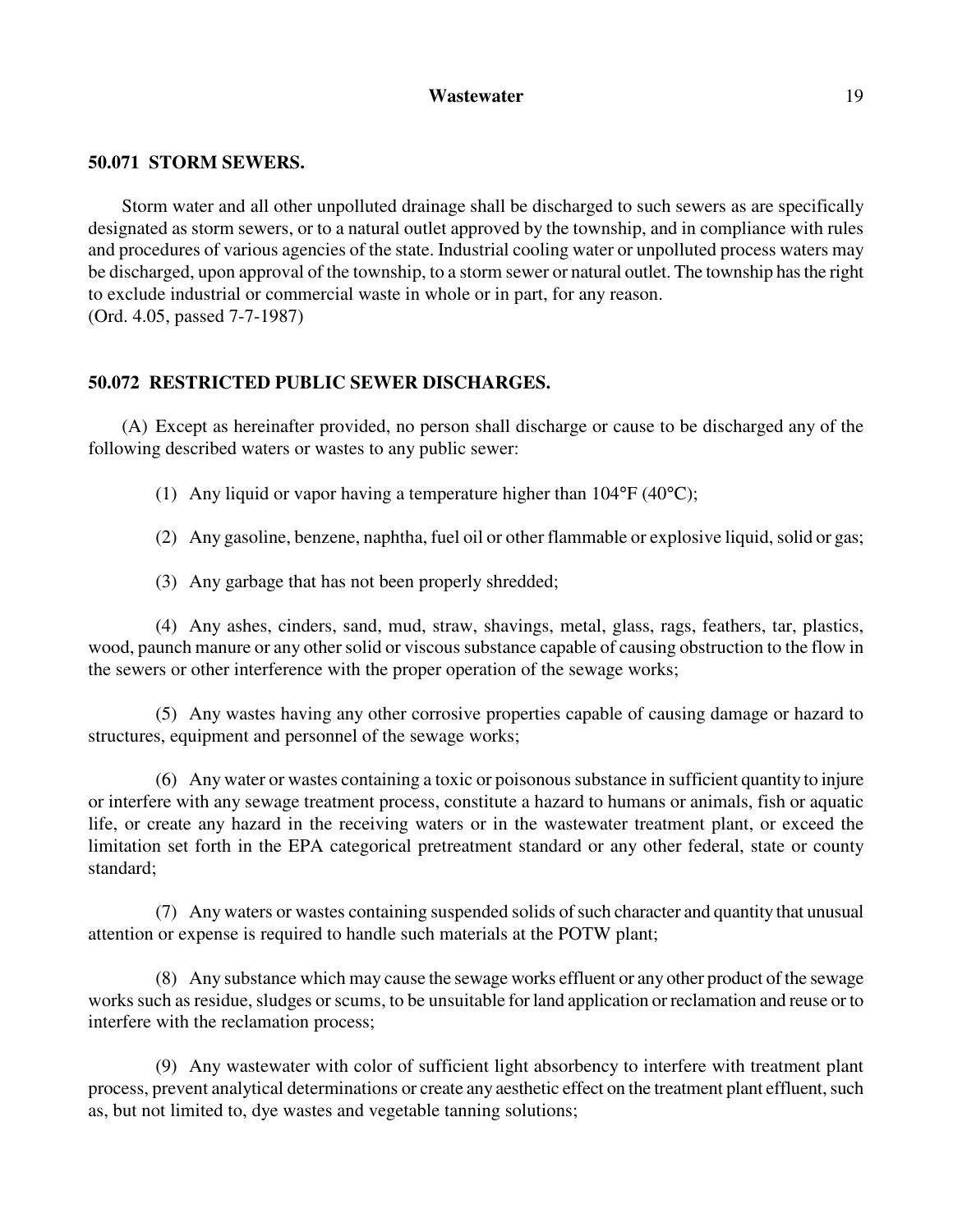(10) Any noxious or malodorous gas or substance capable of creating a public nuisance;

 (11) Any water and/or waste not complying to all NPDES permit requirements, pretreatment standards and all other unspecified state and federal regulations;

(12) Any waters or wastewaters having chlorine demand in excess of 15 mg/l;

(13) Any waters or wastes having pH less than 5.5 and greater than 9.5;

 (14) Any waters and/or wastewater which may contain any radioactive wastes or isotopes of such half-life or concentration as may exceed limits established by applicable state or federal regulations;

 (15) Any water or waste which may contain more than 100 parts per million (100 PPM), by weight, of fat, oil or grease or exceed a daily average or 25 parts per million (25 PPM);

 (16) Any grease, oil or other substance that will become solid or viscous at temperatures, between 32°F and 140°F, including mineral oils from the viscosity range of kerosene on up; and

 (17) Any wastes that contain insoluble solids in excess of 10,000 parts per million (10,000 PPM) or exceeds a daily average of 500 parts per million (500 PPM) or that contains a combination of soluble and insoluble material in excess of 20,000 parts per million (20,000 PPM) and must not contain any insoluble substance having a specific gravity greater than 2.65.

(B) When the township determines that a user(s) is contributing to the POTW, any of the above enumerated substances in such amounts so as to interfere with the operation of the POTW, the township shall:

(1) Advise the user(s) of the impact of the contribution on the POTW; and

(2) Develop effluent limitation(s) for such user(s) to correct the interference with the POTW. (Ord. 4.05, passed 7-7-1987) Penalty, see 50.999

### **50.073 DISCHARGE OF WASTEWATERS.**

(A) *State requirements.* State requirements and limitations on discharges to the POTW shall be met by all dischargers which are subject to such standards in any instance in which they are more stringent than federal or local requirements and limitations.

(B) *Supplementary limitations - discharge limits.*

(1) (a) No user shall discharge wastewater containing concentrations (and/or mass limitations) in excess of the following: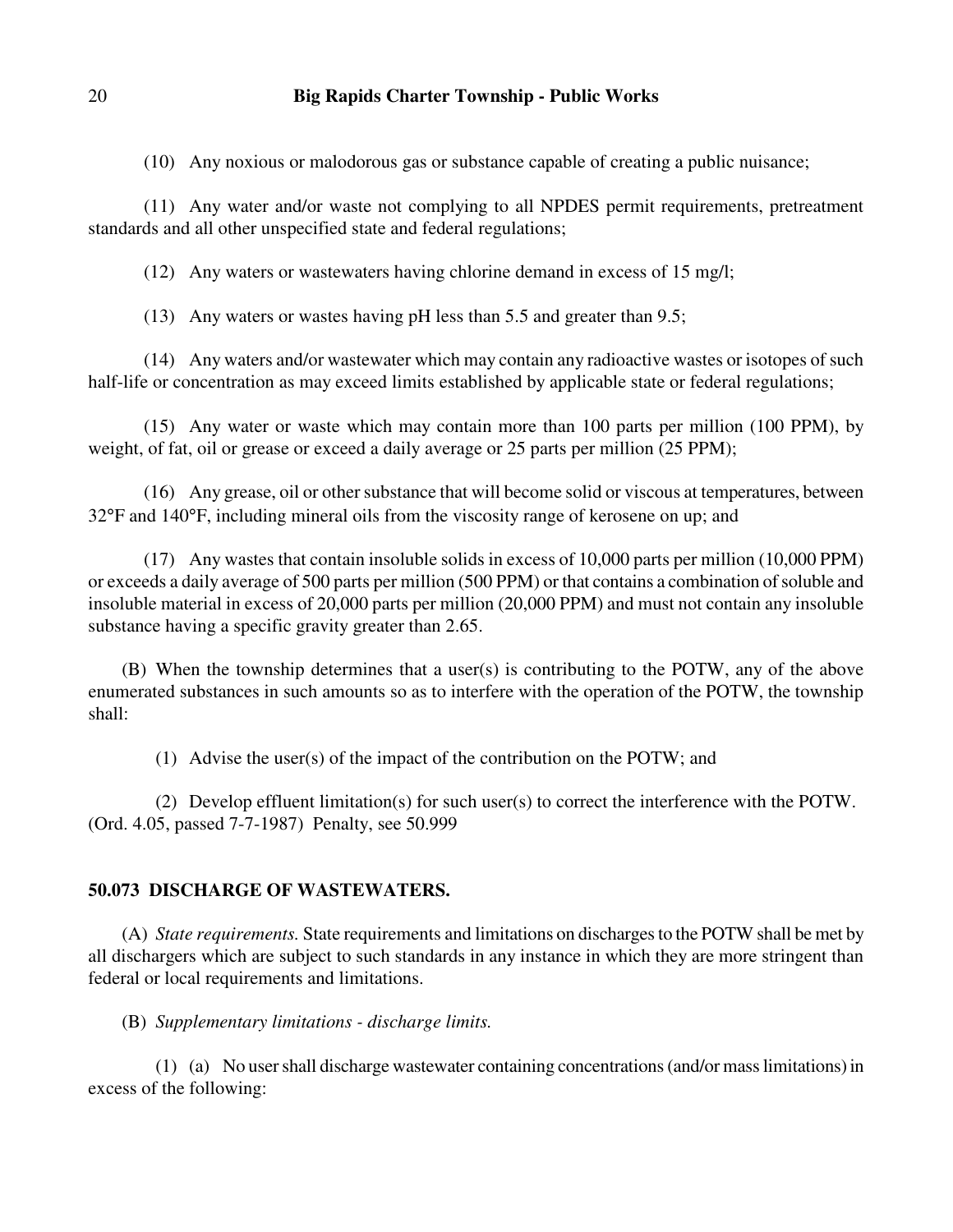| <b>Conventional Pollutants</b>                  |                       |  |
|-------------------------------------------------|-----------------------|--|
| <b>Materials</b>                                | Concentration (mg/l)  |  |
| Ammonia - N                                     | 64                    |  |
| <b>BOD</b>                                      | 530                   |  |
| Total suspended solids                          | 900                   |  |
| <b>FOG</b>                                      | 200                   |  |
| TPH                                             | 49                    |  |
| Total phosphorus as P                           | 36                    |  |
| <b>Non-Conventional Pollutants/Upper Limits</b> |                       |  |
| <b>Materials</b>                                | Concentration (ug/L)  |  |
| <b>Metals</b>                                   |                       |  |
| Arsenic                                         | $60 \text{ ug/L}$     |  |
| Cadmium                                         | 90 ug/L               |  |
| Copper                                          | $50 \text{ ug/L}$     |  |
| Cyanide                                         | $130 \mathrm{~ug/L}$  |  |
| Chromium, total                                 | 700 ug/L              |  |
| Chromium, hexavalent                            | $300$ ug/L            |  |
| Lead                                            | 570 ug/L              |  |
| Mercury                                         | $*(LOD)$              |  |
| Nickel                                          | 930 ug/L              |  |
| Selenium                                        | $150 \ \mathrm{ug/L}$ |  |
| Silver                                          | 43 ug/L               |  |
| Zinc                                            | $700 \ \mathrm{ug/L}$ |  |
| <b>Organics</b>                                 |                       |  |
| 1-4 Dichlorobenzene                             | $24 \mathrm{\; ug/L}$ |  |
| Chloroform                                      | $18 \ \mathrm{ug/L}$  |  |
| Lindane                                         | $0.60$ ug/L           |  |
| Benzene                                         | $24$ ug/L             |  |
| Toluene                                         | $24$ ug/L             |  |
| Ethylbenzene                                    | $31 \text{ ug/L}$     |  |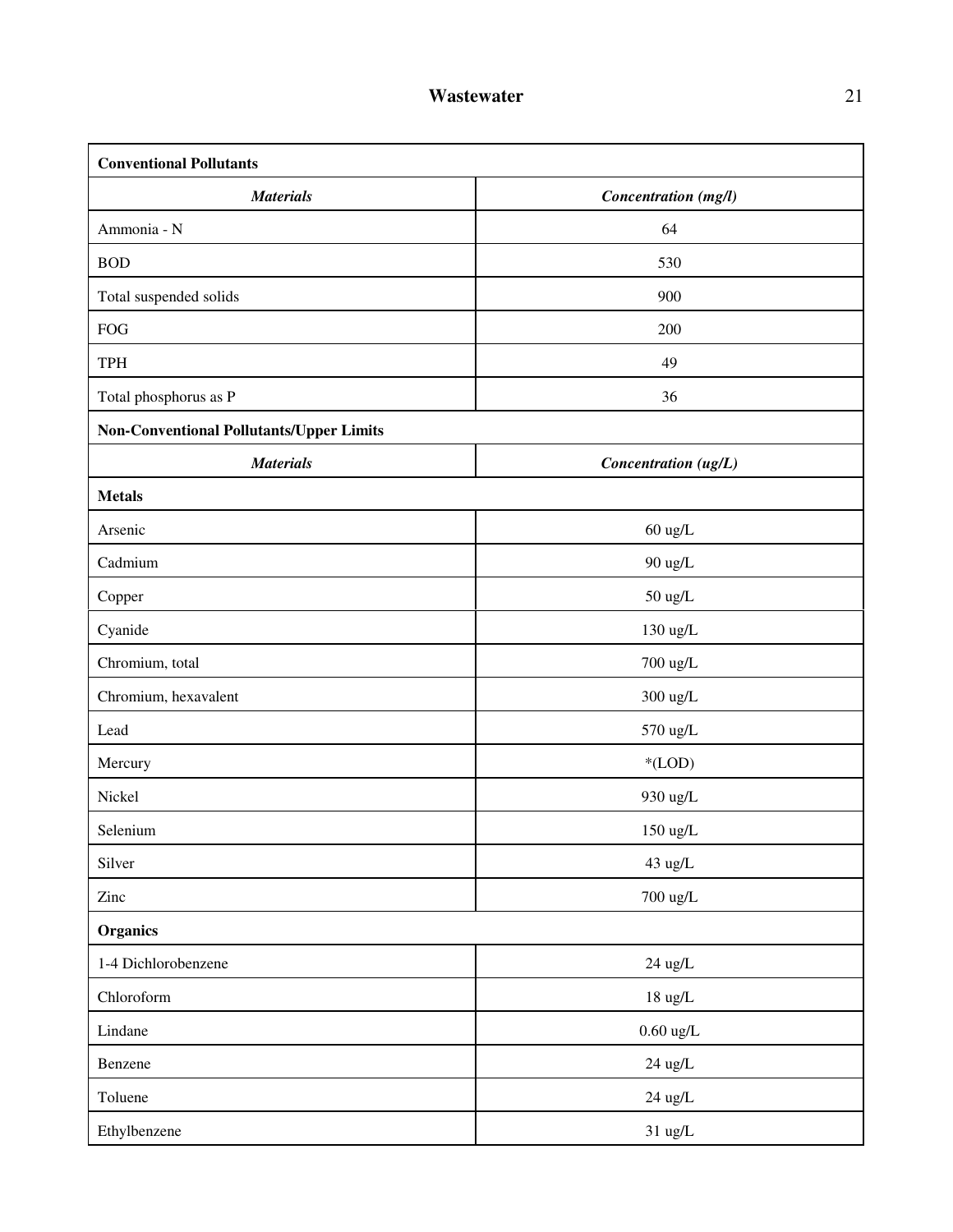| <b>Conventional Pollutants</b> |                      |  |
|--------------------------------|----------------------|--|
| <b>Materials</b>               | Concentration (mg/l) |  |
| Xylenes, Total                 | $44$ ug/L            |  |
| Methylene Chloride             | $41$ ug/L            |  |
| Tetrachloro ethylene           | $16 \text{ ug/L}$    |  |
| Trichloro ethylene             | $21 \text{ ug/L}$    |  |
| 111, Trichloroethane           | $16 \text{ ug/L}$    |  |

(b) \*The local discharge limitation for mercury is established at the level of detection (LOD) in accordance with the following.

 1. There shall be no detectable amounts of mercury discharged into the publicly owned treatment works (POTW).

 2. Mercury sampling procedures, preservation and handling, and analytical protocol for compliance monitoring shall be in accordance with EPA Method 245.1.

 3. The LOD, developed in accordance with the procedure specified in 40 C.F.R. Part 136 shall not exceed 0.2 ug/L for mercury, unless higher levels are appropriate due to matrix interference.

(c) 1. The evaluation of potential matrix interference(s) shall include, at a minimum, the following:

 a. A demonstration that the laboratory conducting the analysis is capable of achieving the LOD of 0.2 ug/L in reagent water;

b. A demonstration that the LOD of 0.2 ug/L cannot be achieved in the effluent;

and

 c. A demonstration that an attempt has been made to resolve the matrix interference(s).

 2. In cases where true matrix interference(s) can be demonstrated, a discharge-specific LOD will be developed in accordance with the procedure in 40 C.F.R. Part 136. Discharge-specific LODs will be incorporated into the wastewater discharge permit of the nondomestic user.

(2) In additions to penalties for violation the chapter for discharging wastewater containing concentrations (and/or mass limitations) in excess of the limits stated above, surcharges shall be assessed by the township for any conventional pollutant discharged to the POTW in excess of average domestic influent WWTP concentration according to the City of Big Rapids sewer user charge system, 52.22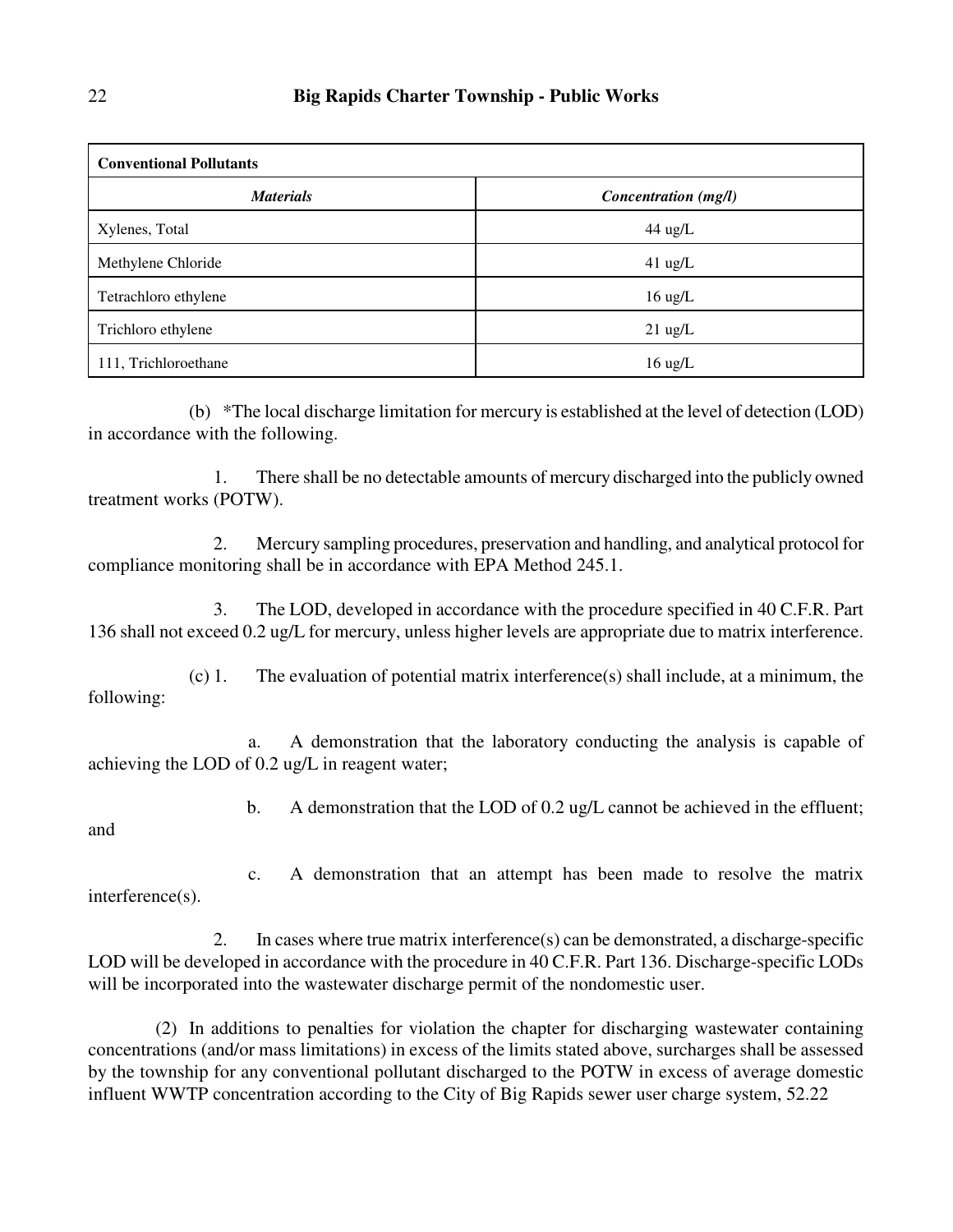of the City of Bid Rapids code. Discharges of any pollutant may not exceed the stated limitation under any circumstance. Surcharges will be based on a prorated share of the annual costs of operation and maintenance associated with the treatment and handling of a substance, multiplied by the ratio of weight of excess substance over the normal weight of the substance to be treated annually.

(3) (a) The township's surcharge procedure shall include, on at least a semi-annual basis, composite sampling episodes of four consecutive days to determine the average concentration in mg/l of conventional pollutants from each non-domestic user. These average concentrations will be compared to the WWTP average domestic influent concentration for each parameter found under SURCHARGE in the city's user charge system. When the user concentration exceeds the domestic background for a parameter, the excess amount will be the concentration used to calculate the pounds to be surcharged. The flow number shall be the actual total monthly flow. Example: The domestic background average concentration for total phosphorus is 5 mg/l. User A has an average domestic concentration of 8 mg/l. The surcharge concentration for User A would be 3 mg/l. This concentration multiplied by the total monthly flow in millions of gallon x 8.34 pounds per gallon gives the total pounds of phosphorus. If User A consumed 600,000 gallons of water during the month, that would be .6 million gallons x  $3 \text{ mg/l}$  x  $8.34 = 15.01$  pounds of surcharge phosphorus @ \$2.51 pd \$37.67 for that month. The excess concentration surcharge shall remain in effect until the next sampling episode.

(b) Each user subject to surcharge shall be billed monthly according to water usage or metered discharge. Sampling and analysis shall be performed by the township. A split of each sample shall be made available to each user upon written request.

(c) The township may obtain additional samples to verify a user's effluent parameters. Any surcharged user may request additional samples based on a changed condition since the last sampling event. Costs for additional samples and analysis shall be paid by the user.

(Ord. 4.05, passed 7-7-1987; Ord. 4.09, passed 3-4-1997; Ord. 4.10, passed 2-19-2007; Ord. 4.11, passed 3-6-2007)

# **50.074 GREASE, OIL, SAND INTERCEPTORS AND GREASE TRAPS.**

(A) (1) Grease, oil, sand interceptors and conventional grease traps shall be provided when, in the opinion of the township, they are necessary for the township for the proper handling of liquid wastes containing grease in excessive amounts or any flammable wastes, sand and other harmful ingredients; except that such interceptors shall not be required for private living quarters or dwelling units. All interceptors shall be of a type and capacity approved by the township and shall be located as to be readily and easily accessible for cleaning and inspection.

(2) Grease and oil interceptors shall be constructed of impervious materials capable of withstanding abrupt and extreme changes in temperature. They shall be of substantial construction, watertight and equipped with easily removable covers which when bolted in place shall be gas-tight and watertight.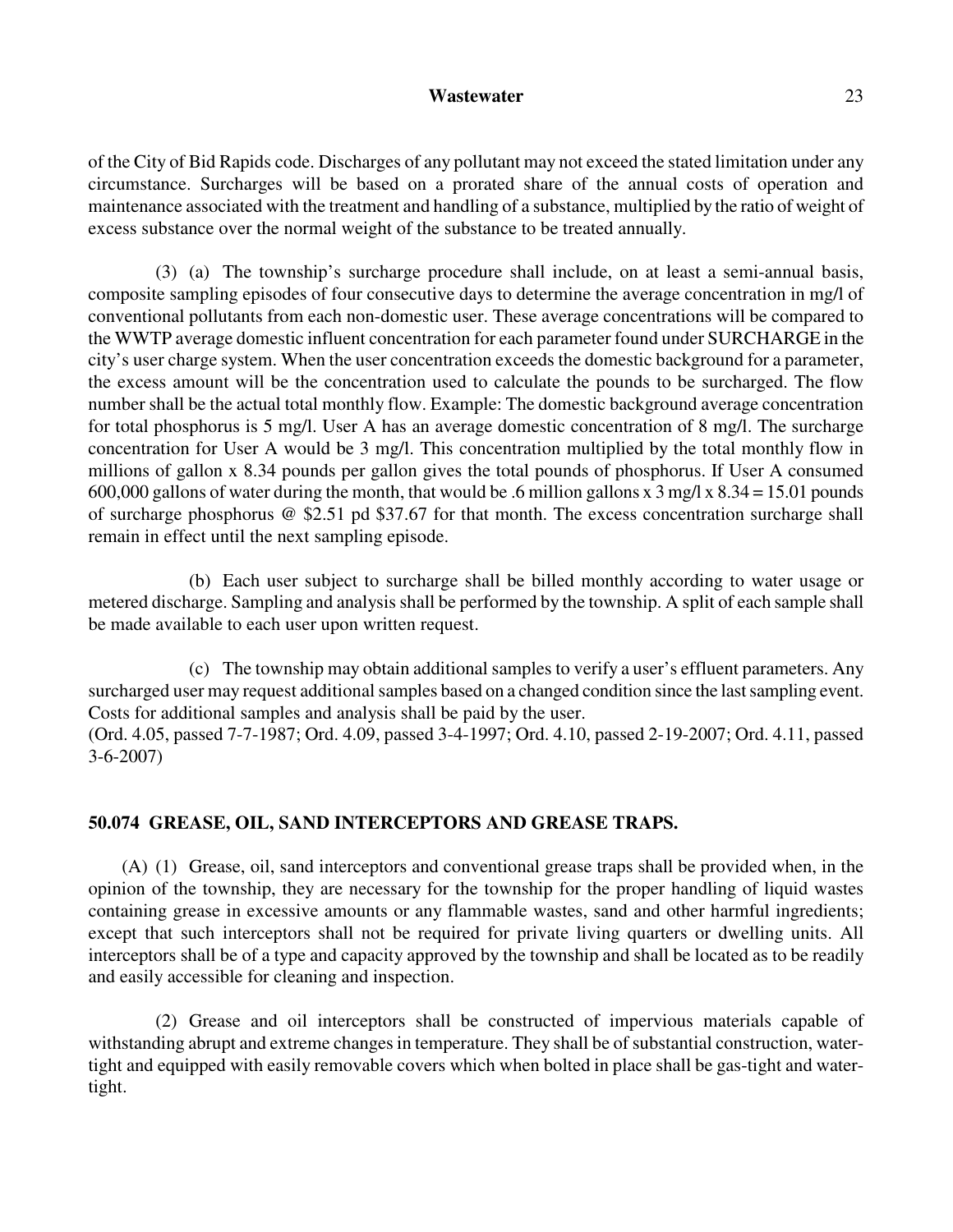(B) Where installed, all grease, oil and sand interceptors shall be maintained by the owner, at his or her expense, in continuously efficient operation at all times. (Ord. 4.05, passed 7-7-1987) Penalty, see 50.999

#### **50.075 PRELIMINARY TREATMENT.**

(A) (1) Where necessary in the opinion of the township, the owner shall provide, at his or her expense, such preliminary treatment as may be necessary to:

(a) Reduce objectionable characteristics or constituents to within the maximum limits as provided for in 50.072 and 50.073; or

(b) Control the quantities and rates of discharge of such waters or wastes.

(2) Plans, specifications and any other pertinent information relating to proposed preliminary treatment facilities shall be submitted for approval of the city and of the state regulation agencies and no construction of such facilities shall be commenced until said approvals are obtained in writing.

(B) Where preliminary treatment facilities are provided for any waters or wastes, they shall be maintained continuously in satisfactory and effective operation by the owner at his or her expense. (Ord. 4.05, passed 7-7-1987)

#### **50.076 CONTROL MANHOLE.**

When required by the township the owner of any property served by a building sewer carrying industrial wastes, shall install a suitable control manhole in the building sewer to facilitate observation, sampling and measurement of the wastes. The control manhole may be required by the township for any industrial or commercial building sewer whose water supply is from an unmetered private well. Such manhole, when required, shall be accessible and safely located, and shall be constructed in accordance with plans approved by the township. The manhole shall be installed by the owner at his or her expense, and shall be maintained by him or her so as to be safe and accessible at all times. (Ord. 4.05, passed 7-7-1987)

#### **50.077 MEASUREMENTS, TESTS AND ANALYSES.**

All measurements, tests and analyses of the characteristics of water and wastes to which reference is made in 50.070 through 50.081, shall be determined in accordance with *Standard Methods for the Examination of Water and Sewage* and shall be determined at the control manhole provided for in 50.076 or upon suitable samples taken at said control manhole. In the event that no special manhole has been required, the control manhole shall be considered to be the nearest downstream manhole in the public sewer to the point at which the building sewer is connected. In addition to the *Standard Methods*,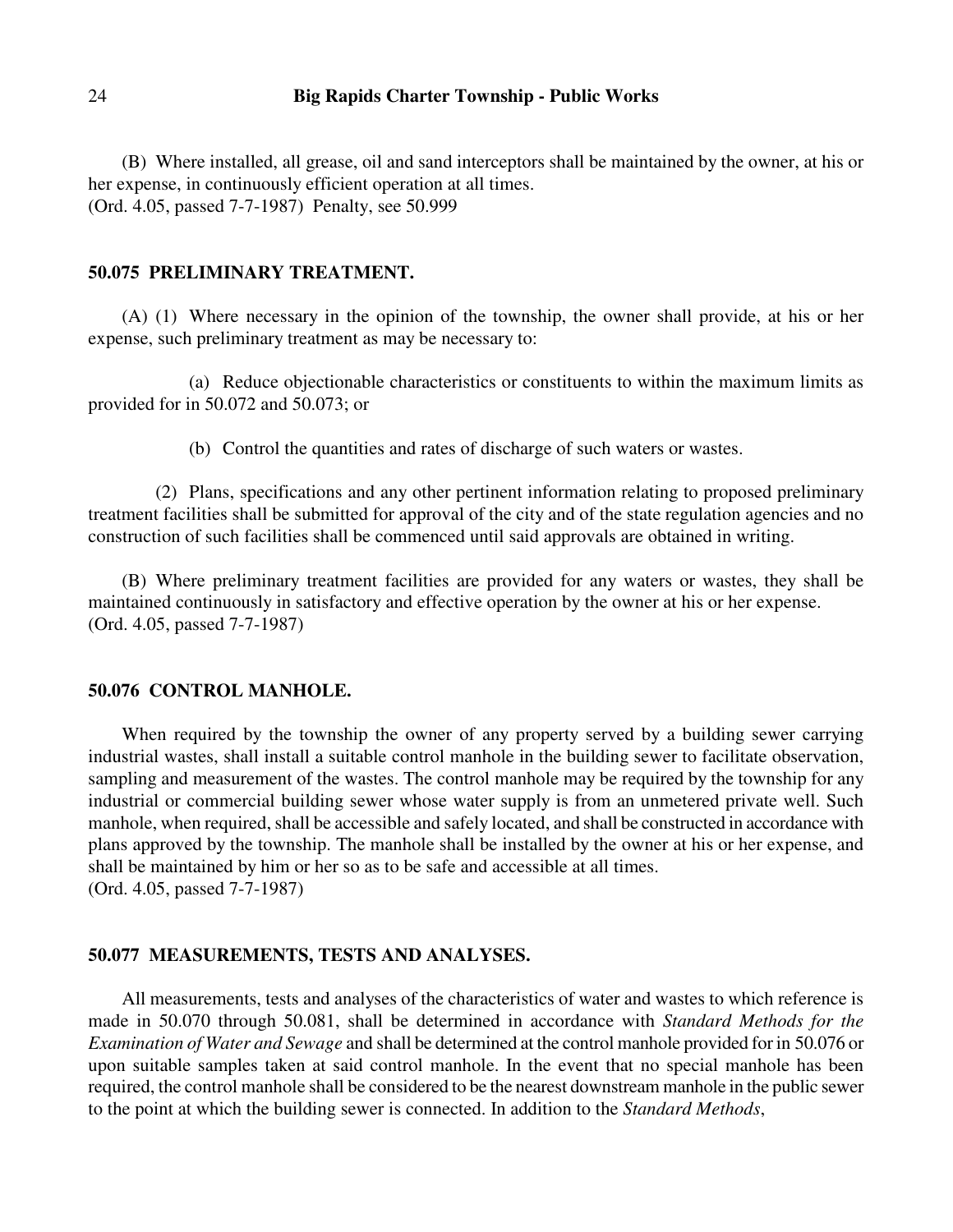all testing should conform with *Guidelines Establishing Test Procedures for Analysis of Pollutants* as published in October 16, 1973, Federal Register (40 C.F.R. Part 136). (Ord. 4.05, passed 7-7-1987)

# **50.078 FEDERAL PROHIBITED DISCHARGES.**

There shall be no agreement between the township and any industrial concern that would allow any waiver of federal prohibited discharge standards or categorical pretreatment standards except under the mechanisms specified in the general pretreatment standards regulations. Special agreement or arrangements between the township and any industrial concern falling within the mechanisms specified in the general pretreatment standards regulations may be made whereby an industrial wastes of unusual strength or character may be accepted by the township for treatment, subject to payment of surcharge. The strength of such waste shall be determined by composite sampling at the owners expense over a period of time sufficient to generate a representative sample. Surcharges will be assessed based on a prorated share of the annual costs of operation and maintenance associated with the treatment and handling of a substance, multiplied by the ratio of weight of excess substance over the normal weight of the substance treated annually.

(Ord. 4.05, passed 7-7-1987)

#### **50.079 ACCIDENTAL SPILLS.**

(A) All discharges to the township sewer system shall provide protection from accidental spills potentially resulting in sewer discharge of prohibited materials or substances regulated by this chapter. Facilities to prevent accidental discharge of prohibited materials shall be provided and maintained at the owner(s) or user(s) expense. Detailed plan showing facilities and operating to provide spill prevention shall be submitted to the township for review, and shall be approved by the township prior to construction of the facility. All users subject to this provision shall complete a spill prevention program within 90 days of enactment of this chapter. Any user commencing discharge to the sewage works after the effective date of this chapter shall, at the direction of the township, develop a spill program prior to introducing pollutants into the sewage works. Review and approval of such plans and operating procedures by the township shall not relieve the discharges from the responsibility to modify its facility as necessary to meet the requirements of this chapter.

(B) When an accidental discharge occurs it will be the immediate responsibility of the user to notify the sewage works by telephone of the incident. Notification shall include the location of the discharge, type of waste, concentration, volume and recommended corrective action.

(C) Following an accidental discharge, it will be the responsibility of the user to submit a written report within 24 hours to the township detailing the cause of the discharge and the measures being implemented to prevent a reoccurrence. Submittal of the report will not relieve the user of liability for any expense, loss or damage to the sewage works, nor fines, civil penalties or other liabilities imposed upon the township as a result of the accident.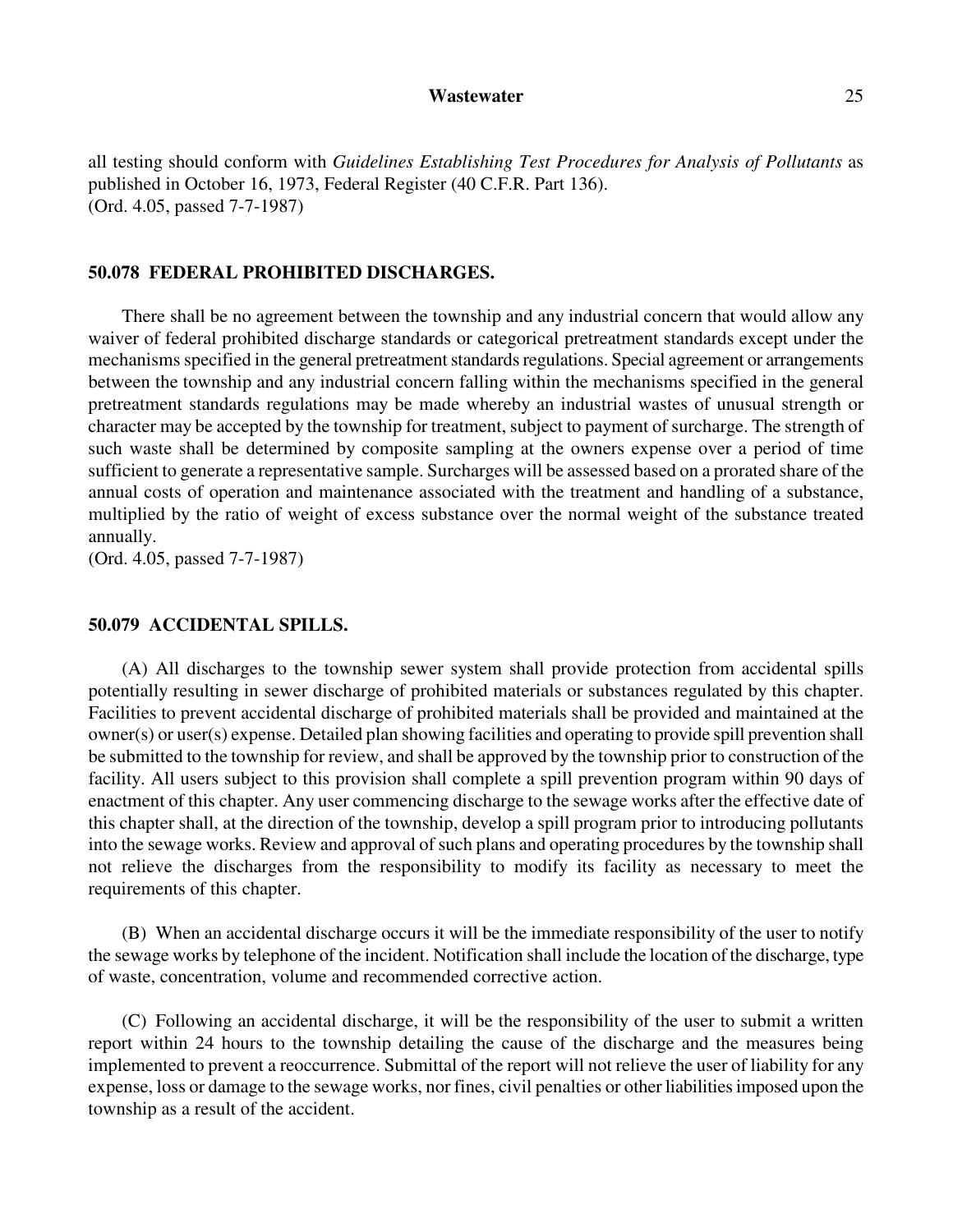(D) A notice shall be permanently posted on the user's bulletin board or other prominent place advising employees of who to call in the event of a dangerous discharge. Employer shall ensure that all employees who may cause or suffer such a dangerous discharge to occur are advised of the emergency notification procedure.

(Ord. 4.05, passed 7-7-1987) Penalty, see 50.999

#### **50.080 DILUTION OR INCREASE IN PROCESS WATER.**

(A) No user shall ever increase the use of process water or, in any way, attempt to dilute a discharge as a partial or complete substitute for adequate treatment to achieve compliance with the limitations contained in the national categorical pretreatment standards, alternative discharge limits or in any other pollutant-specific limitation developed by the township or state.

(B) Dilution may be an acceptable means of complying with some of the prohibitions set forth in 50.072 and 50.073, upon prior written approval of the township. (Ord. 4.05, passed 7-7-1987) Penalty, see 50.999

#### **50.081 FEDERAL STANDARDS.**

Upon the promulgation of the national categorical pretreatment standards, alternative discharge limits or other federal or state limitations, for a particular industrial sub-category, the pretreatment standard, if more stringent than limitations imposed under this chapter for sources in that subcategory, shall immediately supersede the limitations imposed under this chapter and shall be considered part of this chapter. The township shall notify all affected users of the applicable reporting requirements. (Ord. 4.05, passed 7-7-1987)

#### *USER CLASSIFICATION*

### **50.095 CLASSES ENUMERATED.**

(A) The recipients of wastewater treatment services will be assigned to one of the following classes:

(1) *Class I.* Any nongovernmental user identified in the Standard Industrial Classification Manual, 1972, Office of Management and Budget, as amended and supplemented, under Divisions A, B, D, E and I and as defined in 40 C.F.R. Part 35.905 published September 27, 1978 in the Federal Register;

(2) *Class II.* Any user identified in the Standard Industrial Classification Manual, 1972, Office of Management and Budget, as amended and supplemented, under Divisions F, G, H, J and K and any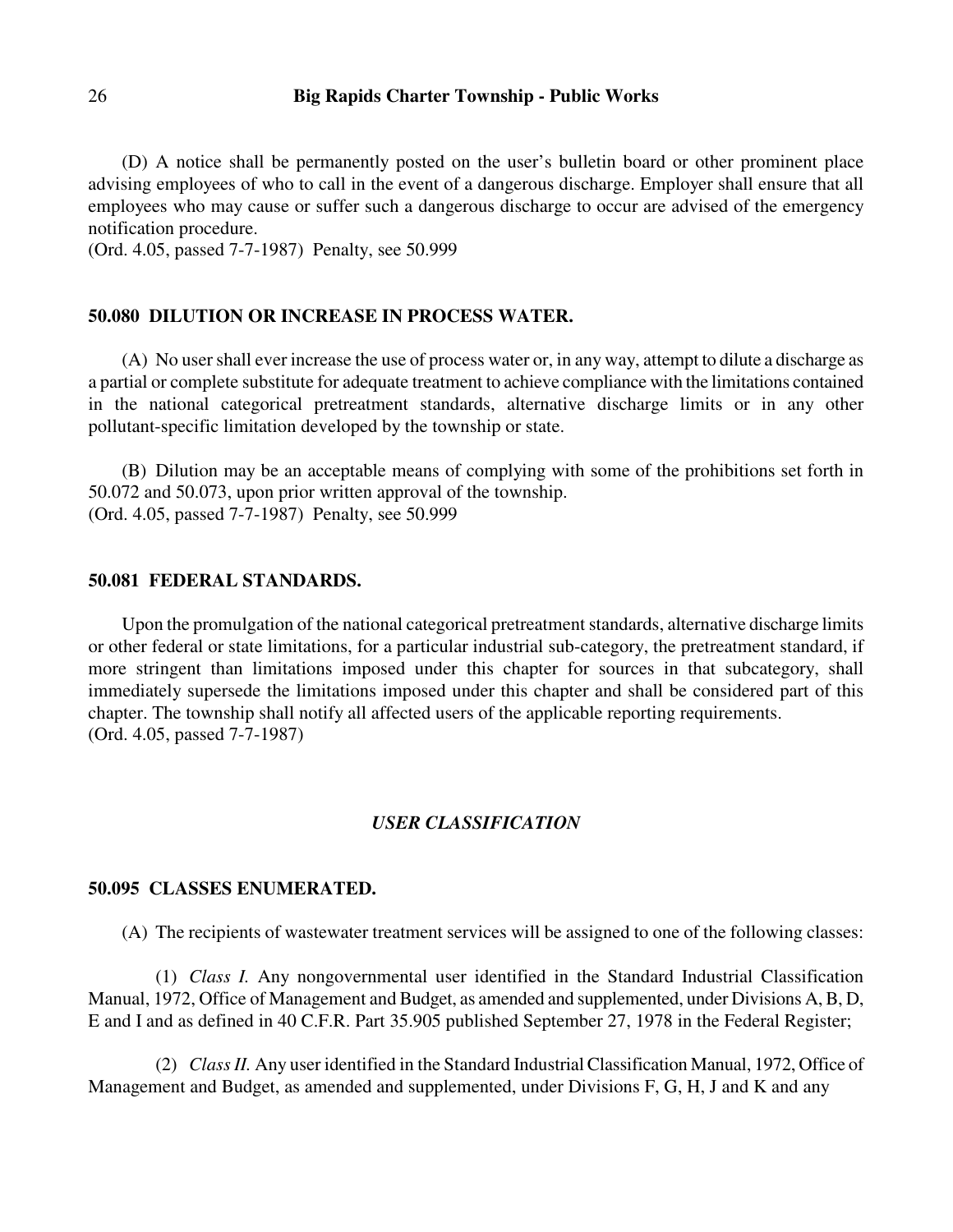commercial, institutional or governmental user determined to be introducing wastes of unusual volume or strength, or wastes in variance with 50.072; and

(3) *Class III.* All users, which produce primarily segregated domestic wastes or wastes from sanitary conveniences.

(B) A user in the divisions listed may be excluded from Class I and II and placed in Class III if it is determined that it will introduce primarily segregated domestic wastes or wastes from sanitary conveniences.

(Ord. 4.05, passed 7-7-1987; Ord. 4.07, passed 3-21-1991)

#### *FEES*

#### **50.110 INTENT.**

It is the intent of this subchapter to provide for the recovery of costs from the users of the township's wastewater disposal system for the implementation of the program established herein. The applicable charges or fees shall be set forth the township's schedule of charges and fees. (Ord. 4.05, passed 7-7-1987)

#### **50.111 ADOPTION OF FEES.**

The township may adopt charges and fees which may include:

- (A) Fees for reimbursement of cost of setting up and operating the township's pretreatment program;
- (B) Fees for monitoring, inspections and surveillance procedures;
- (C) Fees for receiving accidental discharge procedures and construction;
- (D) Fees for permit application;
- (E) Fees for filing appeals;

(F) Fees for consistent removal (by the township) of pollutants otherwise subject to federal pretreatment standards; and

(G) Other fees as the township may deem necessary to carry out the requirements contained herein. (Ord. 4.05, passed 7-7-1987)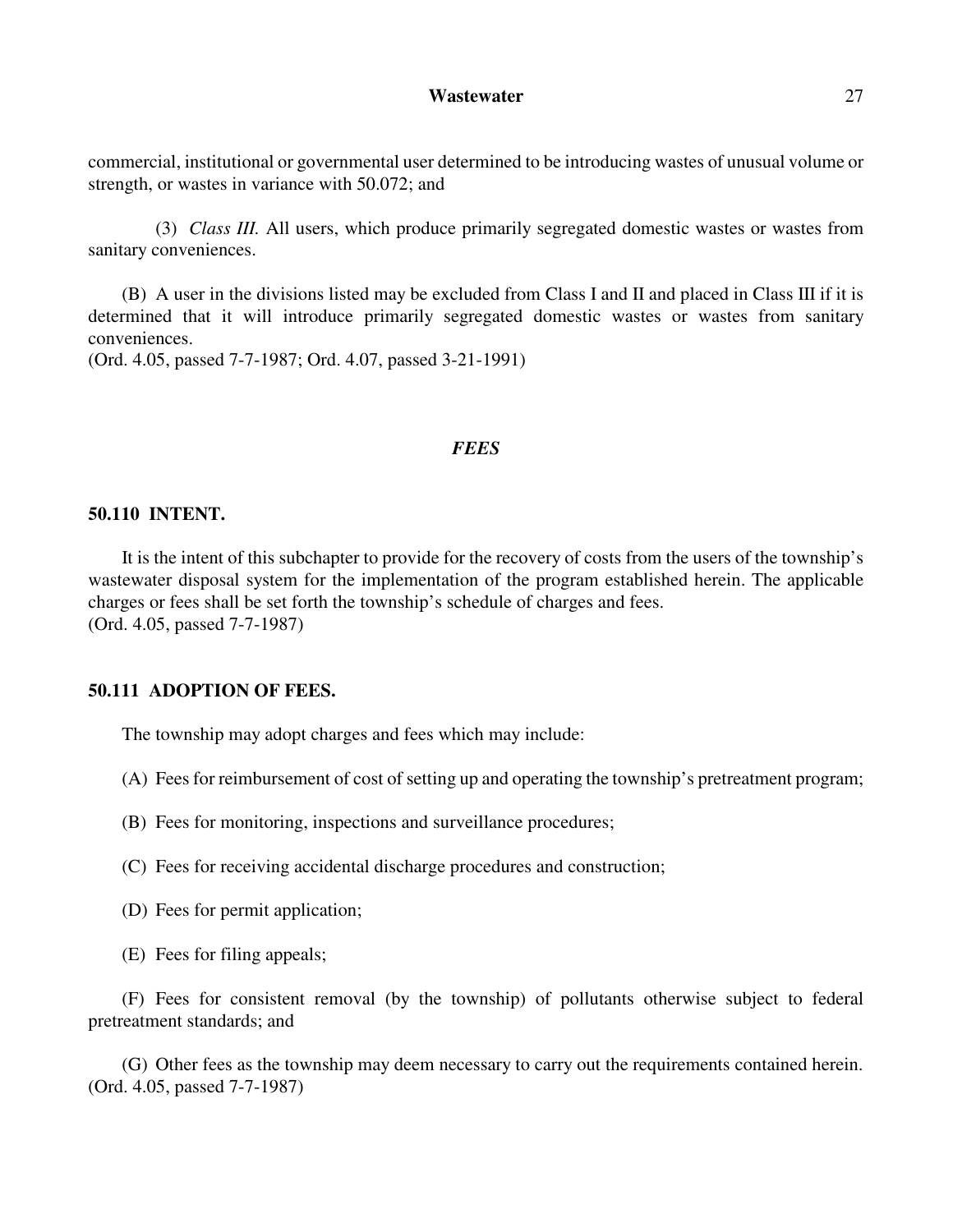#### *ADMINISTRATION*

#### **50.125 PERMIT REQUIREMENT.**

Application for use of sewers requires each person or establishment with a potential discharge other than normal strength domestic waste discharge, to do any or all of the following:

(A) Request service for sanitary sewer, storm sewer or other;

(B) Request to include all of the following:

(1) State nature of business or enterprise;

(2) State source and volume of water used both in processing, cooling and waste transportation;

(3) State volumes in gallons of water to be discharged to sanitary, storm or other surface or ground areas;

(4) List all substances of a chemical, biological or radioactive nature, other than those found in the source water supply, which are now or will be found in all wastewater discharges;

(5) Provide plan maps of buildings, waste treatment works, process flow patterns, outfall lines and in-plant drainage lines;

(6) Sample, test and file reports with the township and appropriate state agencies on specified waste characteristics. All schedules, locations and methods to be approved by the township;

(7) Place waste treatment facilities, process facilities, waste streams or other facilities generating wastes or possessing potential waste problems under designated control and supervision of persons who have been approved by appropriate state agencies;

(8) Provide a report on all raw materials entering the process or support systems, including analyses and assays provided by suppliers or raw materials; and

(9) Maintain records and file reports on final disposal of specific liquids, solids, sludges, oils, radioactive materials, solvents or other hazardous wastes. (Ord. 4.05, passed 7-7-1987)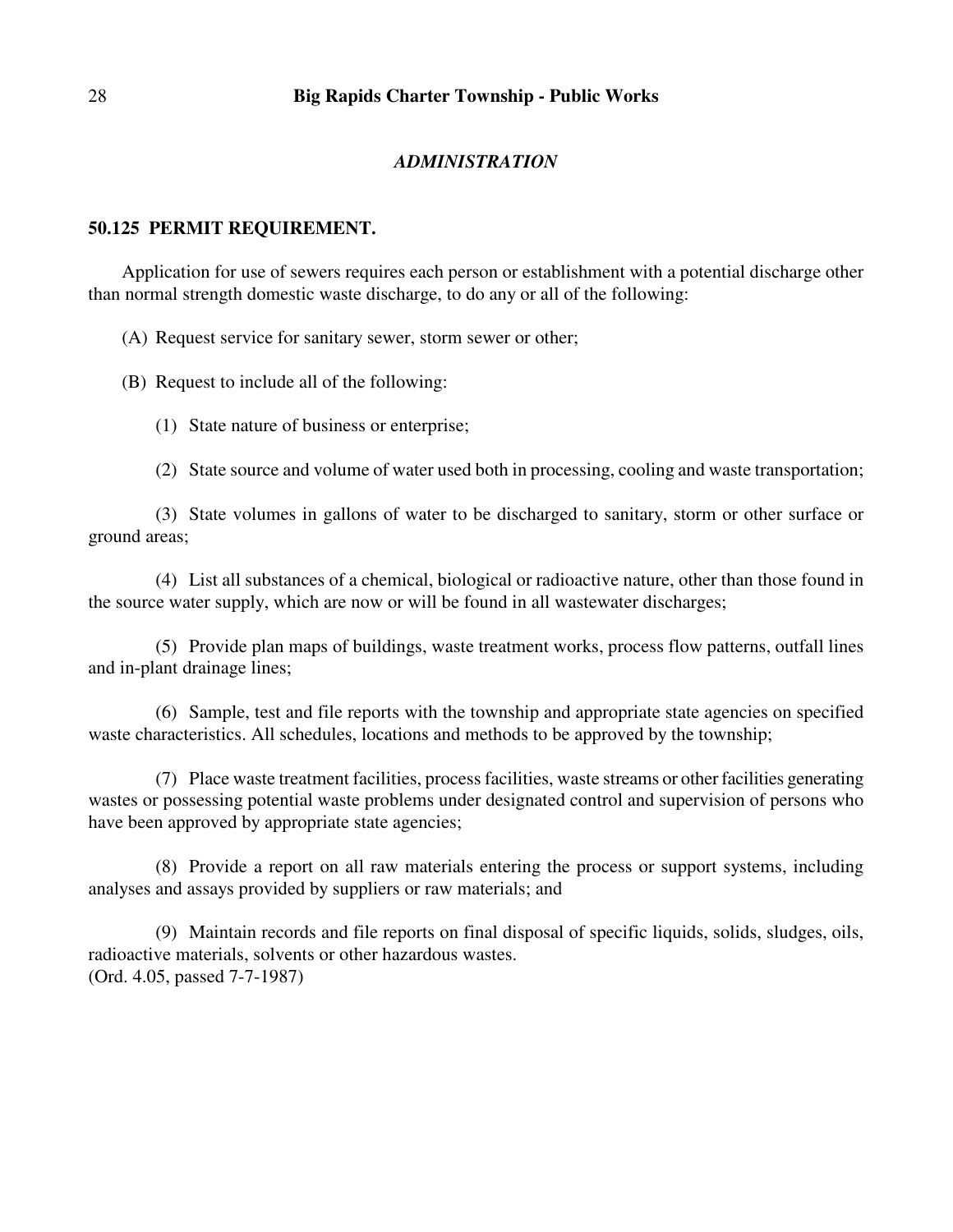### **50.126 ISSUANCE OF SEWER USE PERMIT.**

Issuing of sewer use permit upon completion of any or all of the items under 50.125, the township will, after reviewing applications, issue a sewer use permit which will include all or part of the following:

(A) State location of discharge points into sanitary, storm sewers or surface water areas;

(B) Designation of maximum allowable volumes of wastewater to be discharged at discharge points;

(C) Designation of any discharge restrictions;

(D) Designation of types and sizes of containment facilities to control process spills to the designated sewers;

(E) Provision for sampling and analysis of waste discharged to designated sewers;

(F) Provisions for filing reports on waste analysis with the township;

(G) Provisions for notifying the township of any changes in process and/or wastes or proposed additional waste, or connections to the designated or other sewers;

(H) Establish limits on specific waste constituents in mg/l and in pounds per day. Limits can include, but are not limited to, BOD, COD, temperature, pH, suspended solids, volatile suspended solids, soluble metal wastes, toxins, pesticides, herbicides, solvents, detergents and other wastes capable of creating hazards to humans, animals or aquatic life or which might create any hazards to sewers, wastewater treatment plant or the receiving water;

(I) Permits shall be issued for a specified time period not to exceed five years, a permit may be issued for a period less than a year or may be stated to expire on a specific date. The user shall apply for permit reissuance a minimum of 180 days prior to expiration of the users existing permit. The terms and conditions of the permit may be subject to modifications by the township during the term of the permit as limitations or requirements as identified in 50.125 are modified or other just cause exist. The user shall be notified of any proposed changes in his or her permit at least 30 days prior to the effective day of change. Any changes or new conditions in the permit shall include a reasonable time schedule for compliance; and

(J) Wastewater discharge permits are issued to a specific user for a specific operation. A wastewater discharge permit shall not be reassigned or transferred or sold to a new owner, new user, different premises or a new or changed operation without the approval of the township. Any succeeding owner or user shall also comply with the terms of the existing permit. (Ord. 4.05, passed 7-7-1987)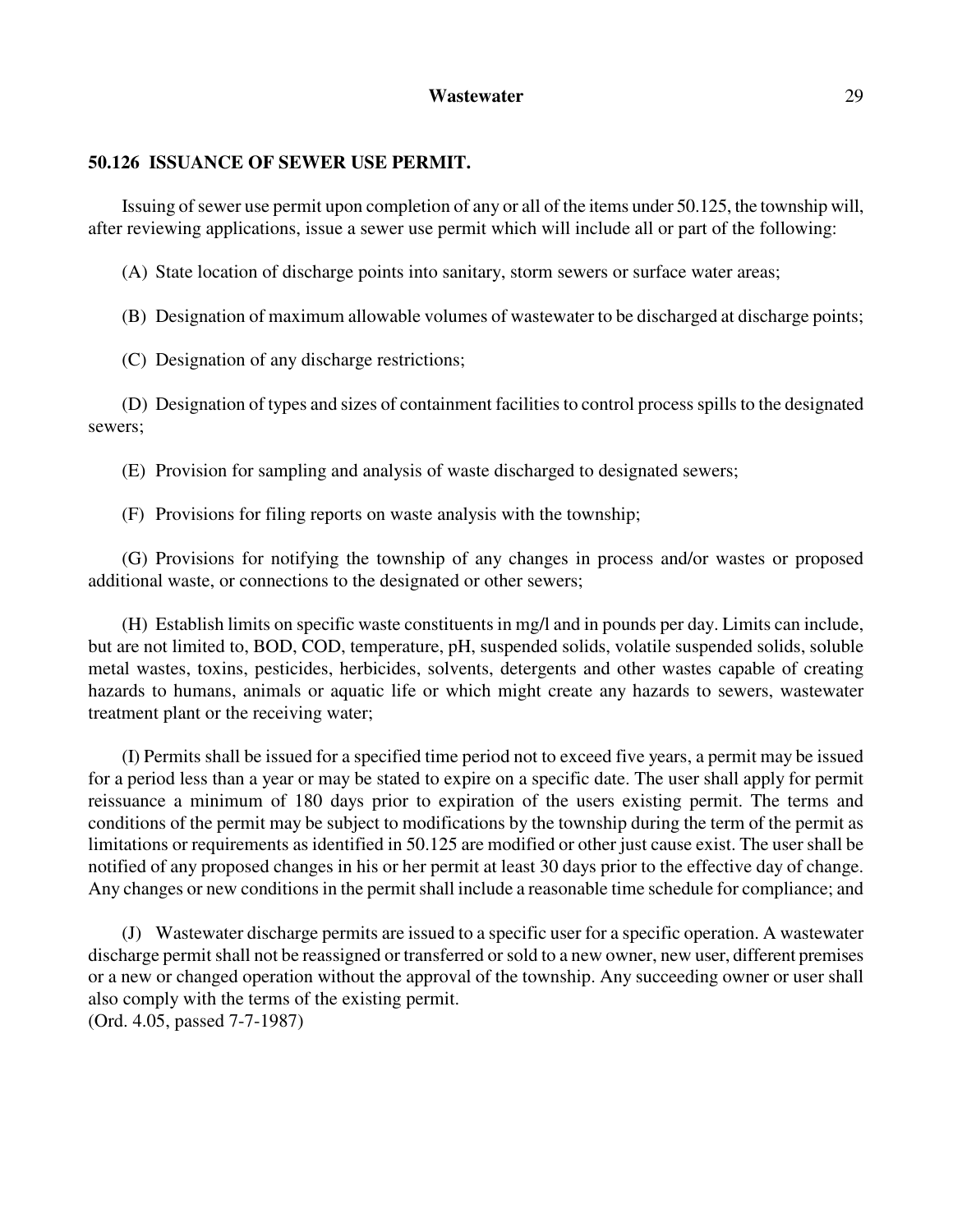# **50.127 REPORTS.**

(A) Within 90 days following the date for final compliance by the discharger with applicable pretreatment standards set forth in this chapter or 90 days following commencement of the introduction of wastewater into the POTW by a new discharger, any discharger subject to this chapter shall submit to the township a report indicating the nature and concentration of all prohibited or regulated substances contained in its discharge, and the average and maximum daily flow in gallons. The report shall state whether the applicable pretreatment standards or requirements are being met on a consistent basis and, if not, what additional O&M and/or pretreatment is necessary to bring the discharger into compliance with the applicable pretreatment standards or requirements.

(B) This statement shall be signed by an authorized representative of the discharger.

(1) Any discharger subject to a pretreatment standard set forth in this chapter, after the compliance date of such pretreatment standard, or, in the case of a new discharger, after commencement of the discharge to the township, shall submit to the township during the months of June and December, unless required more frequently by the township, a report indicating the nature and concentration of prohibited or regulated substances in the effluent which are limited by the pretreatment standards. In addition, this report shall include a record of all measured or estimated average and maximum daily flows during the reporting period. Flows shall be reported on the basis of actual measurement, provided however, where cost of feasibility considerations justify, the township may accept report of average and maximum flows estimated by verifiable techniques. The flow rates, holiday, budget cycles or other extenuating factors may authorize the submission of said reports on months other than those specified above.

(2) Reports of permittees shall contain all results of sampling and analysis of the discharge, including the flow and the nature and concentration or production and mass where required by the township. The frequency of monitoring by the user shall be as prescribed in the applicable pretreatment standard of this chapter. All analyses shall be performed in accordance with 40 C.F.R. Part 136 and amendments thereto. (Comment: where 40 C.F.R. Part 136 does not include a sampling or analytical technique for the pollutant in question, sampling and analysis shall be performed in accordance with the procedures set forth in the EPA publication, *Sampling and Analysis Procedures for Screening of Industrial Effluents for Priority Pollutants*, April 1977, and amendments thereto, or with any other sampling and analytical procedures approved by the Administrator of the U.S. EPA.) (Ord. 4.05, passed 7-7-1987)

#### **50.128 MONITORING FACILITIES.**

(A) Each discharger shall provide and operate at the dischargers own expense, a monitoring facility to allow inspection, sampling and flow measurement of each sewer discharge to the township. Each monitoring facility shall be situated on the dischargers premises, except where such a location would be impractical or cause undue hardship on the discharger, the township may concur with the facility being constructed in the public street or sidewalk area providing that the facility is located so that it will not be obstructed by landscaping or parked vehicles.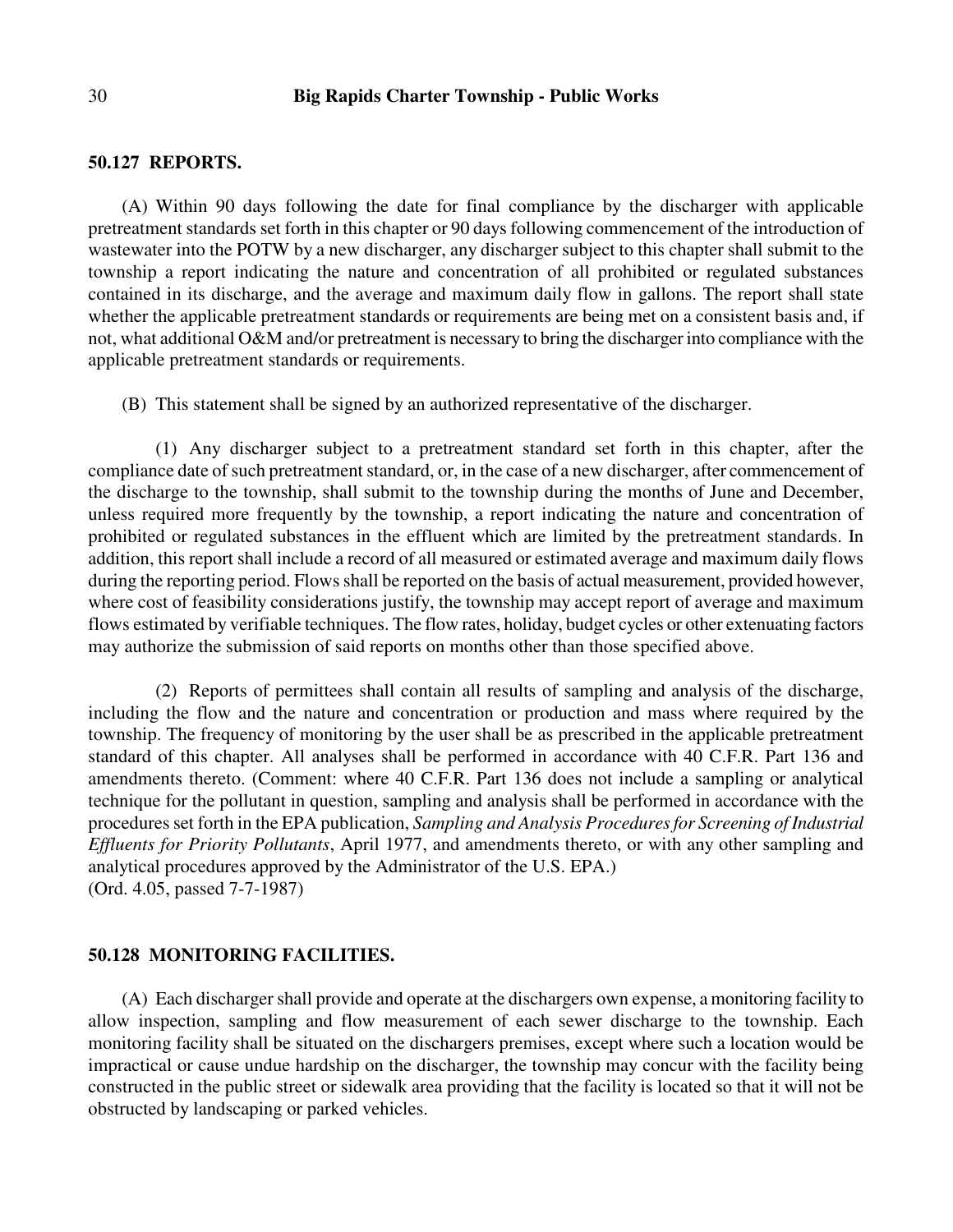(B) There shall be ample room in or near such sampling facility to allow accurate sampling and preparation of samples for analysis. The facility, sampling and measuring equipment shall be maintained at all times in a safe and proper operating condition at the expense of the discharger.

(C) All monitoring facilities shall be constructed and maintained in accordance with all applicable local construction standards and specifications. Construction shall be completed within 120 days of receipt of permit by discharger.

(Ord. 4.05, passed 7-7-1987)

#### **50.129 PRETREATMENT.**

Users shall provide necessary wastewater pretreatment as required to comply with this chapter and shall achieve compliance with all federal categorical pretreatment standards within the same limitations as specified by the federal pretreatment regulations. Any facilities required to pretreat wastewater to an acceptable level by the township shall be provided, operated and maintained at the user's expense. Detailed plans showing the pretreatment facilities and operating procedures shall be submitted to the township for review and shall be acceptable to the township under provisions of this chapter. Any subsequent changes in the pretreatment facilities or method of operation shall be reported to and be acceptable to the township prior to the users initiation of the changes.

(Ord. 4.05, passed 7-7-1987)

### **50.130 CONFIDENTIAL INFORMATION.**

(A) Information and data furnished to the township with respect to the nature and frequency of discharge shall be available to the public or other governmental agency without restriction unless the discharger specifically requests and is able to demonstrate to the satisfaction of the township that the release of such information would divulge information, processes or methods of production entitled to protection as trade secrets or proprietary information of the discharger.

(B) When requested by a discharger furnishing a report, the portions of a report which may disclose trade secret processes shall not be made available for inspection by the public but shall be made available upon written request to governmental agencies for uses related to this chapter, the national pollutant discharge elimination system (NPDES) permit, state disposal system permit and/or the pretreatment programs; provided, however, that such portions of a report shall be available for use by the state or any state agency in judicial review or enforcement proceedings involving the discharger furnishing this report. Wastewater constituents and characteristics will not be recognized as confidential information.

(C) Information accepted by the township as confidential shall not be transmitted to any governmental agency or the general public by the township until and unless a ten-day notification is given to the discharger.

(Ord. 4.05, passed 7-7-1987)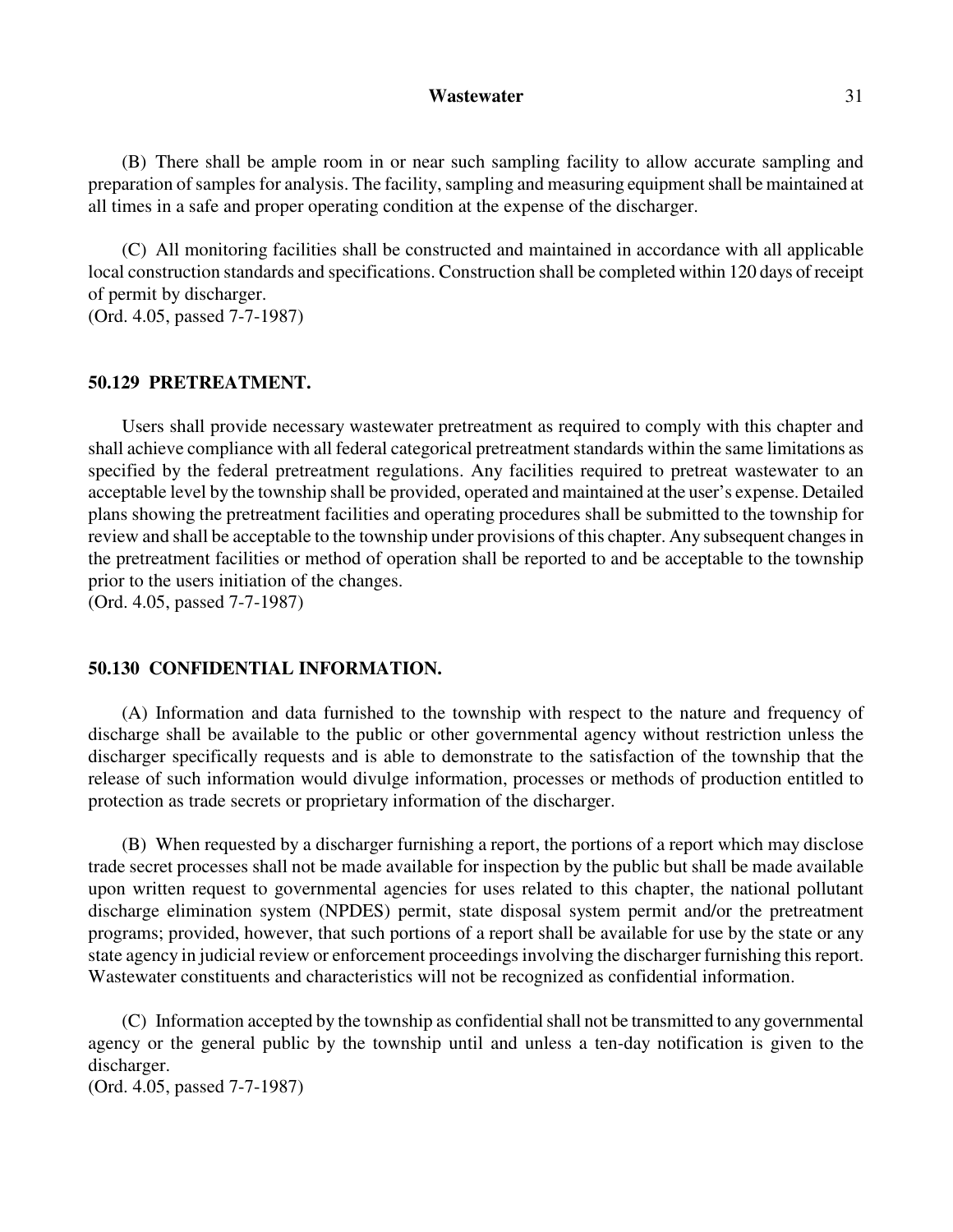#### **50.131 PUBLICATION OF VIOLATIONS.**

(A) As required by 403.8(f) of the Federal Register, being 40 C.F.R. 403.8(f), the township shall annually publish in the major local newspaper a list of the users which were significantly violating any applicable pretreatment requirements or standards during the twelve previous months. The notification shall also summarize any enforcement actions taken against the user(s) during the same 12 months.

(B) All records relating to compliance with pretreatment standards shall be made available to officials of the EPA or MDNR upon request. (Ord. 4.05, passed 7-7-1987)

### *POWERS AND AUTHORITY OF INSPECTORS*

### **50.145 AUTHORITY.**

Authorized employees of the township (or its authorized representatives) bearing proper credentials and identification shall be permitted to enter upon all properties for the purpose of inspection, observation, measurement, sampling and testing in accordance with the provisions of this chapter. (Ord. 4.05, passed 7-7-1987)

#### **50.146 POWERS.**

While performing the necessary work on private properties referred to above, duly authorized employees of the township or its authorized representatives shall observe all safety rules applicable to the premises established by the company and the company shall be held harmless for injury or death to the township employees or its authorized representatives and the township shall indemnify the company against loss or damage to its property by township employees or its authorized representatives and against liability claims and demands for personal injury or property damage asserted against the company and growing out of the gauging and sampling operation, except as such may be caused by negligence or failure of the company to maintain safe conditions.

(Ord. 4.05, passed 7-7-1987)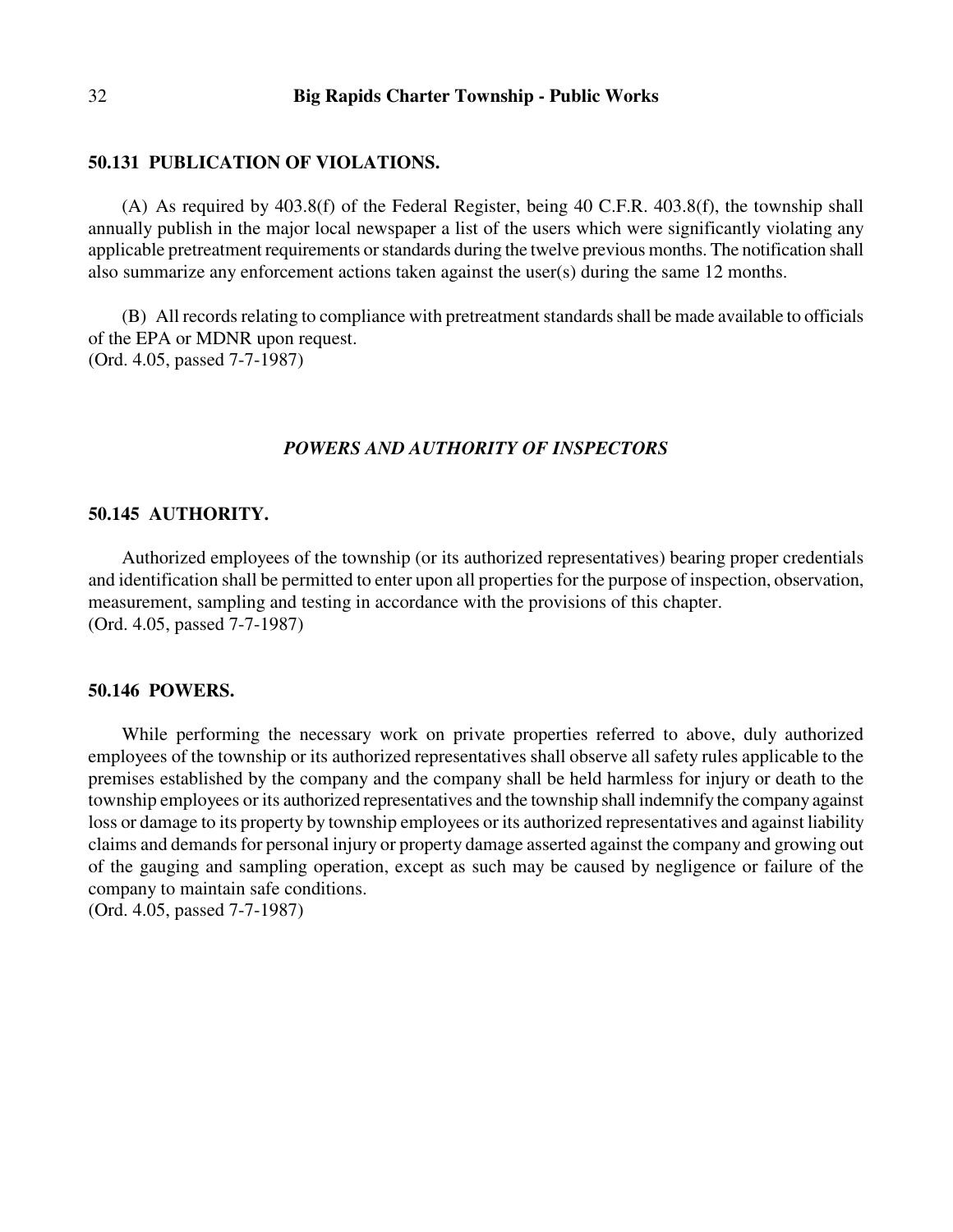### *ENFORCEMENT*

#### **50.160 SUSPENSION OF WASTEWATER TREATMENT SERVICE.**

(A) The city may suspend wastewater treatment service when such suspension is necessary, in the opinion of the township, in order to stop an actual or threatened discharge which presents or may present an imminent or substantial endangerment to the health or welfare of persons or the environment causes interference to the sewage works or causes the township to violate any condition of its NPDES permit.

(B) Any person notified of the wastewater treatment service shall immediately stop or eliminate the contribution. In the event of a failure of the person to comply voluntarily with the suspension order, the township shall take such steps as deemed necessary including immediate severance of the sewer connection, to prevent or minimize damage to the sewage works system or endangerment to any individuals. The township shall reinstate the wastewater treatment service upon proof of the elimination of the noncomplying discharge. A detailed written statement submitted by the user describing the causes of the harmful contribution and the measures taken to prevent any future occurrence shall be submitted to the township within 15 days of the day of occurrence.

(Ord. 4.05, passed 7-7-1987)

# **50.161 PERMIT REVOCATION.**

Any user who violated the following conditions of this chapter, or applicable state or federal regulations, is subject to having his or her permit revoked in accordance with the procedures of 50.166:

(A) Failure of a user to factually report the wastewater constituents and characteristics of his or her discharge;

(B) Failure of the user to report significant changes in operations, or wastewater constituents and characteristics;

(C) Refusal of reasonable access to user premises for the purpose of inspection and/or monitoring; or

(D) Violation of conditions of the permit. (Ord. 4.05, passed 7-7-1987)

#### **50.162 WRITTEN NOTICE.**

(A) Whenever the township finds that any user has violated or is violating this chapter, or any prohibition, limitation of requirements contained herein, the township may serve upon such person a written notice stating the nature of the violation.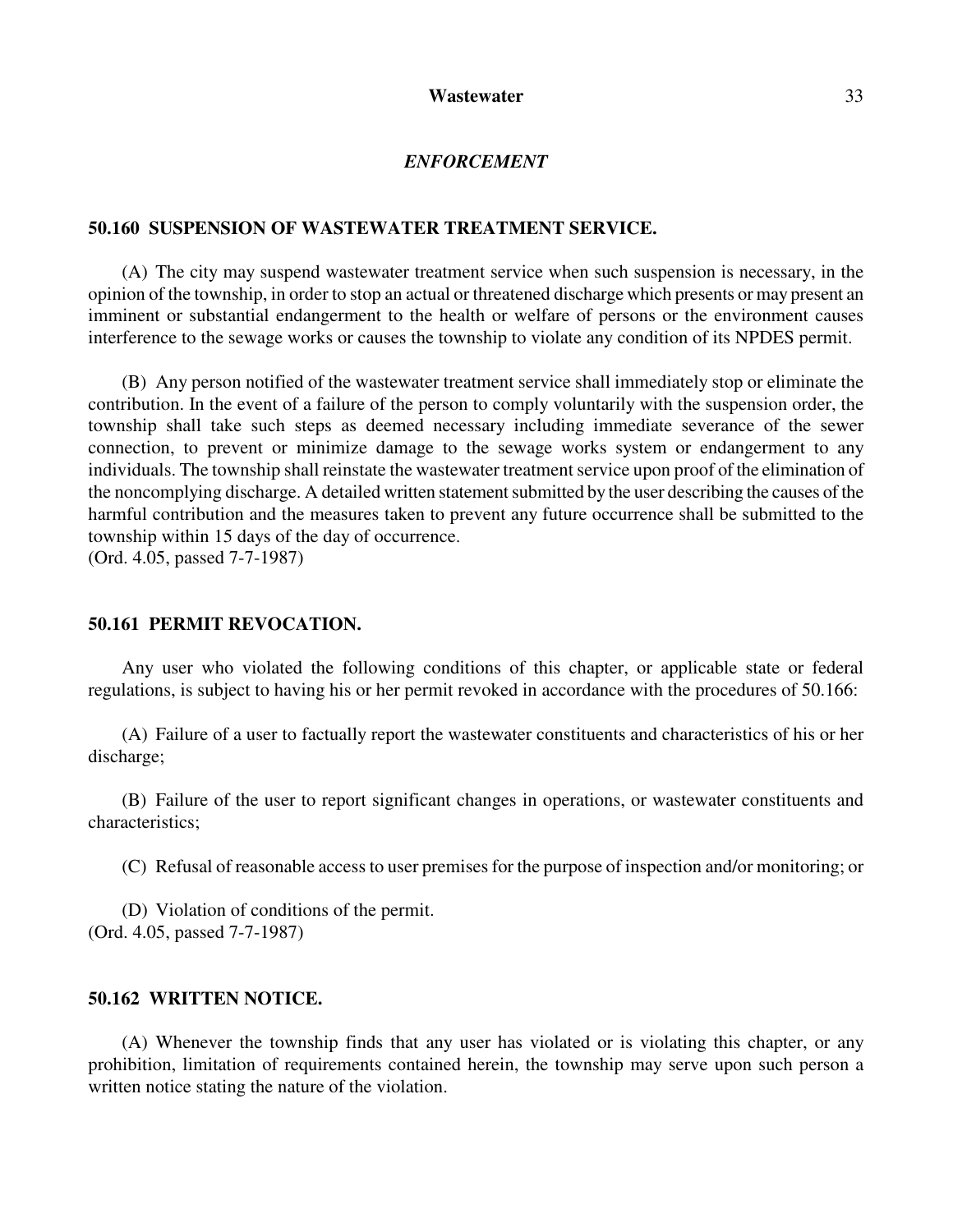(B) Within 30 days of the date of the notice, a plan for the satisfactory correction thereof shall be submitted to the township by the user. (Ord. 4.05, passed 7-7-1987)

### **50.163 HEARING.**

(A) Any user subject to enforcement action under the provisions of this chapter may request a hearing before the township within ten days of receipt of notification of proposed enforcement action. A hearing is to be held by the township concerning the violation, the reasons why the action is to be taken, the proposed enforcement action, and directing the user to show cause before the township why the proposed enforcement action should not be taken.

(B) The township may conduct the hearing and take the evidence, or may designate any officer or employee to:

(1) Issue in the name of the township notices of hearing requesting the attendance and testimony of witnesses and the production of evidence relevant to any matter involved in such hearings; or

(2) Take the evidence.

(C) At any hearing held pursuant to this chapter, testimony taken must be under oath and recorded steno graphically. The transcript, so recorded, will be made available to any member of the public or any party to the hearing upon payment of the usual charges thereof. (Ord. 4.05, passed 7-7-1987)

#### **50.164 ORDER.**

After the township has reviewed the evidence, it may issue an order to the user responsible for the discharge directing that, following a specified time period, the sewer service be discontinued unless adequate treatment facilities, devices or other related appurtenances shall have been installed on existing treatment facilities, and that said devices or other related appurtenances are properly operated. Further orders and directives as are necessary and appropriate may be issued. (Ord. 4.05, passed 7-7-1987)

#### **50.165 FEES.**

The township shall also establish appropriate surcharges or fees to reimburse the township for the additional cost of operation and maintenance of wastewater treatment works due to the violations of this chapter.

(Ord. 4.05, passed 7-7-1987)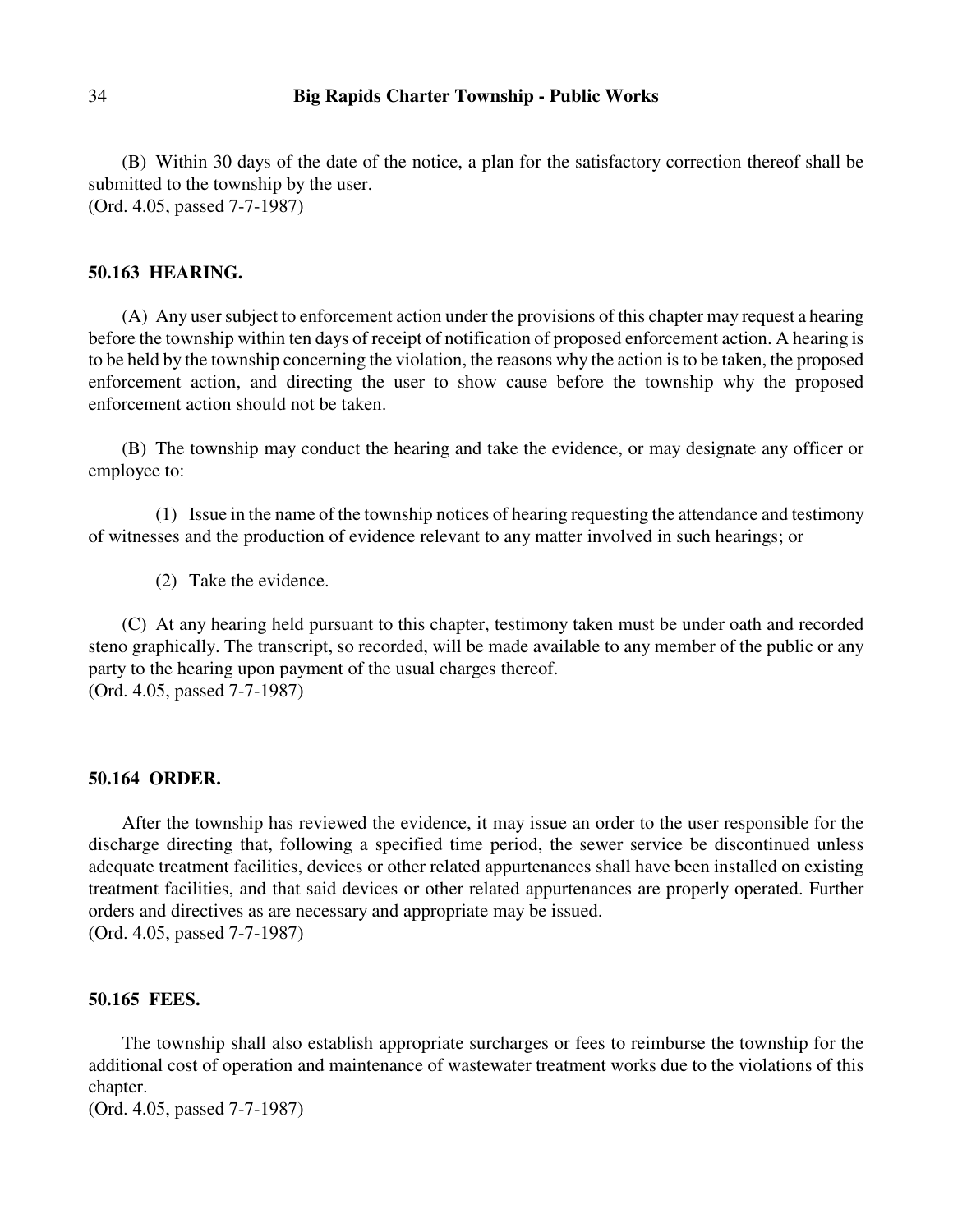# **50.166 APPEAL.**

Upon receipt of the townships order pursuant to 50.163(C), an aggrieved party may appeal the townships order to the Township Board for review and reconsidered under the following terms and conditions:

(A) Within ten days from the date the order is received from the township, the aggrieved party shall formally notify the Township Board his, her or its intent to appeal the townships order issued pursuant to  $50.163(C)$  on a form to be provided by the township;

(B) Within 30 days from the date the order is received, the aggrieved party shall submit the Township Board the grounds on which the appeal is based together with all documents, evidence, transcripts and information in support of said parties position;

(C) Within 30 days of receiving the aggrieved parties appeal, the Township Board shall meet and review all responsive pleadings pertaining to said appeal and shall issue and order affirming the townships order, affirming the townships order in part and reversing part or reversing the townships order in full; and

(D) The township shall immediately forward a copy of its order to all interested parties of record. (Ord. 4.05, passed 7-7-1987)

#### **50.167 LEGAL ACTION.**

If any person discharges sewage, industrial wastes or other wastes into the township wastewater disposal system contrary to the provisions of this chapter, federal or state pretreatment requirements or any order of the township, the township may commence an action for appropriate legal and/or equitable relief in the applicable court of this county.

(Ord. 4.05, passed 7-7-1987)

### *RECORDS*

#### **50.180 RECORDS.**

(A) The township will maintain and keep proper books or records and accounts, separate from all other records and accounts, in which shall be made full and correct entries of all transactions relating to the system. The township will cause an annual audit of such books or record and account for the preceding operating year to be made by recognized independent certified public accountant, and will supply such audit report to authorized public officials on request.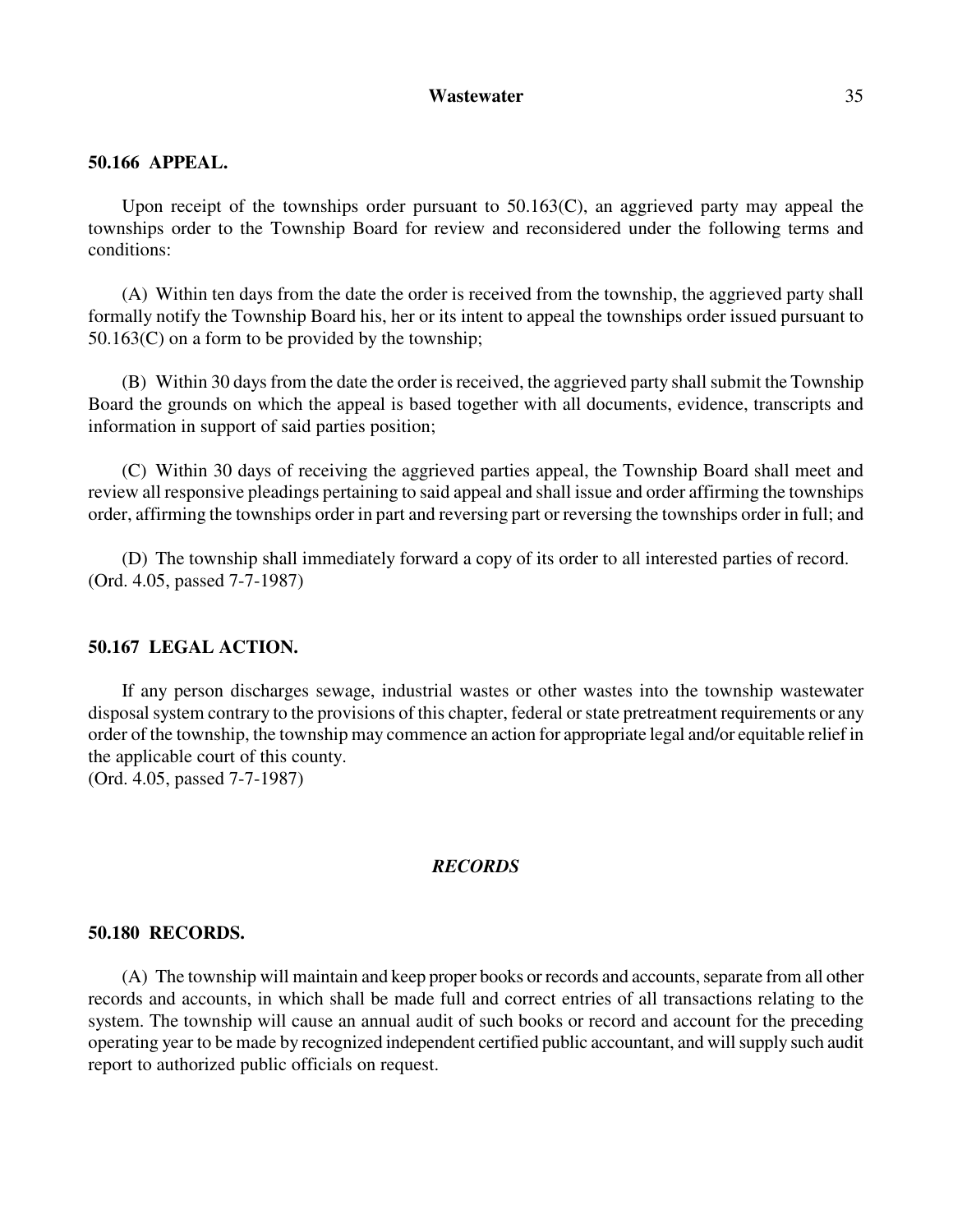(B) All data, analysis, inspection records and all records pertaining to the industrial pretreatment program shall be maintained on file as prescribed by applicable state statutes or permanently, whichever is longer.

(Ord. 4.05, passed 7-7-1987)

### *ENACTMENT; AMENDMENT*

#### **50.195 ENACTMENT.**

This chapter shall be in full force and effect 30 days after its publication as provided by law. (Ord. 4.05, passed 7-7-1987)

#### **50.196 AMENDMENT.**

The township specifically reserves the right to amend this chapter in whole or in part, at one or more times hereafter, or to repeal the same, and by such amendment to repeal, abandon, increase, decrease or otherwise modify any of the fees, charges or rates herein provided. It being understood, however, that the adoption of this chapter or its subsequent amendment or repeal shall in no way change, relieve or release the contractual and legal obligation of the township to make the required payments to the City of Big Rapids under and as set forth in the wastewater treatment agreement between the City of Big Rapids and the township or the obligation of the township under any contract or ordinance authorizing the issuance of bonds for the acquisition, construction and improvement of the system. (Ord. 4.05, passed 7-7-1987)

#### *USER RATES AND CHARGES FOR WASTEWATER DISPOSAL SERVICE*

#### **50.205 MAINTAINED ON A PUBLIC UTILITY BASIS.**

The sanitary sewer system of the township shall, as far as possible, be operated and maintained on a public utility basis as authorized by law. Each premises within the township connected to and using facilities of the system shall pay user rates and charges as fixed and established from time to time by the township. The township shall annually review the user rates and charges as required by Pub. L. No. 92-500, being 33 U.S.C. 1251 et seq.

(Ord. 4, passed 1-23-1979; Ord. 4.07, passed 3-21-1991; Ord. 4.08, passed 5-2-1995)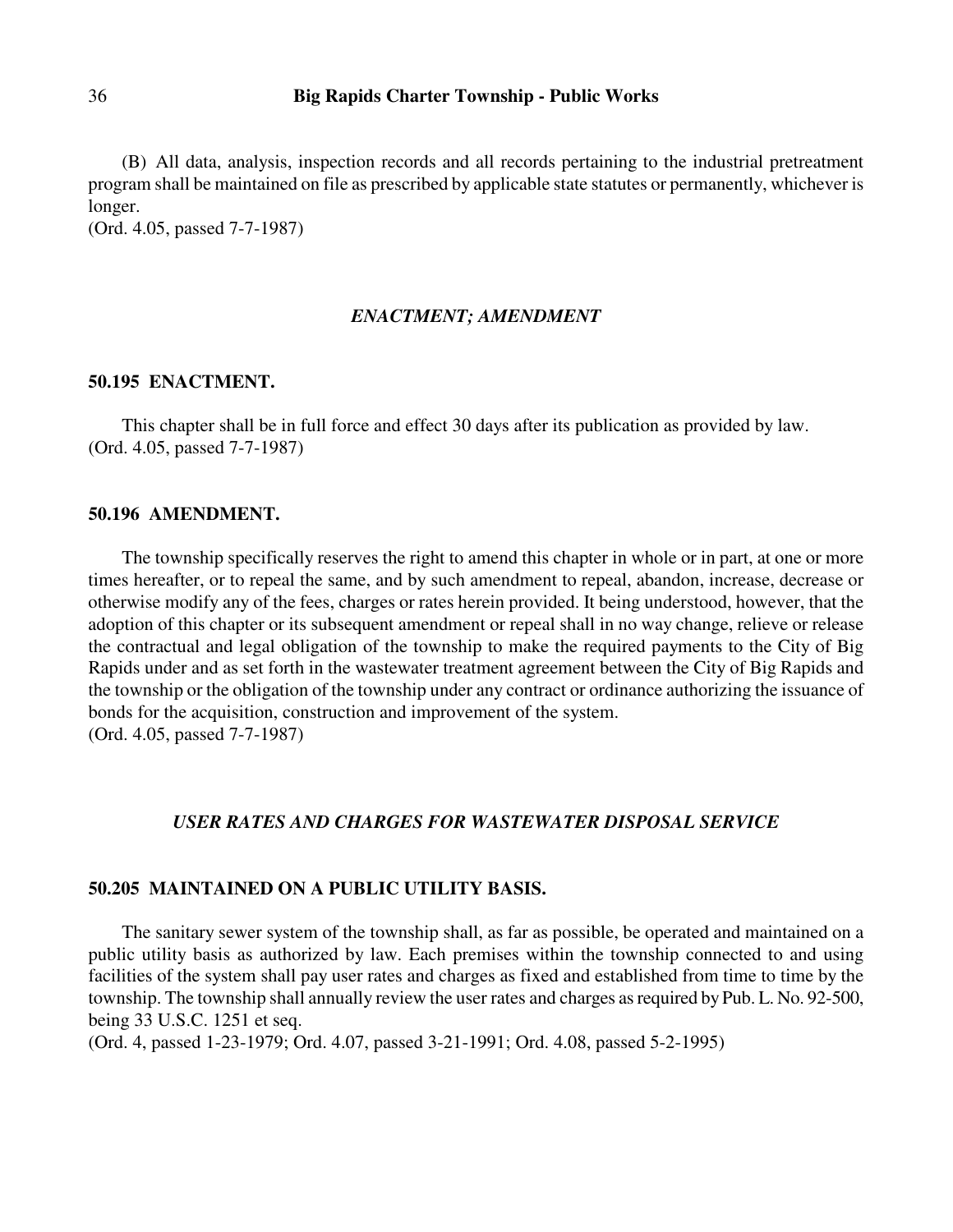### **50.206 TRUNKAGE CONNECTION FEE.**

(A) Except as provided in division (B) below, owners of premises required by 50.022 to connect to the sanitary sewer system shall pay a trunkage connection fee for connection to the system in the amount as set by the Township Board from time to time.

(B) Owners of premises located within a platted subdivision within which lateral sewers have been constructed pursuant to 50.023 or owners who have paid for the collection sewers serving said premises by special assessment or other means and required to connect to the sanitary sewer system shall pay a trunkage connection fee in the amount as set by the Township Board from time to time.

(C) An additional trunkage connection fee shall be charged to a premises if, following connection to the system, the use of the premises is changed to a more intensive use and additional units are assigned thereto pursuant to 50.208.

(Ord. 4, passed 1-23-1979; Ord. 4.01, passed 5-1-1979; Ord. 4.07, passed 3-21-1991)

#### **50.207 SERVICE STUB CHARGE.**

(A) Owners of premises required to connect to the sanitary sewer system shall pay a service stub charge for each  $AY@$  and service stub required in an amount equal to the costs incurred in constructing said  $\overline{AY}$  and service stub, except that an owner of premises for which a  $\overline{AY}$  and service stub was installed in the initial construction of the system or who otherwise paid for the  $\Delta Y \odot$  and service stub shall not be required to pay a service stub charge.

(B) Prior to August 1,1995, the permit and service stub inspection and approval fee shall be a minimum of an amount shall be set by the Township Board from time to time per service stub. Effective August 1, 1995 and thereafter the minimum permit and service stub inspection and approval fee shall be established by resolution of the Township Board from time to time. If, however, unusual circumstances demand, the township may charge inspection and approval costs in excess of said minimum fee on an hourly or other reasonable basis intended to reimburse the township for its actual costs, including the costs of outside consultants.

(Ord. 4, passed 1-23-1979; Ord. 4.07, passed 3-21-1991; Ord. 4.08, passed 5-2-1995)

#### **50.208 UNIT FACTORS.**

The number of units to be assigned to any particular premises used for other than single residence purposes shall be determined by the township based on the unit factors set forth in Appendix A. Any use not enumerated in Appendix A shall, in the discretion of the township, be assigned those units which attach to the property based upon the most similar use enumerated in Appendix A. The township, if the circumstances justify, may assign more than one unit to a single-family dwelling. No less than one unit shall be assigned to each premises. Units in excess of one may be computed and assigned to the nearest tenth. If subsequent additions to the premises at any time increase the amount of sanitary sewage emanating from the premises, the township shall increase the number of units assigned to said premises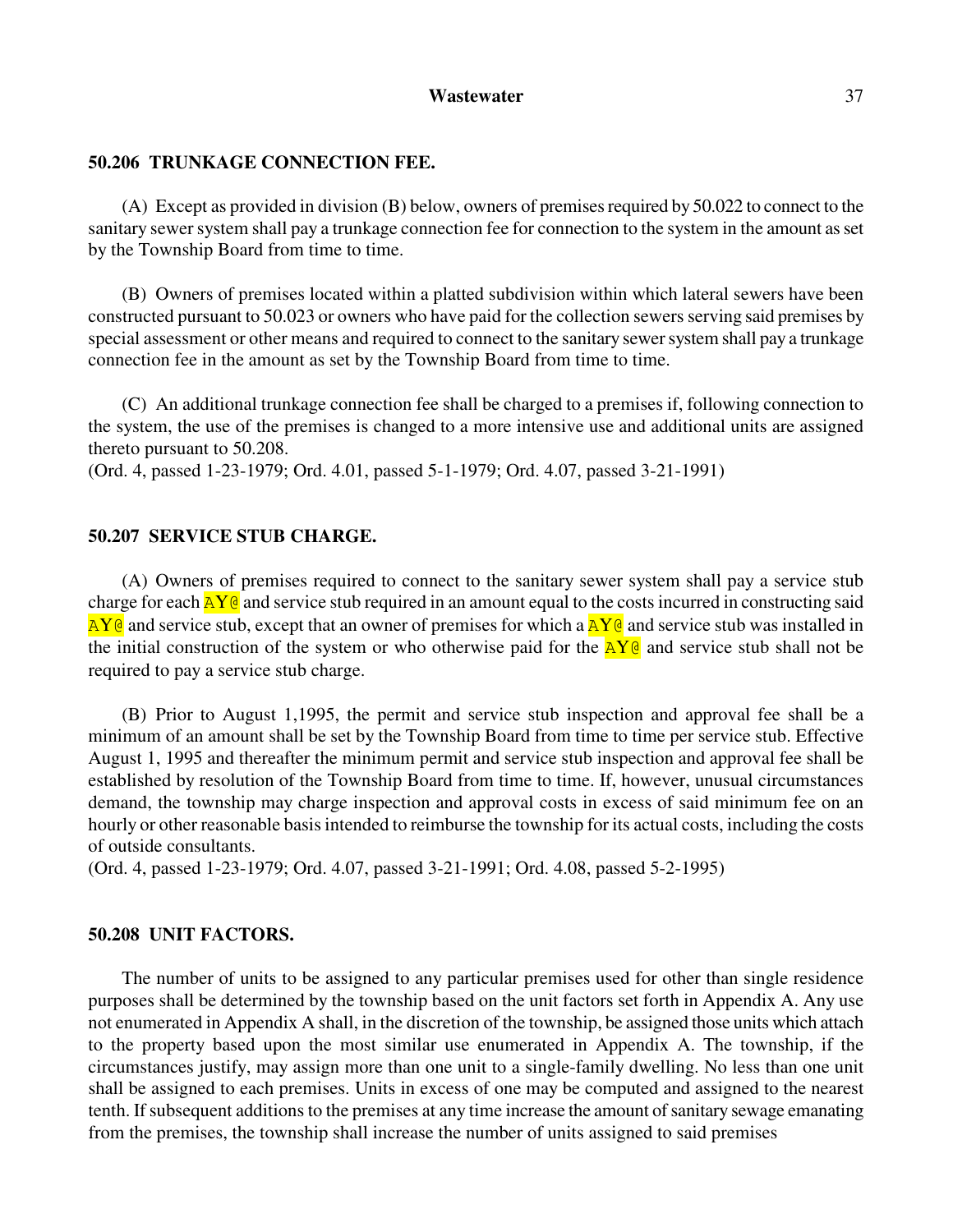and thereupon a trunkage connection fee computed on the same basis as in 50.206, for the additional units, shall be payable in cash at the time a construction or other permit is issued by the township for such changes in use.

(Ord. 4, passed 1-23-1979; Ord. 4.07, passed 3-21-1991)

### **50.209 MISCELLANEOUS CUSTOMER FEE.**

The township shall, from time to time, establish and impose on one or more customers of the system a miscellaneous customer fee, as necessary for miscellaneous services, repairs and related administrative costs associated with operating and maintaining the system and not covered by the sewer service charges, including, without limitation, repair to the system or components thereof caused by the negligent or intentional acts of a customer or other persons using the premises of a customer, shut off and turn on charges and review of plans, specifications and other information for connection, pretreatment and other proposed uses of the system.

(Ord. 4.07, passed 3-21-1991)

#### **50.210 METERING EQUIPMENT.**

Class I, Class II and Class III users shall purchase, install, operate and maintain metering equipment on their water supply to determine the actual volume of water use. (Ord. 4, passed 1-23-1979; Ord. 4.07, passed 3-21-1991)

#### **50.211 COLLECTION OF CHARGES.**

It shall be the duty of the Township Treasurer to bill and collect all sewer rates and charges. The bill shall separately itemize the sewer rates and charges payable. The sewer service charge shall be based upon the water used by the customer. Payment of the bill is due and payable on or before the due date. (Ord. 4, passed 1-23-1979; Ord. 4.02, passed 9-14-1979; Ord. 4.07, passed 3-21-1991)

# **50.212 METER FAILING TO REGISTER.**

If a meter fails to register properly, the consumption for the billing period will be estimated from the consumption of a preceding period when water was measured. If a meter reader is unable to gain access to a meter for reading after two calls, the Treasurer may estimate the bill and make appropriate adjustments on the bill for the succeeding billing period. If a metered bill appears excessive, complaint should be made to the Township Treasurer.

(Ord. 4, passed 1-23-1979; Ord. 4.07, passed 3-21-1991)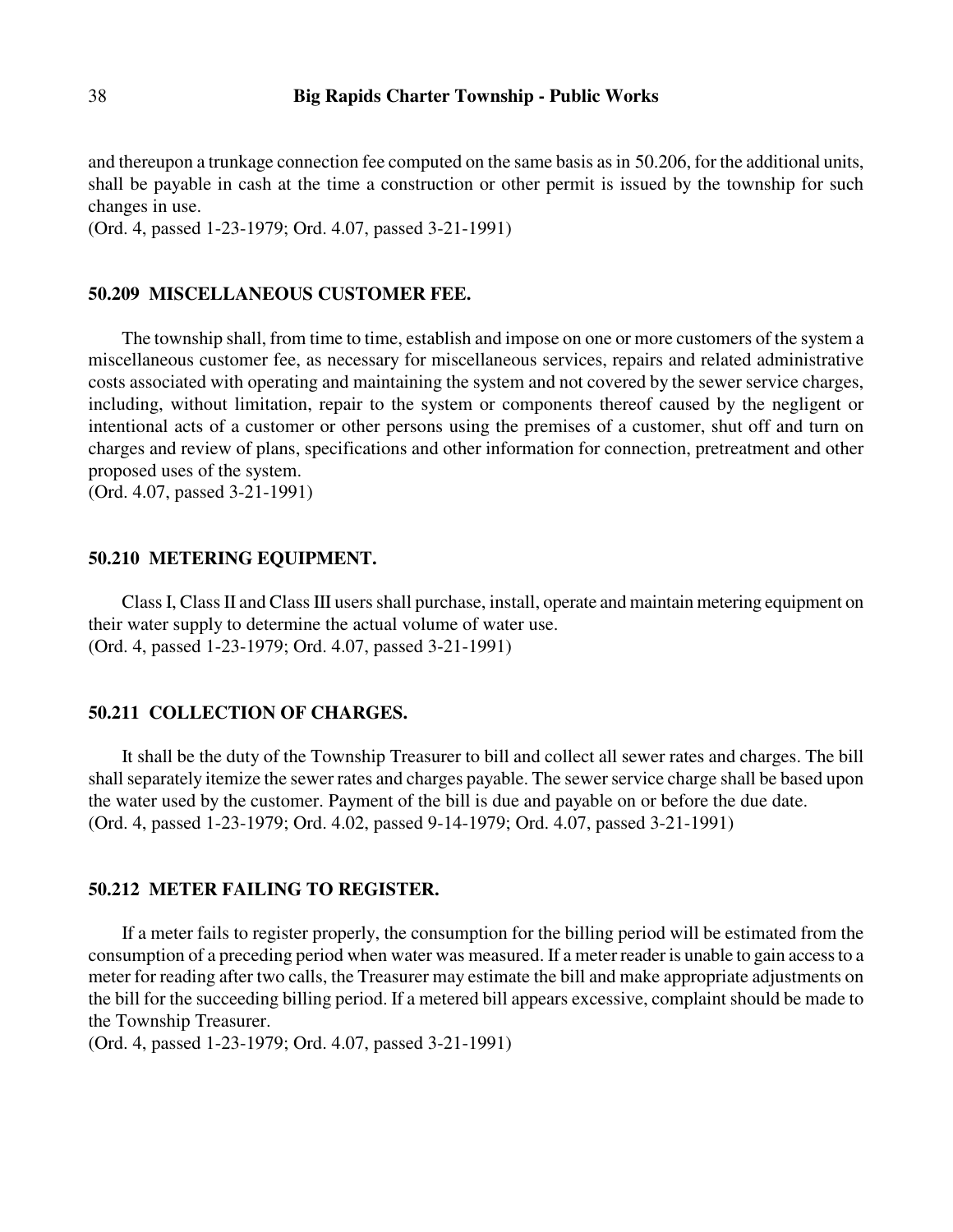### **50.213 LATE PAYMENT CHARGE.**

(A) If sewer rates and charges are not paid on or before the due date then a penalty of 10% or the amount unpaid shall be added thereto together with interest at the rate of 0.5% per month.

(B) (1) If sewer rates and charges are not paid on or before the due date, the township, pursuant to Public Act 178 of 1939, being M.C.L.A. 123.161 through 123.167, as amended, may:

(a) Discontinue the service provided by the system by disconnecting the building sewer from the service stub or inserting a shutoff valve in the service stub or in the alternative, for premises served by public water, water service may be shut off to the premises and the service so discontinued shall not be reinstated until all sums then due and owing, including penalties, interest and all expenses incurred by the township for shutting off and turning on the service, shall be paid to the township;

(b) Institute an action in any court of competent jurisdiction of the collection of the amounts unpaid, including penalties, interest and reasonable attorney fees; or

(c) Enforce the lien created in 50.214(A).

(2) These remedies shall be cumulative and shall be in addition to any other remedy provided in this chapter or now or hereafter existing at law or in equity. Under no circumstances shall action taken by the township to collect unpaid sewer rates and charges, penalties and interest, invalidate or waive the lien created by  $50.214(A)$ .

(Ord. 4, passed 1-23-1979; Ord. 4.03, passed 9-1-1981; Ord. 4.07, passed 3-21-1991)

#### **50.214 LIEN.**

(A) The sewer rates and charges shall be a lien on the respective premises served by the system. Whenever sewer rates and charges shall be unpaid for 90 days or more, they shall be considered delinquent. The Treasurer shall certify annually all delinquent sewer rates and charges, penalties and interest thereon, together with an additional amount equal to 6% of the aggregate amount delinquent, on or before September 1, of each year, to the tax-assessing officer of the township, who shall enter the delinquent sewer rates and charges, interest and penalties upon the next tax roll as a charge against the premises affected and such charge shall be collected and the lien thereon enforced in the same manner as ad valorem property taxes levied against such premises.

(B) A lien shall not attach for sewer rates and charges to a premises which is subject to a legally executed lease that expressly provides that the tenant (and not the landlord) of the premises or a dwelling unit thereon shall be liable for payment of sewer rates and charges, effective for services which accrue after the date an affidavit is filed by the landlord with the township. This affidavit shall include the names and addresses of the parties, the expiration date of the lease and an agreement by the landlord to give the township 20 days written notice of any cancellation, change in or termination of the lease. The filing of the affidavit by the landlord shall be accompanied by a true copy of the lease and a security deposit in the amount as set by the Township Board from time to time per unit. Upon the failure of the tenant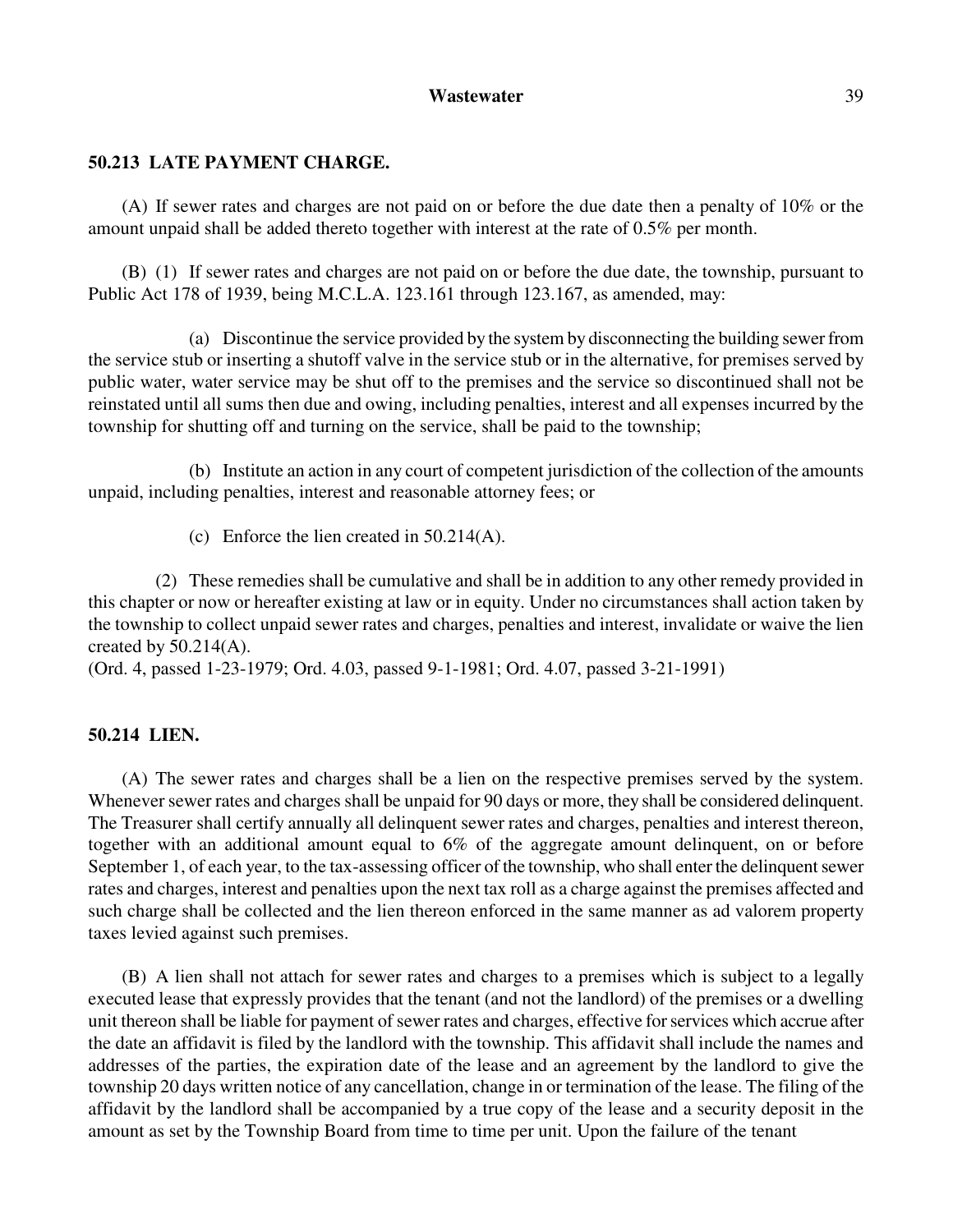to pay the sewer rates and charges when due, the security deposit shall be applied by the township against the unpaid balance, interest and penalties. Upon notification make sufficient payment to the township to cover the amount of the security deposit so advanced. Upon the failure of the tenant to do so within ten days of said notification, the penalties, rights and remedies set forth in 50.211 and division (A) above shall be applicable with respect to the unpaid sewer rates and charges, including interest and penalties. The security deposit shall be held by the township without interest and shall be returned to the landlord upon proof of termination of the lease.

(Ord. 4.07, passed 3-21-1991)

#### **50.215 FREE SERVICE.**

No free service shall be furnished by the system to any person, public or private, or to any public agency or instrumentality. (Ord. 4.07, passed 3-21-1991)

#### **50.216 APPLICATIONS FOR CONNECTION PERMITS.**

Applications for connection permits may be canceled and/or sewer service disconnected by the township for any violation of any part of this chapter, including, without limitation, any of the following reasons:

(A) Misrepresentation in the permit application as to the nature or extent of the property to be serviced by the system;

- (B) Nonpayment of sewer rates and charges;
- (C) Improper or imperfect and/or failure to keep building sewers in a suitable state of repair; and/or

(D) Damage to any part of the system. (Ord. 4.07, passed 3-21-1991)

# **50.217 DISCONTINUANCE FOR NONPAYMENT.**

Where the sewer service supplied to a customer has been discontinued for nonpayment of sewer rates and charges, service shall not be reestablished until all delinquent sewer rates and charges, penalties and interest, and the turn-on charge has been paid. The township reserves the right as a condition to reconnect said service to request that a nominal sum of an amount as set by the Township Board from time to time per unit be placed on deposit with the township for the purpose of establishing or maintaining any customer's credit. Said deposit shall not be considered in lieu of any future billing for sewer rates and charges. Upon the failure of the customer to pay the sewer rates and charges when due, the security deposit shall be applied by the township against the unpaid balance, including penalties and interest. Upon notification by the township, the customer shall immediately make sufficient payment to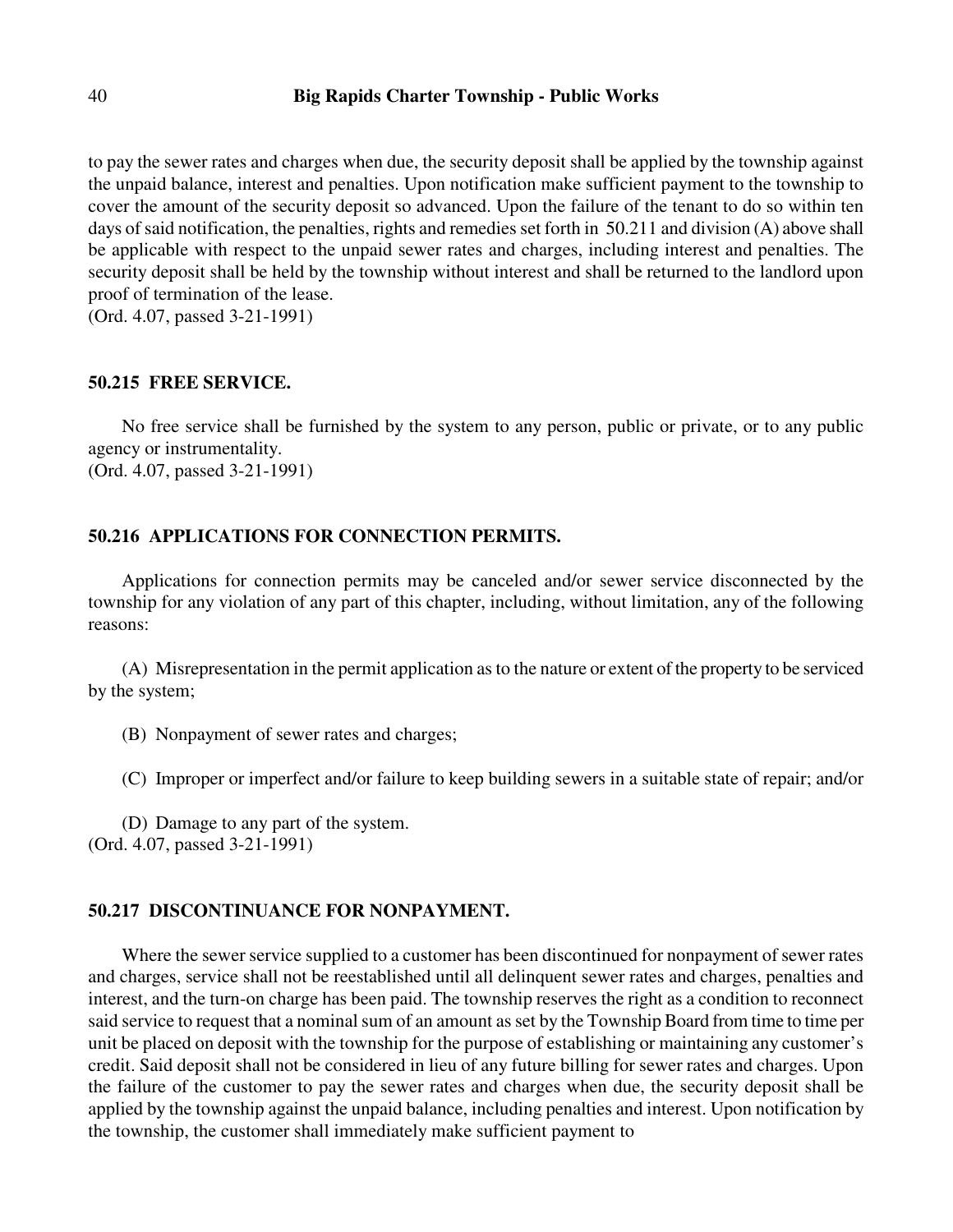the township to cover the amount of the security deposit so advanced. Upon the failure of the customer to do so within ten days of said notification, the penalties, rights and remedies set forth in 50.211 and 50.214(A) shall be applicable with respect to the unpaid sewer rates and charges, including interest and the customer of all sewer rates and charges as and when due, for a minimum of four successive quarterly billing periods.

(Ord. 4.07, passed 3-21-1991)

#### **50.218 HARDSHIP APPLICATION.**

The owner of a premises may file a hardship application with the Township Board seeking a deferment in the partial or total payment of the trunkage connection fee, based upon a showing of financial hardship and in accordance with state laws.

(Ord. 4, passed 1-23-1979; Ord. 4.07, passed 3-21-1991)

#### *INDUSTRIAL COST RECOVERY CHARGES FOR WASTEWATER DISPOSAL SERVICE*

### **50.230 INDUSTRIAL COST RECOVERY SYSTEM.**

Federal assistance has been provided for construction of certain portions of the city's wastewater collection and disposal system which treats the sewage collected by the township sanitary sewer system. In accordance with the Federal Water Pollution Control Act, Pub. L. No. 92-500, being 33 U.S.C. 1251 et seq., 100% of the federal assistance allocable to the treatment of wastes generated by a Class I user or capacity committed to industrial use must be recovered by an industrial cost recovery system. The industrial cost recovery charges shall be established by the township and shall be reviewed annually. (Ord. 4, passed 1-23-1979)

#### **50.231 CLASS I USERS CHARGE.**

Commencing on the effective date of this chapter, Class I users will be subject to industrial cost recovery charges. These charges will be billed periodically in accordance with this chapter. These charges are separate from and in addition to the user charges. (Ord. 4, passed 1-23-1979)

# **50.232 SPECIAL CONSIDERATION.**

Where metered water consumption is not representative of the quantity of wastewater discharged by an industry, special consideration will be given by the township for establishing an equitable basis for determining industrial cost recovery charges. (Ord. 4, passed 1-23-1979)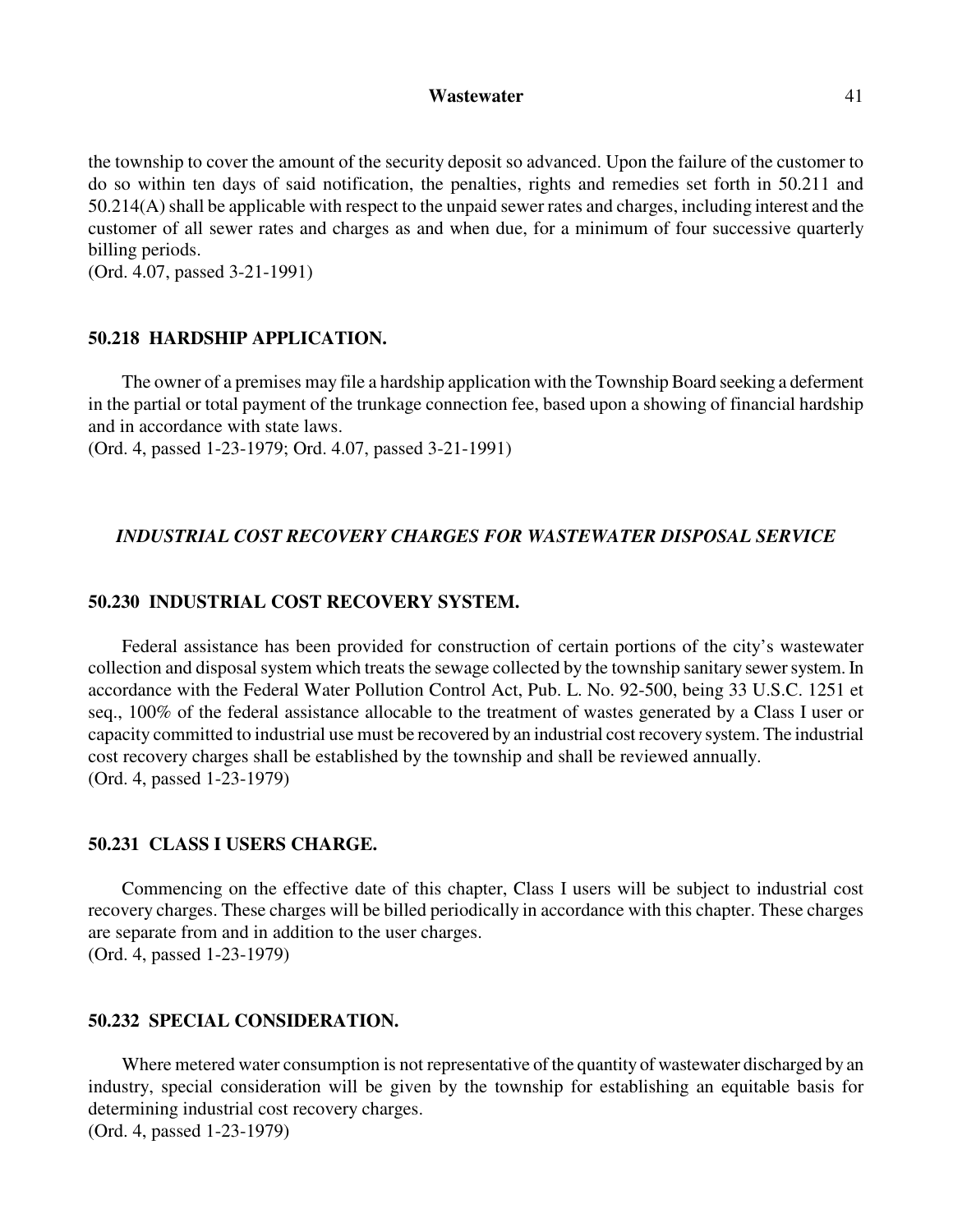### **50.233 BILLS.**

Bills shall be payable periodically and simultaneously with payments made for user charges and shall be subject to such penalties as may apply to the bills for user service. (Ord. 4, passed 1-23-1979)

# **50.234 COMPUTATION.**

Each year during the industrial cost recovery period, each industrial user of the treatment works shall pay its share of the total amount of the grant amendment awarded pursuant to this part, divided by the recovery period.

(Ord. 4, passed 1-23-1979)

# **50.235 INDUSTRIAL COST RECOVERY PERIOD.**

The industrial cost recovery period shall be equal to 30 years or the useful life of the treatment works, whichever is less. (Ord. 4, passed 1-23-1979)

### **50.236 FIRST PAYMENT.**

The first payment by an industrial user shall be made not later than one year after such user begins use of the treatment works. (Ord. 4, passed 1-23-1979)

### **50.237 INDUSTRIAL USERS SHARE.**

(A) An industrial users share shall be based on all factors which significantly influence the cost of the treatment works. Factors such as strength, volume and delivery flow rate characteristics shall be considered and included to ensure a proportional distribution of the grant assistance allocable to industrial use to all industrial users of the treatment works. As a minimum, an industry's share shall be proportional to its flow, in relation to treatment works flow capacity.

(B) If there is a substantial change in the strength, volume or delivery flow rate characteristics introduced into the treatment works by an industrial user, such users share shall be adjusted accordingly.

(C) If there is an expansion or upgrading of the treatment works, each existing industrial users share shall be adjusted accordingly.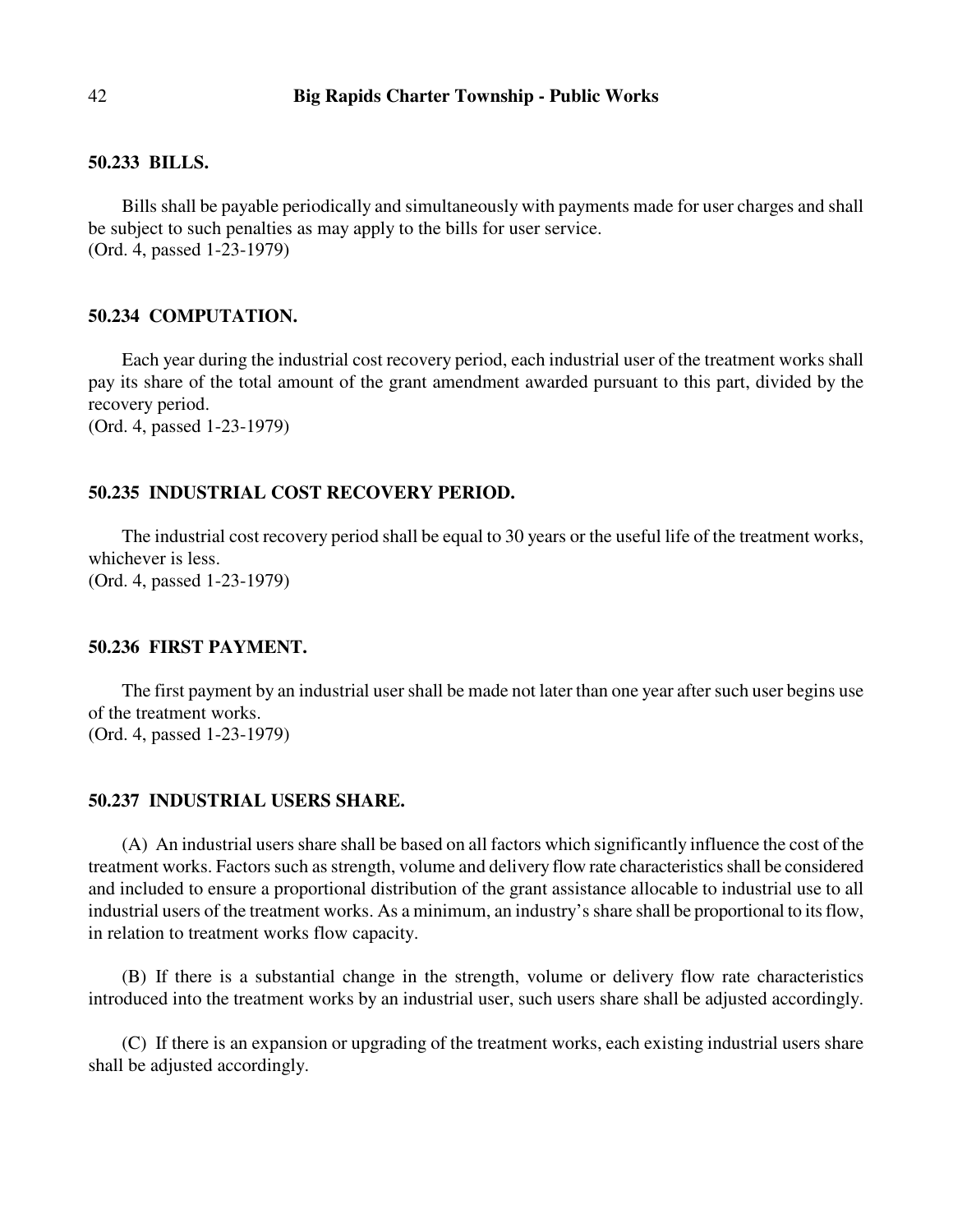(D) An industrial users share shall include only that portion of the grant assistance allocable to its use or to capacity firmly committed for its use.

(E) All unallocated treatment works capacity must conform with the requirements of  $204(a)(5)$  of the Act, being 33 U.S.C. 1284(a)(5). Cost-effectiveness guidelines are published as Appendix A to 204(a)(5), being 33 U.S.C. 1284(a)(5) to furnish additional advisory information concerning the implementation of 212(c) of the Act, being 33 U.S.C. 1292(c).

(F) An industrial user s share shall not include an interest component. (Ord. 4, passed 1-23-1979)

### **50.999 PENALTY.**

(A) Any person who shall violate any provisions of this chapter shall be guilty of a misdemeanor and, upon conviction thereof, shall be punished by a fine of an amount as set by the Township Board from time to time or by imprisonment for not more than 90 days or both. Each day in which any such violation shall continue shall be deemed a separate offense.

(B) Any person violating any of the provisions of this chapter shall become liable to the township for any expense, loss or damage occasioned the township by reason of violation.

(C) Any person who knowingly makes any false statements, representation or certification in any application, record, report, plan or other document filed or required to be maintained pursuant to this chapter or who falsifies, tampers with or knowingly renders inaccurate any monitoring device or method required under this chapter, shall, upon conviction, be punished by a fine of an amount as set by the Township Board from time to time or by imprisonment for not more than 90 days, or both. (Ord. 4.05, passed 7-7-1987)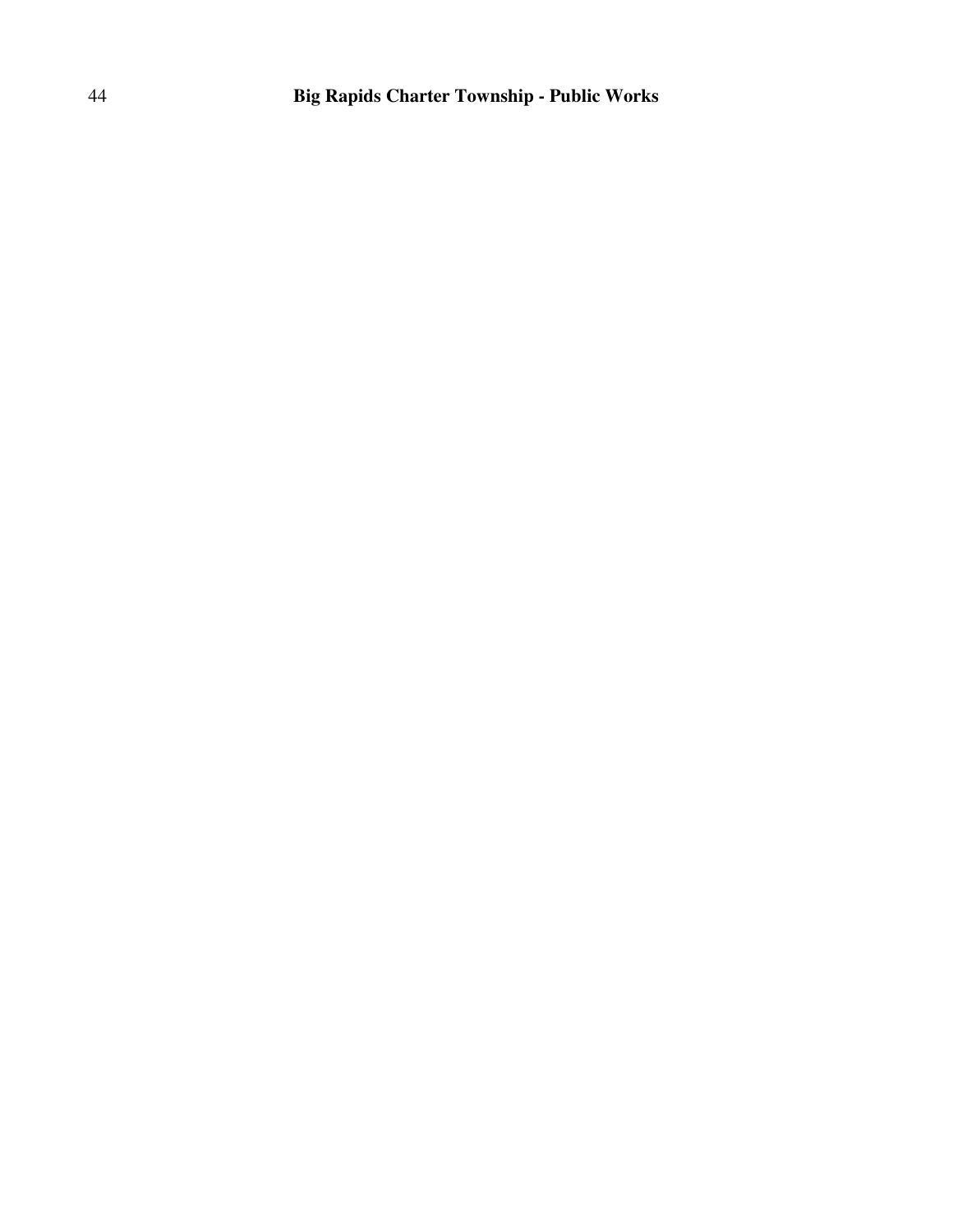# **APPENDIX A: TABLE OF UNIT FACTORS**

| <b>Table of Unit Factors</b>                         |                                                 |  |
|------------------------------------------------------|-------------------------------------------------|--|
| <b>Usage</b>                                         | <b>Unit Factor</b>                              |  |
| Auto dealers                                         | .40 per 1,000 sq. ft.                           |  |
| Athletic facilities and gymnasiums                   | .25 per 1,000 sq. ft.                           |  |
| Barber shops                                         | .14 per chair                                   |  |
| Bars and lounges (excluding restaurant operations)   | .02 per seat                                    |  |
| Bathhouse                                            | .5 per shower                                   |  |
| Beauty shops                                         | .25 per booth                                   |  |
| Boarding houses                                      | .16 per person                                  |  |
| Boarding schools                                     | .30 per person                                  |  |
| Bowling alleys                                       | .16 per alley plus .08 per seat                 |  |
| Bowling alleys without bars or lunch facilities      | .16 per alley                                   |  |
| Commercial businesses not otherwise listed           | .50 per 1,000 sq. ft.                           |  |
| Car wash                                             |                                                 |  |
| Drive through                                        | 10.00 single production                         |  |
| Self-spray                                           | 4.00 per stall                                  |  |
| Churches                                             | .005 per church seat                            |  |
| Churches with eat or drink facilities                | .005 per church seat per hall $+ 1.00$ per hall |  |
| Cleaners (pick up only)                              | .166 per employee                               |  |
| Cleaners (pressing facilities)                       | 1.25 per press                                  |  |
| Clinics (min. assignment - 1.00 unit per profession) | .50 per doctor                                  |  |
| Convalescent homes                                   | .25 per bed                                     |  |
| Convents                                             | .25 per person                                  |  |
| Country clubs                                        | .03 per member                                  |  |
| Drug stores (with fountain service)                  | .083 per seat                                   |  |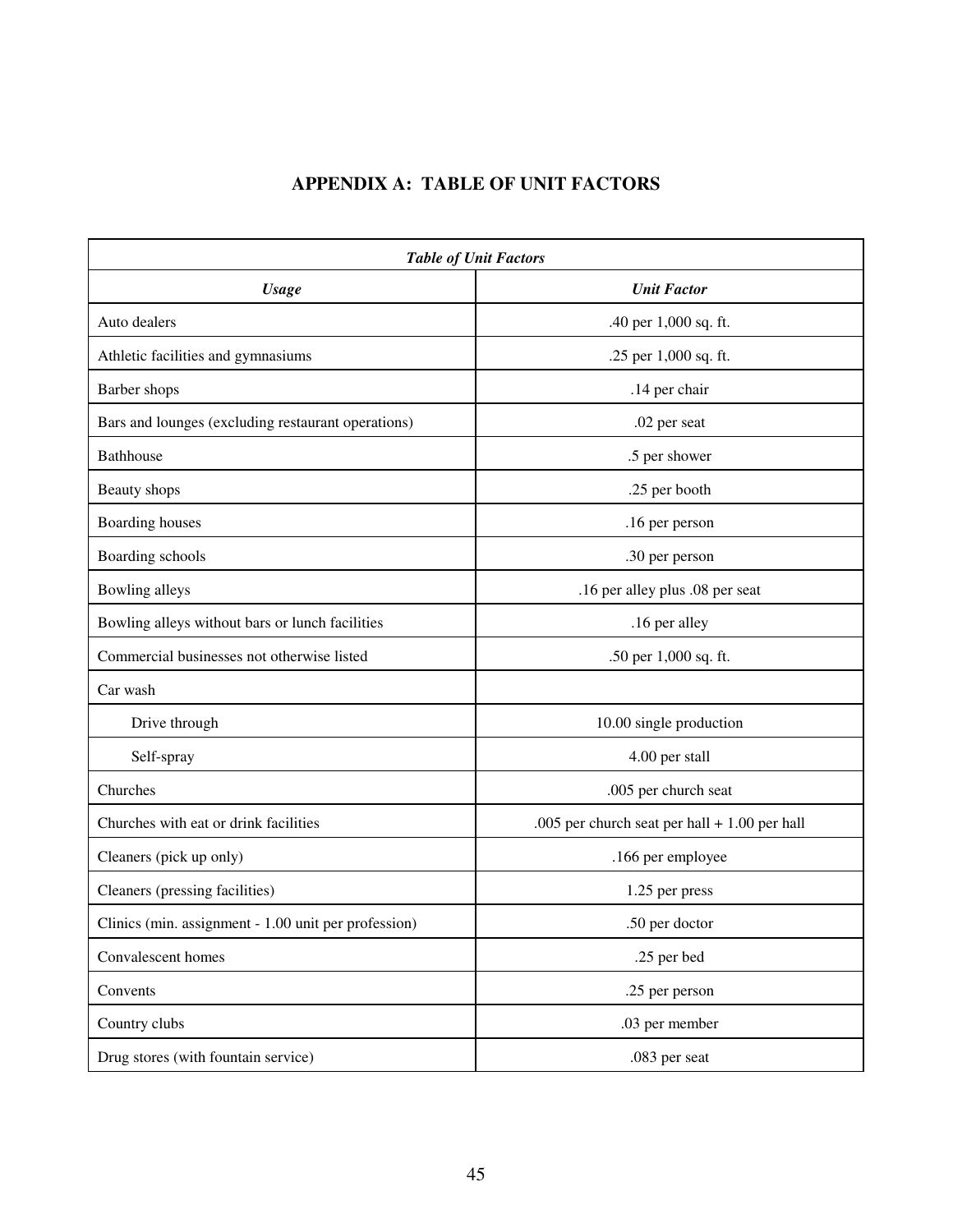| <b>Table of Unit Factors</b>                                           |                                         |  |
|------------------------------------------------------------------------|-----------------------------------------|--|
| <b>Usage</b>                                                           | <b>Unit Factor</b>                      |  |
| Fraternal organizations (members only)                                 | 1.00 per hall                           |  |
| Fraternal organizations (members and rentals)                          | 2.00 per hall                           |  |
| Grocery store and supermarkets                                         | 1.10 per 1,000 sq. ft.                  |  |
| Hospitals                                                              | 1.10 per bed                            |  |
| Hotels (private baths, 2 persons per room)                             | .25 per bed                             |  |
| Industry - dry water process                                           |                                         |  |
| 0C50,000 gallons per day                                               | .20 per 1,000 sq. ft.                   |  |
| 50,001C100,000 gallons                                                 | .30 per 1,000 sq. ft.                   |  |
| 100,001C150,000 gallons                                                | .40 per 1,000 sq. ft.                   |  |
| 150,001C200,000 gallons                                                | .50 per 1,000 sq. ft.                   |  |
| Industry - wet (water process in excess of 200,001 gallons<br>per day) | To be determined at time of application |  |
| Laundry (self service)                                                 | .30 per washing machine                 |  |
| Multiple-family residence                                              | 1.00 per living unit                    |  |
| Motels                                                                 | .75 per bed                             |  |
| Motels (with efficiency)                                               | .25 per bed                             |  |
| Office building                                                        | .40 per 1,000 sq. ft.                   |  |
| Public institutes other than hospitals                                 | .30 per employee                        |  |
| <b>Retail businesses</b>                                               | .50 per 1,000 sq. ft.                   |  |
| Retail with snack bar or dinner service                                | add .08 per seat                        |  |
| Restaurants (dinner and/or drinks)                                     | .10 per seat                            |  |
| Rooming houses (no meals)                                              | .125 per person                         |  |
| Schools (shower, gym, cafeteria)                                       | .50 per classroom                       |  |
| Schools (with cafeteria only, without shower and/or pool)              | .06 per student                         |  |
| Schools (showers and/or pool)                                          | 2.00 per classroom                      |  |
| Service station                                                        | .25 per pump                            |  |
| Snack bars, drive-ins and the like                                     | .08 per seat and/or stall               |  |
| Swimming pool                                                          | 3.0 per 1,000 sq. ft.                   |  |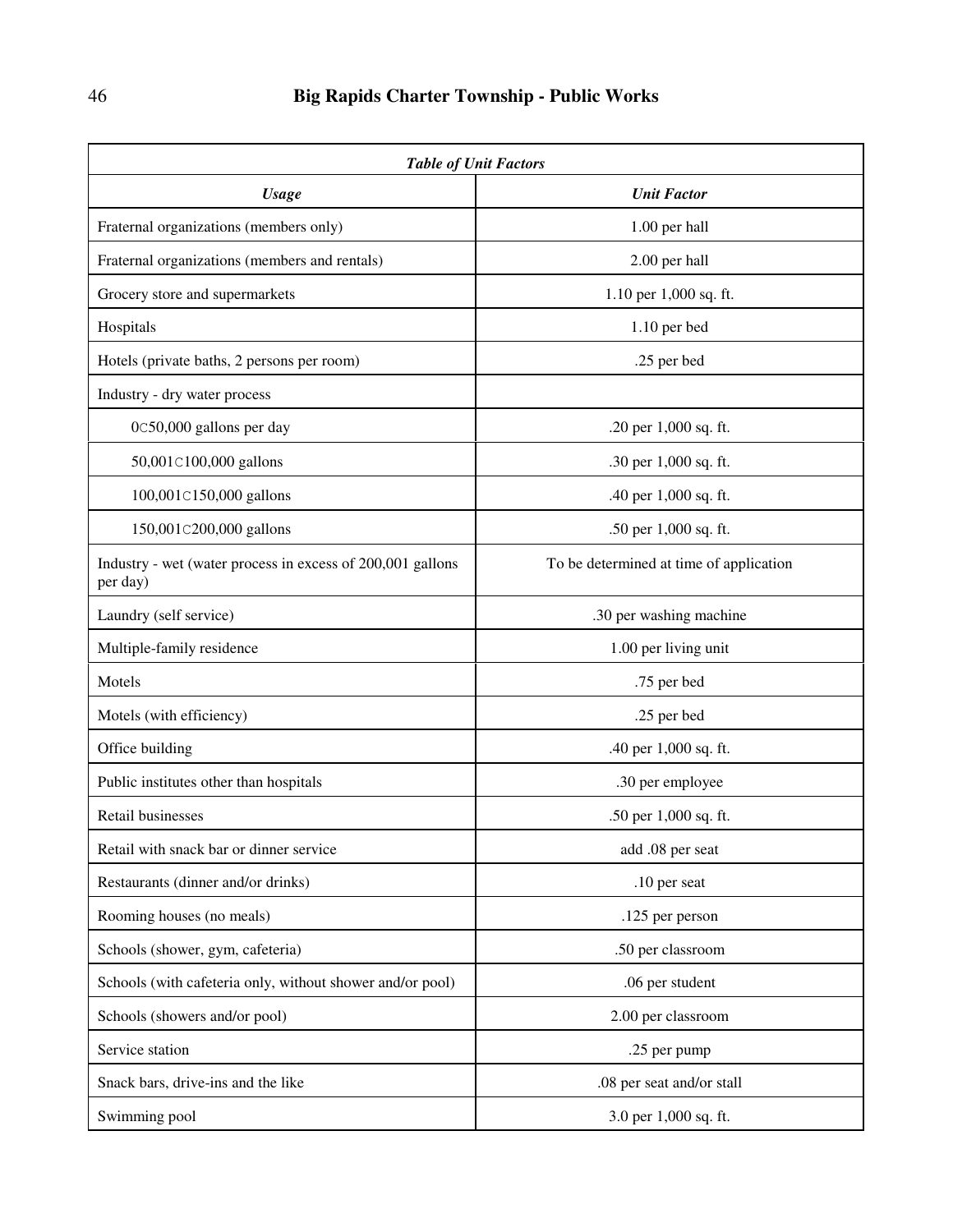| <b>Table of Unit Factors</b>               |                                             |  |
|--------------------------------------------|---------------------------------------------|--|
| <b>Usage</b>                               | <b>Unit Factor</b>                          |  |
| Theaters (drive-in)                        | .02 per car space                           |  |
| Theaters (inside with air-conditioning)    | .000093 x weekly hours of operation x seats |  |
| Tourist courts (individual baths)          | .27 per cubical                             |  |
| Trailer parks (central bath houses)        | .35 per trailer                             |  |
| Trailer parks (individual baths)           | 1.0 per trailer or pad                      |  |
| Trailer parks (individual baths, seasonal) | .27 per trailer or pad                      |  |
| Warehouses                                 | $.10$ per $1,000$ sq. ft.                   |  |

(Ord. 4, passed 1-23-1979; Ord. 4.07, passed 3-21-1991)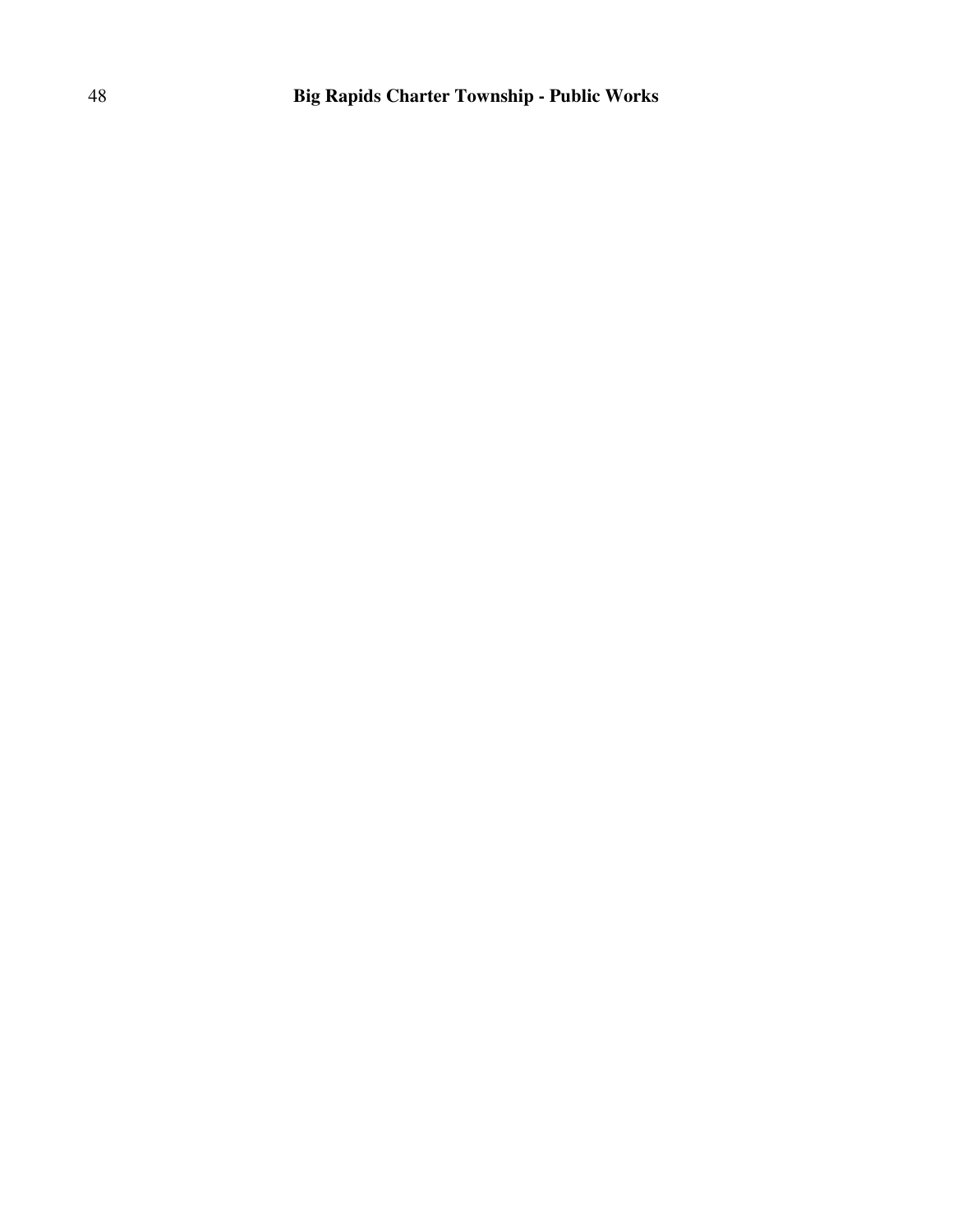# **CHAPTER 51: WATER**

# Section

# *General Provisions*

51.01 Title

# *Objectives and Findings*

- 51.15 Objectives re water system<br>51.16 Findings re public health, so
- Findings re public health, safety and welfare

# *Sewer Extensions*

- 51.30 Extensions
- 51.31 Coordination with land use approval
- 51.32 Payback arrangements

### *Water System Rates, Fees and Charges*

- 51.45 Water system rates and charges
- 51.46 Water availability fee

#### *Delinquent Rates and Charges*

51.60 Lien

# *GENERAL PROVISIONS*

### **51.01 TITLE.**

This chapter shall be known as the Water Chapter and may be cited as such. (Ord. 23.04, passed 7-19-2001)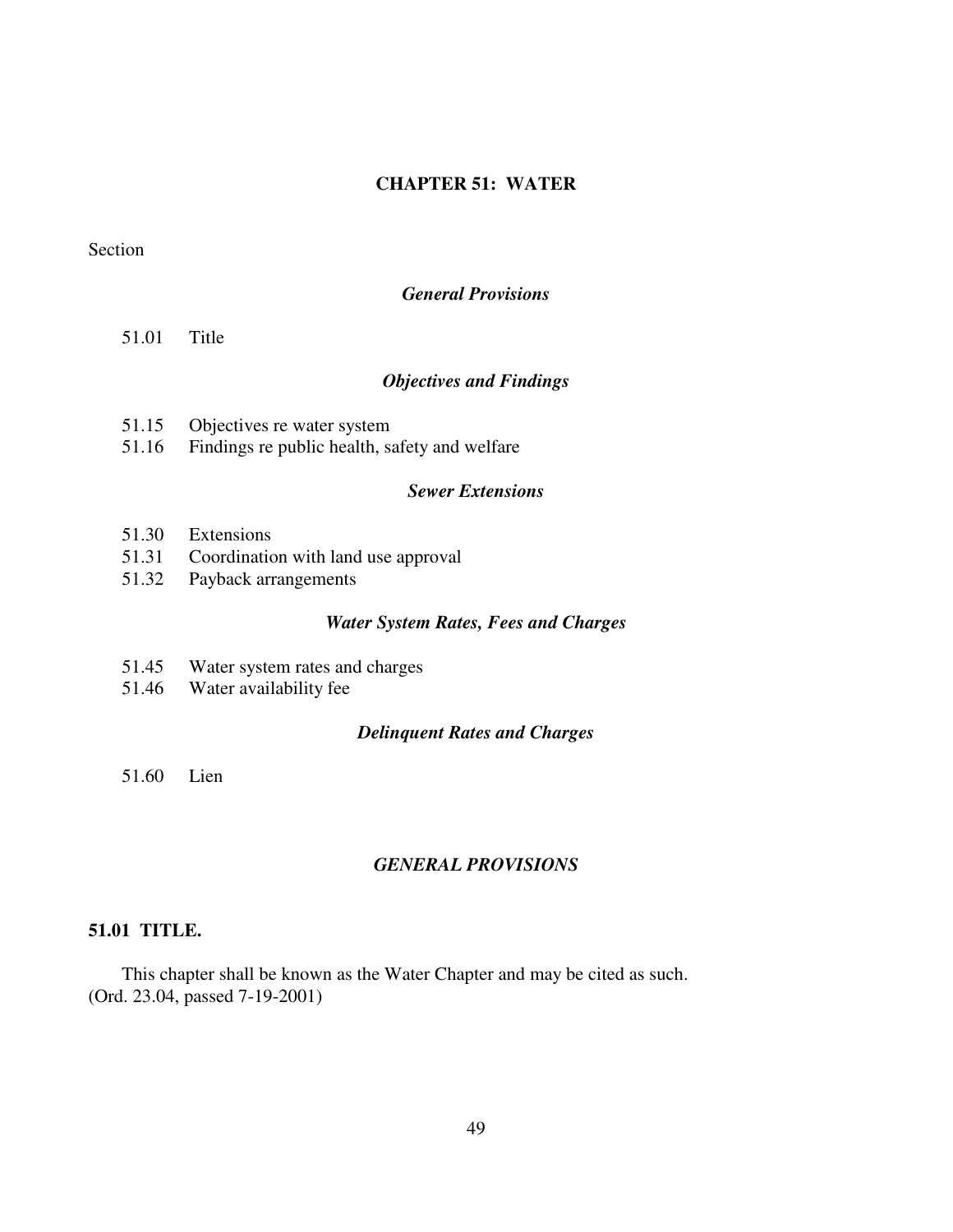#### *OBJECTIVES AND FINDINGS*

#### **51.15 OBJECTIVES RE WATER SYSTEM.**

Public water service is provided to township residents and property owners in accordance with the terms of the townships water franchise ordinance, which is Ord. 23.02 adopted by the Township Board on October 19, 1999 and effective upon its publication in the *Big Rapids Pioneer* on October 23, 1999 (the Awater franchise ordinance) by the terms of which the township granted a 30-year non-exclusive revocable franchise to the City of Big Rapids (the Acity) to provide public water service within the township. The terms of water service are further set forth in the retail water service agreement, dated March 7, 2000, by and between the city and the township (the Awater service agreement). The township is adopting this chapter to provide for certain matters contemplated by and consistent with the water franchise ordinance and the water service agreement, including, without limitation, the certificate and placement of delinquent water rates and charges on the township ad valorem property tax roll and the extension of the water system by private property owners.

(Ord. 23.04, passed 7-19-2001)

### **51.16 FINDINGS RE PUBLIC HEALTH, SAFETY AND WELFARE.**

The township hereby determines that the water system is immediately necessary to protect and preserve the public health, safety and welfare of the township. This determination is based upon the need for enhanced fire protection provided by the availability of municipal water. (Ord. 23.04, passed 7-19-2001)

### *SEWER EXTENSIONS*

#### **51.30 EXTENSIONS.**

(A) Extension of or changes in the water system may be initiated by the township or by written request, including petitions, from property owners. The township may grant the petition, in its discretion, and may prescribe the terms and conditions upon which the petition will be granted and may require the written acceptance of such terms and conditions by the petitioners.

(B) If the petition is granted, the township may proceed with the work under the direction and control of the township. The work will be done at the expense of the property owners unless otherwise stipulated, and any and all extensions shall be subject to the provisions of this chapter.

(C) The township may also, in its discretion, permit pursuant to a written construction agreement acceptable to the township, the extension to be made under the direction and control of a private party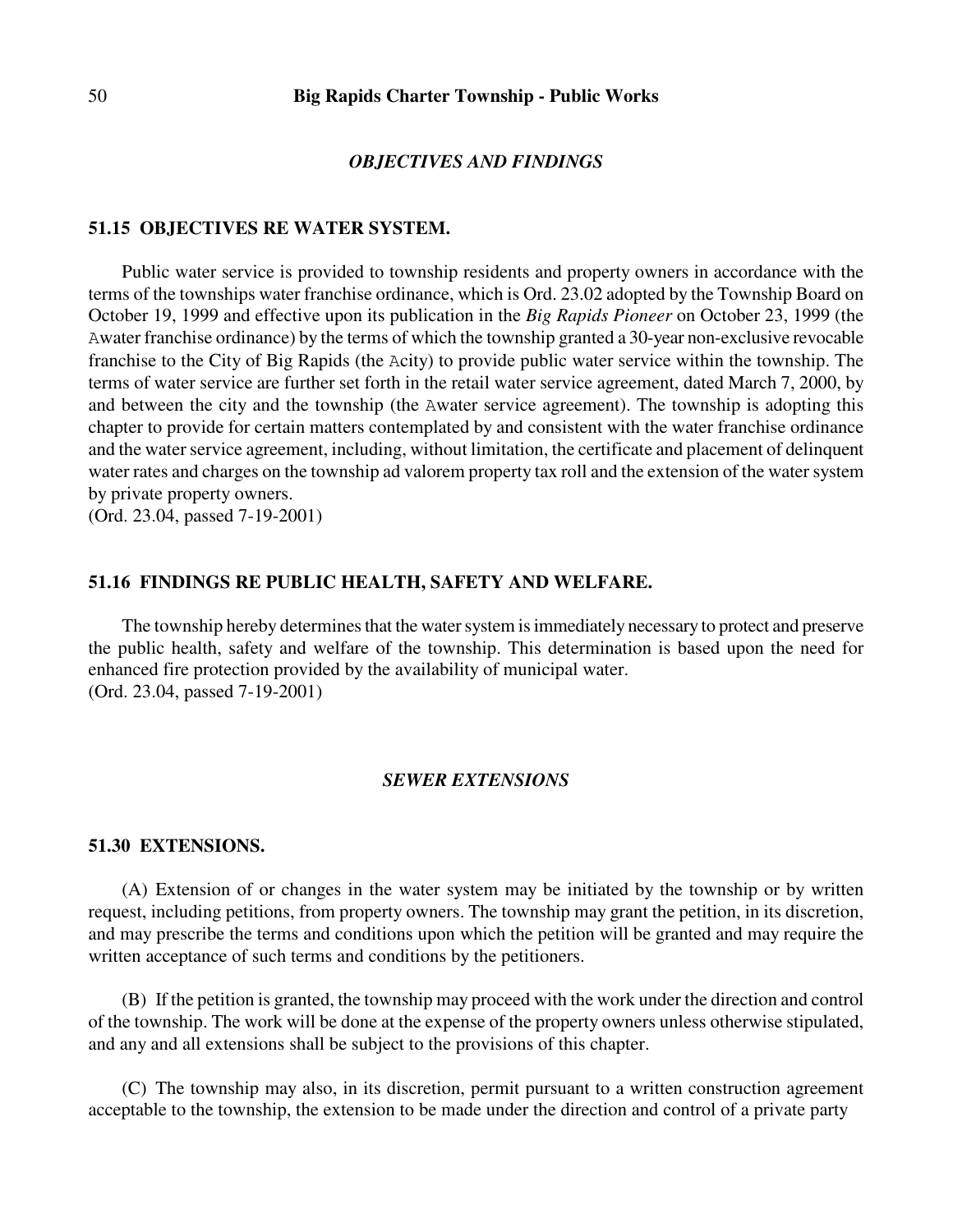#### Water 51

and dedicated to the township upon completion. If the public water main is to be so extended, the extension shall be approved by the township and the Township Engineer, who shall determine the location of the public water main, and approve the construction methods and materials used in the construction. The extension shall cover the entire road or public right-of-way frontage of the premises to be served by the extension. The persons responsible for the extension shall obtain all necessary permission to work in the public right-of-way from the township, County Road Commission, Michigan Department of Transportation and other public bodies, and shall be responsible for the payment of all costs related to construction of the public water main and water services and related improvements and appurtenances including, but not limited to, actual construction costs, restoration and replacement costs, costs of connecting to the existing water system, permit and inspection fees, and reimbursement to the township for out-of-pocket expenses for Township Engineer and staff review. These costs shall be in addition to all applicable water rates and charges imposed by the city pursuant to the water franchise ordinance or the water service agreement or by the township pursuant to this chapter. Upon satisfactory completion of the extension, the extension shall be dedicated to the public, and upon acceptance as evidenced by the terms of a written agreement between the persons responsible for the extension and the township, become part of the water system. No building shall be connected to such an extension until the extension has been accepted by the township. (Ord. 23.04, passed 7-19-2001)

### **51.31 COORDINATION WITH LAND USE APPROVAL.**

No final land use approval pursuant to the township zoning regulations shall imply the townships acceptance of the proposed manner of a water system extension, unless and until such a water system extension has been formally approved by the Township Board. Furthermore, approval of a water system extension by the Township Board shall not imply the grant by the township of any approval for land use. (Ord. 23.04, passed 7-19-2001)

# **51.32 PAYBACK ARRANGEMENTS.**

(A) The township may, with the approval of the Township Board, enter into Apayback arrangements with persons who extend the water system, pursuant to which some portion of water availability fees received in the future by the township for connection to the extension are shared with the party who installed the extension. Payback arrangements may be considered in situations in which the water system is extended to serve a development, in such a way that an available public water main becomes incidentally available to properties not under the control of the person extending the water system along the route of the extension.

(B) (1) Each request for a payback arrangement shall be considered by the township on a case-by-case basis, based upon the circumstances and merits of each situation. The township shall have no obligation to enter into a payback arrangement.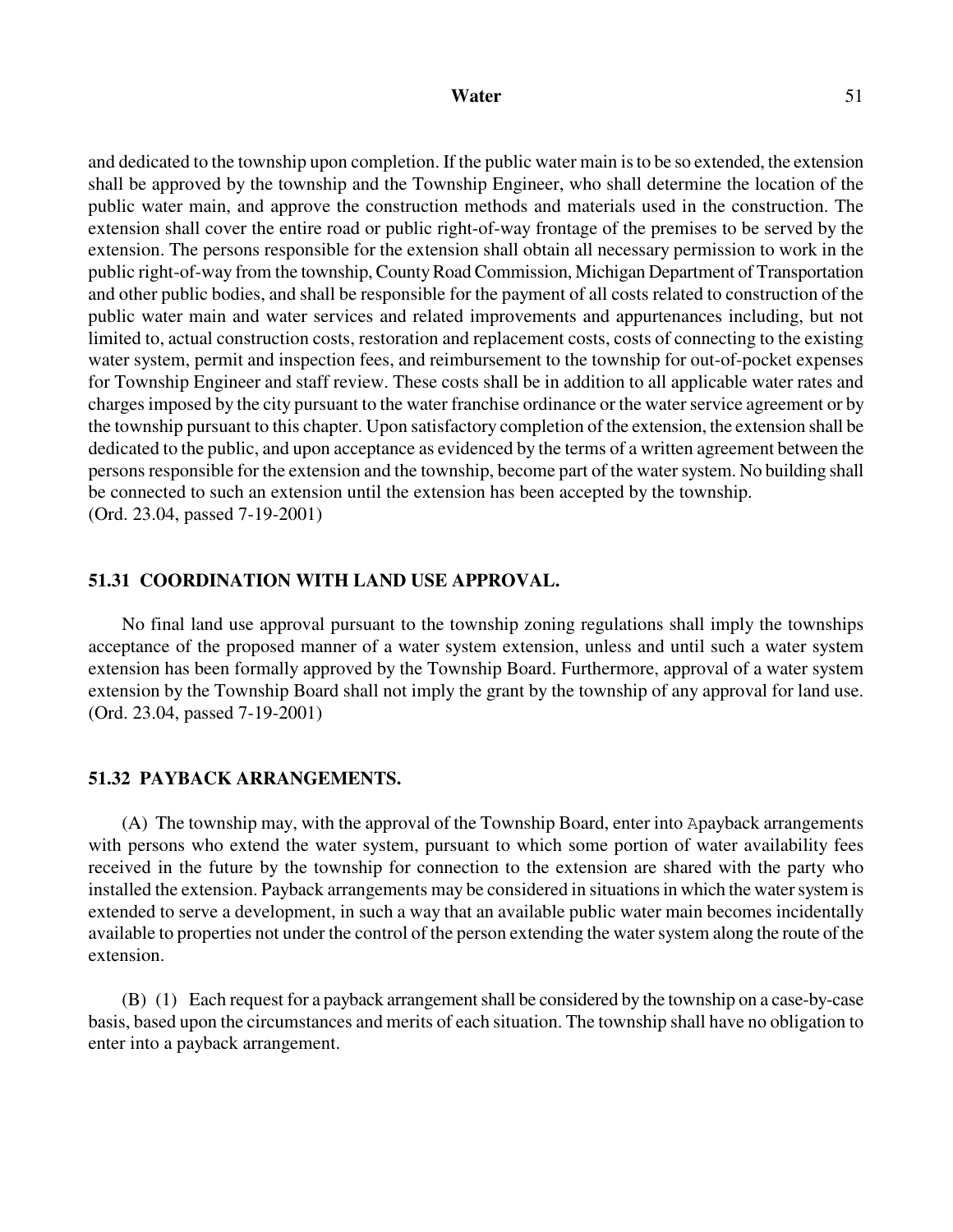(2) Where authorized, payback arrangements shall conform to the following general principles:

(a) Payback arrangements shall be offered only from the connection of properties which are upstream from the end point of the water extension installed by the person extending the water system. Payback arrangements shall not be made with respect to the connection of the original development to which the extension is being made;

(b) The term of the payback arrangement shall be limited to connections made not more than ten years from the date of the payback agreement. The township shall not be required to reimburse the developer with respect to any connections made after that time;

(c) No developer shall be reimbursed more than the amount determined to be attributable to the cost of making the water system extension incidentally available to premises along the route of the extension;

(d) Decisions as to the water availability fee applicable to new connections and the amount reimbursed to the developer, shall be made exclusively by the township; and

(e) Each payback arrangement shall be embodied in a written agreement and approved by the Township Board. (Ord. 23.04, passed 7-19-2001)

### *WATER SYSTEM RATES, FEES AND CHARGES*

# **51.45 WATER SYSTEM RATES AND CHARGES.**

Water system customers located in the township which receive public water service from the city in accordance with the water franchise ordinance and the water service agreement shall pay to the city such rates, fees and charges equal to fees, rates and charges imposed by the city on non-property taxpaying customers located in the city, in accordance with 5 of the water franchise ordinance. (Ord. 23.04, passed 7-19-2001)

#### **51.46 WATER AVAILABILITY FEE.**

(A) In addition to the payment of the water system rates, fees and charges required by 51.60, the owner of a premises served by an extension of the water system funded not by the city but by the township or one or more private property owners in accordance with 51.30 through 51.32, shall pay a water availability fee to the township.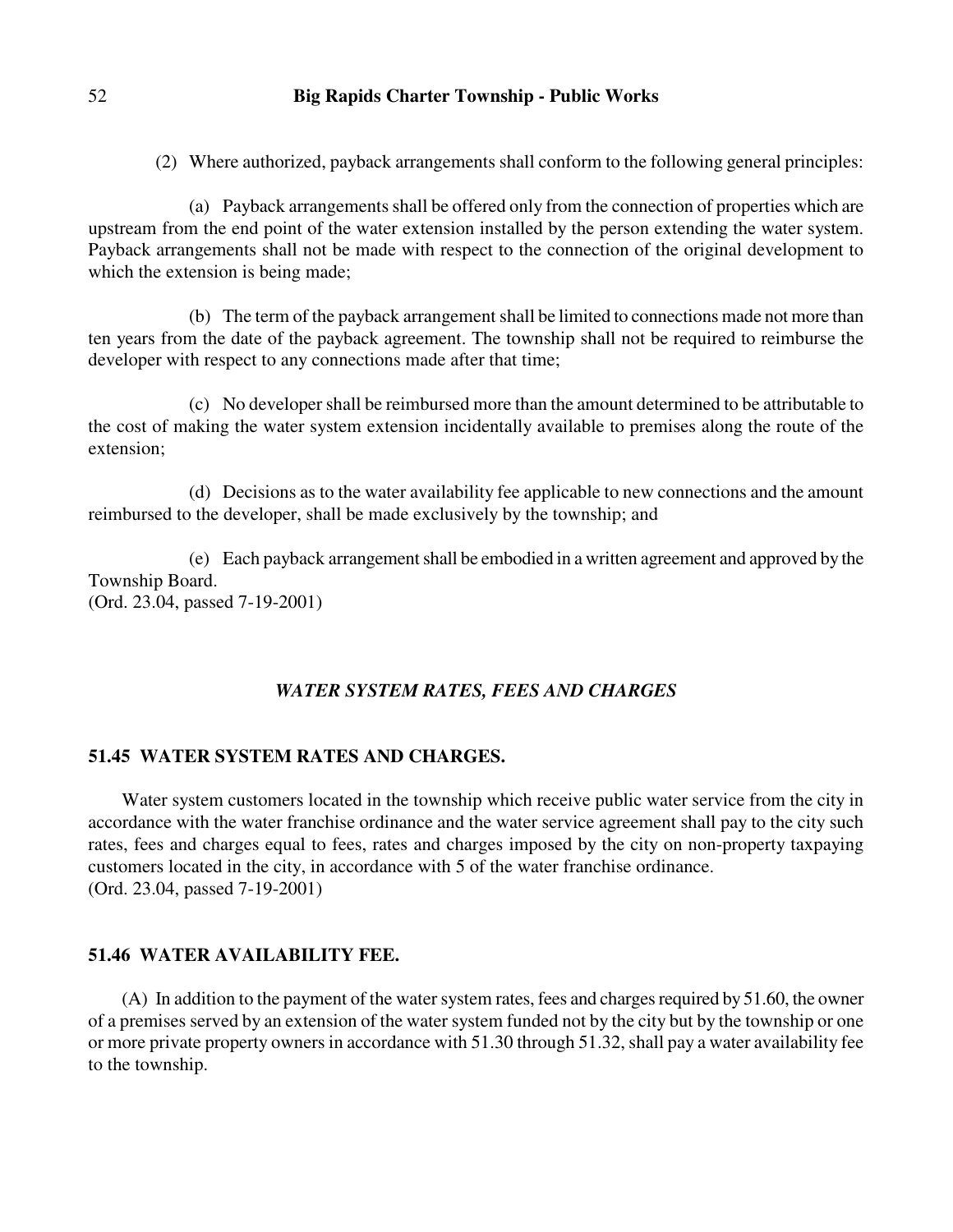### Water 53

(B) The water availability fee is an amount charged to premises in the township to make the water system directly available to serve said premises and shall represent the cost allocable to such premises for the water mains made available to the premises for connection thereto, fire hydrants, valves and associated costs plus 10% for township administrative costs related to the water system.

(C) The water availability fee may be based upon the units assignable to a premises, as defined in Ord. 4.07 adopted March 21, 1991, the amount of frontage of the premises on the public water main made available by the extension or a combination of both. The water availability fee shall be an amount determined by resolution of the Township Board for each extension of the water system made in accordance with 51.30 through 51.32 and may be set in different amounts for different extensions, depending upon the relative cost.

(D) For extensions of the water system subject to a payback agreement pursuant to 51.32, the revenues derived from water availability fees, if and when received, shall form the basis of the payback payments.

(E) The water availability fee shall be paid in full by the owner of a premises receiving water service by means of such an extension prior to the issuance by the township of a building permit for the premises. Notwithstanding the foregoing, if a premises served by such extension has previously been issued a building permit, then the water availability fee shall be paid in full by the owner of the premises prior to the issuance by the township of an occupancy permit.

(F) Premises located in a special assessment district established by the township to finance a water system extension in accordance with 51.30(B) in which the full cost of the extension has been spread by special assessment, shall receive full credit towards the payment of the water availability fee; provided that such credit shall not result in a full or partial refund of the special assessment paid or payable on the special assessment roll.

(Ord. 23.04, passed 7-19-2001)

### *DELINQUENT RATES AND CHARGES*

### **51.60 LIEN.**

(A) The rates, fees and charges imposed upon a customer of the water system, including the water availability fee shall be a lien on the respective premises served by the system.

(B) Whenever any such water rates, fees and charges or a water availability fee is not paid when due and remains unpaid for six months or more, they shall be considered delinquent. Not later than September 1 of each year, the city shall certify to the township in accordance with 6 of the water franchise ordinance, the names of township water customers who are more than six months delinquent